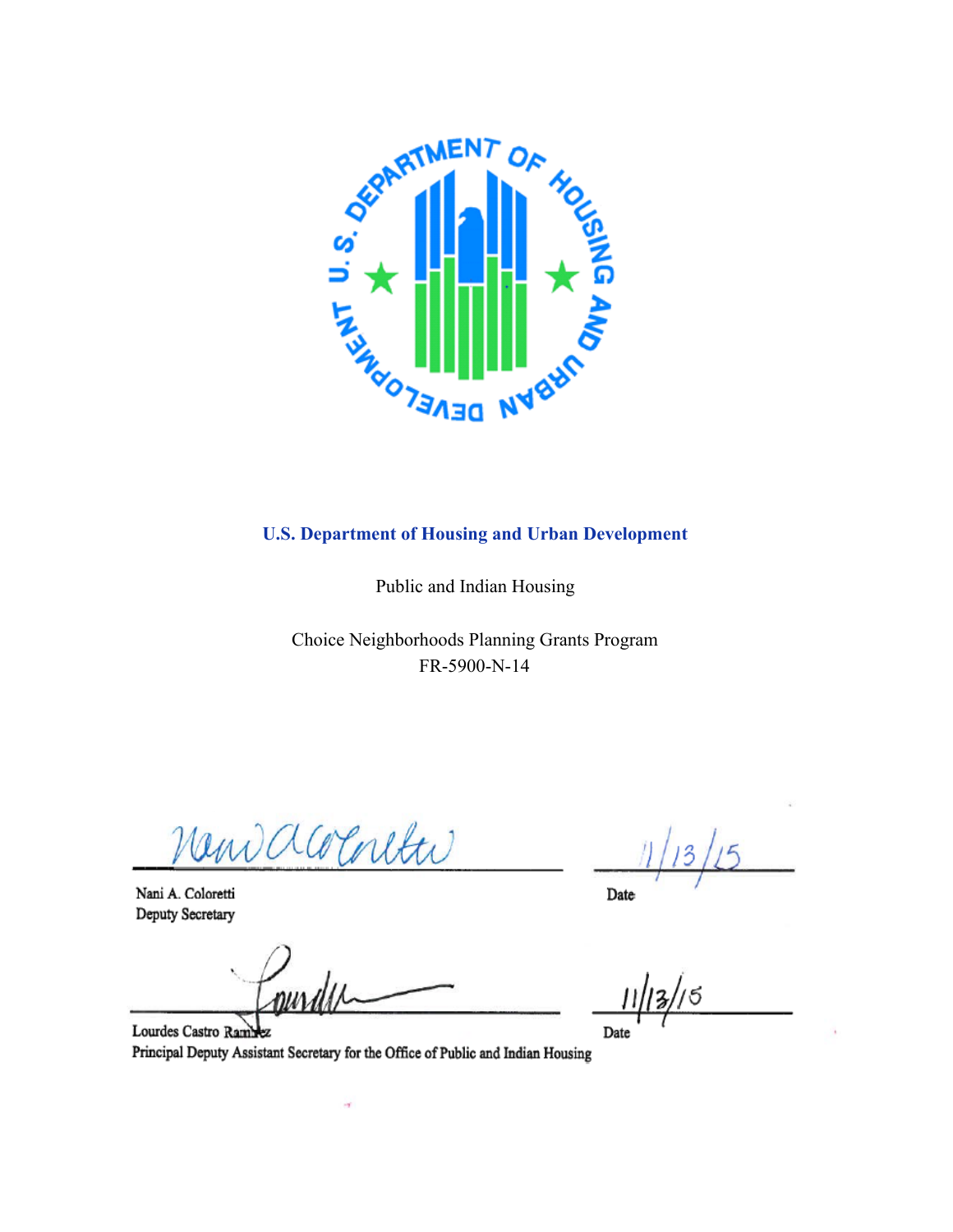## Choice Neighborhoods Planning Grants Program

#### FR-5900-N-14

#### TABLE OF CONTENTS

- I. [Funding Opportunity Description.](#page-3-0)
- II. [Award Information.](#page-12-0)
- III. [Eligibility Information.](#page-13-0)
	- A. Eligible Applicants.
	- B. Cost Sharing or Matching.
	- C. Other.
- IV. **[Application and Submission Information.](#page-27-0)** 
	- A. Obtaining an Application Package.
	- B. Content and Form of Application Submission.
	- C. DUNS Number and SAM Registration.
	- D. Application Submission Dates and Times.
	- E. Intergovernmental Review.
	- F. Funding Restrictions.
	- G. Other Submission Requirements.
- V. [Application Review Information.](#page-35-0)
	- A. Criteria.
	- B. Review and Selection Process.
	- C. Anticipated Announcement and Award Dates.
- VI. **[Award Administration Information.](#page-52-0)** 
	- A. Award Notices.
	- B. Administrative, National and Departmental Policy Requirements.
	- C. Reporting.
- VII. [Agency Contact\(s\).](#page-53-0)
- VIII. [Other Information.](#page-54-0)
- IX. Appendix.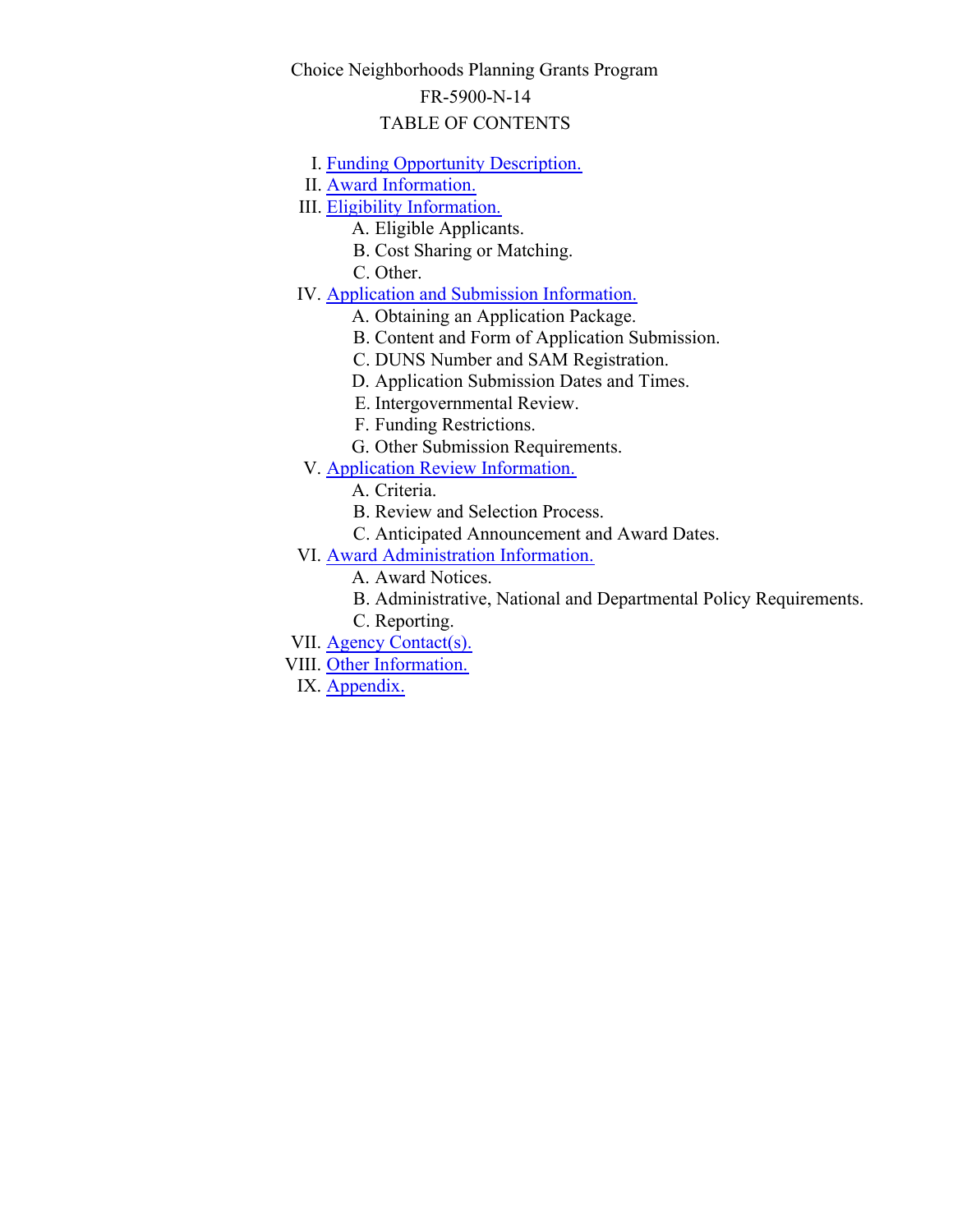#### **U.S. Department of Housing and Urban Development**

| <b>Program Office:</b>             | Public and Indian Housing                    |
|------------------------------------|----------------------------------------------|
| <b>Funding Opportunity Title:</b>  | Choice Neighborhoods Planning Grants Program |
| <b>Announcement Type:</b>          | Initial                                      |
| <b>Funding Opportunity Number:</b> | FR-5900-N-14                                 |
| <b>Primary CFDA Number:</b>        | 14 892                                       |
| <b>Due Date for Applications:</b>  | 02/09/2016                                   |

#### **SUMMARY:**

Today's publication provides information and instructions for the FY2015/2016 Choice Neighborhoods Planning Grants program. This Notice is comprised of both Notice of HUD's Fiscal Year 2015 and 2016 Notice of Funding Availability (NOFA) Policy Requirements and General Section (General Section) to HUD's FY2015 NOFAs for Discretionary Programs, published on October 10, 2014, and this program section of the NOFA. With this publication, HUD is introducing Planning and Action Grants, a new type of planning grant award, in addition to the two-year Planning Grants.

 1. Planning Grants are two-year grants that assist communities with severely distressed public or HUD-assisted housing in developing a successful neighborhood transformation plan and building the support necessary for that plan to be successfully implemented.

 2. Planning and Action Grants are three-year planning grants that demonstrate a commitment to "doing while planning." Experience shows that tangible, early actions help communities build momentum for further planning and the eventual transition from planning to implementation of that plan. These actions improve neighborhood confidence, which in turn sustains the community's energy, attracts more engagement and resources, and helps convince skeptical stakeholders that positive change is possible. Under these grants, the planning process activities would take place during the first 24 months of the grant period. The planning process will identify Action Activities that will be carried out during the latter portion of the grant period. Action Activities, as defined in section I.A.3.f, are physical improvement, community development, and economic development projects that enhance and accelerate the transformation of the neighborhood. Activities are limited to: reclaiming and recycling vacant property; beautification, placemaking, and community arts projects; homeowner and business façade improvement programs; neighborhood broadband/Wi-Fi; and gap financing for economic development projects. Action Activities must build upon the planning for the target housing and neighborhood.

HUD is making available approximately \$10 million in assistance through the FY2015/FY2016 Choice Neighborhoods program for Planning Grants and Planning and Action Grants. Under this publication, eligible applicants will apply for Planning and Action Grants. The top scoring applicants will be awarded Planning and Action Grants, and the next set of highest scoring applicants will be awarded Planning Grants, based on funding availability.

**FOR FURTHER INFORMATION CONTACT:** Please direct questions regarding the specific program requirements of this Program Notice of Funding Availability (NOFA) to the agency contact identified in Section VII. Please direct questions regarding the FY 2015 General Section to the Office of Strategic Planning and Management, Grants Management Division, at (202) 708-0667 (this is not a toll-free number). Persons with hearing or speech impairments may access these numbers via TTY by calling the Federal Relay Service at 1-800-877-8339.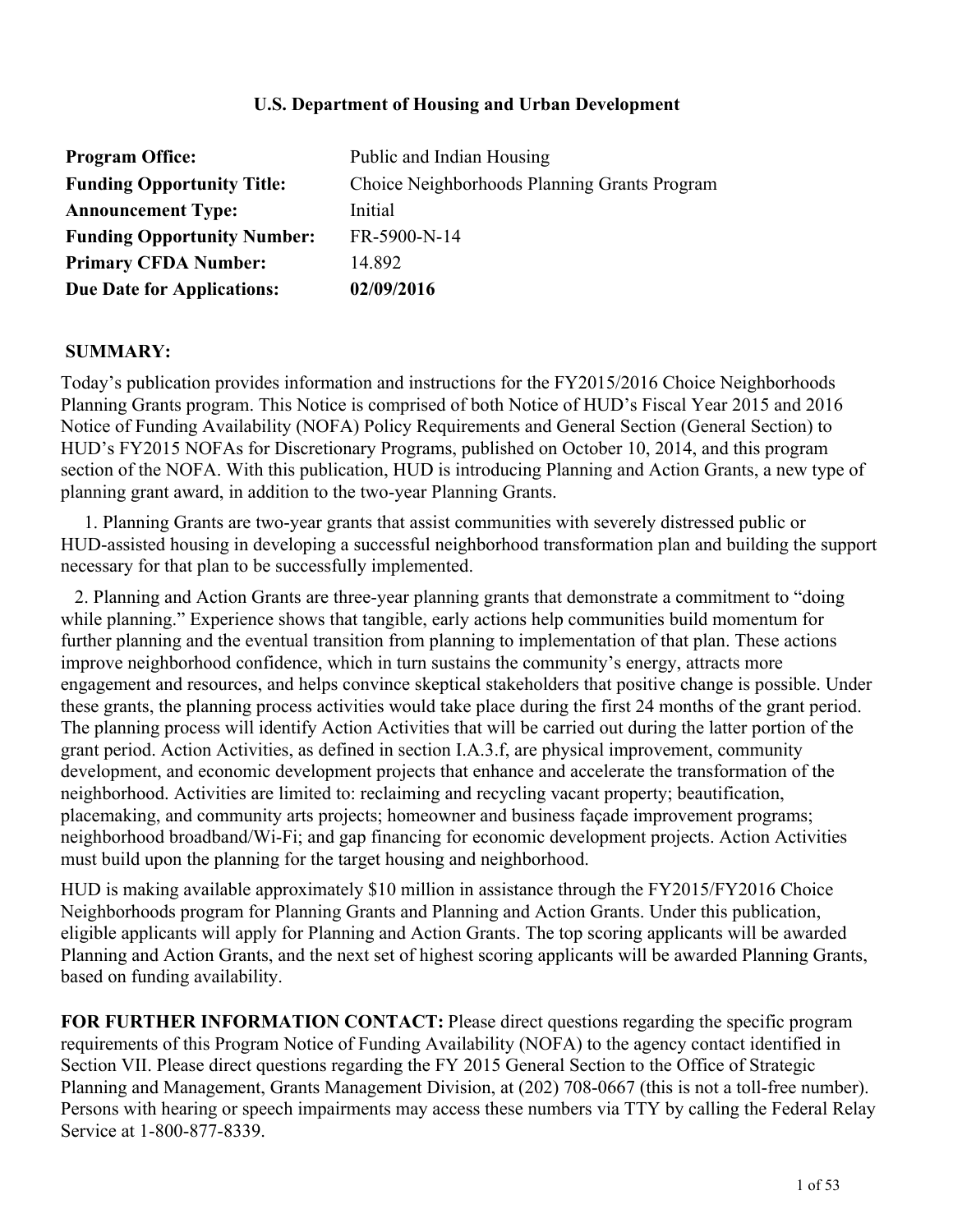#### **Additional Overview Information**

1. Incorporation of the General Section. HUD publishes a General Section each fiscal year that contains mandatory requirements for all applicants to HUD's various competitive grant programs, including this NOFA. Applications must meet all of the requirements of the General Section in addition to the requirements of this NOFA to be considered and potentially receive funding. The full title of the General Section is the General Section to the Fiscal Year 2015 NOFAs for Discretionary Programs. Copies are available at [Grants.gov](http://www.grants.gov) or HUD's [Funds Available](http://portal.hud.gov/hudportal/HUD?src=/program_offices/administration/grants/fundsavail) page, http://portal.hud.gov/hudportal/HUD?src=/program\_offices [/administration /grants /fundsavail](http://portal.hud.gov/hudportal/HUD?src=/program_offices/administration/grants/fundsavail).

## 2. OMB Approval Number(s): 2577-0269

#### <span id="page-3-0"></span>**I. Funding Opportunity Description.**

#### **A. Program Description.**

#### **1. Purpose.**

**Choice Neighborhoods Summary:** Choice Neighborhoods is HUD's signature place-based initiative in support of the President's goal to build Ladders of Opportunity to the middle class. This vision builds on the work that has been done by the Neighborhood Revitalization Initiative (NRI), an interagency partnership between HUD and the Departments of Education, Health and Human Services, Justice, and the Treasury, since 2009. Through a variety of interventions, the Ladders of Opportunity initiative is helping community partners rebuild neighborhoods, expand early learning opportunities, create pathways to jobs, and strengthen families. This federal partnership supports locally driven solutions for transforming distressed neighborhoods using place-based strategies to address the interconnected challenges of poor quality housing, inadequate schools, poor health, high crime, and lack of capital.

Choice Neighborhoods is designed to address struggling neighborhoods with distressed public housing and/or HUD-assisted housing through a comprehensive approach to neighborhood transformation. Local leaders, residents, and stakeholders, such as public housing authorities, cities, schools, police, business owners, nonprofits, and private developers, come together to create a plan that transforms distressed HUD housing and addresses the challenges in the surrounding neighborhood. The program helps communities transform neighborhoods by revitalizing severely distressed public and/or assisted housing and investing and leveraging investments in well-functioning services, high quality public schools and education programs, high quality early learning programs and services, crime prevention strategies, public assets, public transportation, and improved access to jobs. Choice Neighborhoods ensures that current public and assisted housing residents will be able to benefit from this transformation, by preserving affordable housing or providing residents with the choice to move to affordable and accessible housing in another existing neighborhood of opportunity. Choice Neighborhoods is focused on three core goals:

1. **Housing:** Replace distressed public and assisted housing with high-quality mixed-income housing that is well-managed and responsive to the needs of the surrounding neighborhood;

2. **People:** Improve educational outcomes and intergenerational mobility for youth and supports delivered directly to youth and their families; and

3. **Neighborhood:** Create the conditions necessary for public and private reinvestment in distressed neighborhoods to offer the kinds of amenities and assets, including safety, good schools, and commercial activity, that are important to families' choices about their community.

To achieve these core goals, successful applicants must develop and implement a comprehensive neighborhood revitalization strategy, or "Transformation Plan." This Transformation Plan will become the guiding document for the revitalization of the public and/or assisted housing units, while simultaneously directing the transformation of the surrounding neighborhood and positive outcomes for families.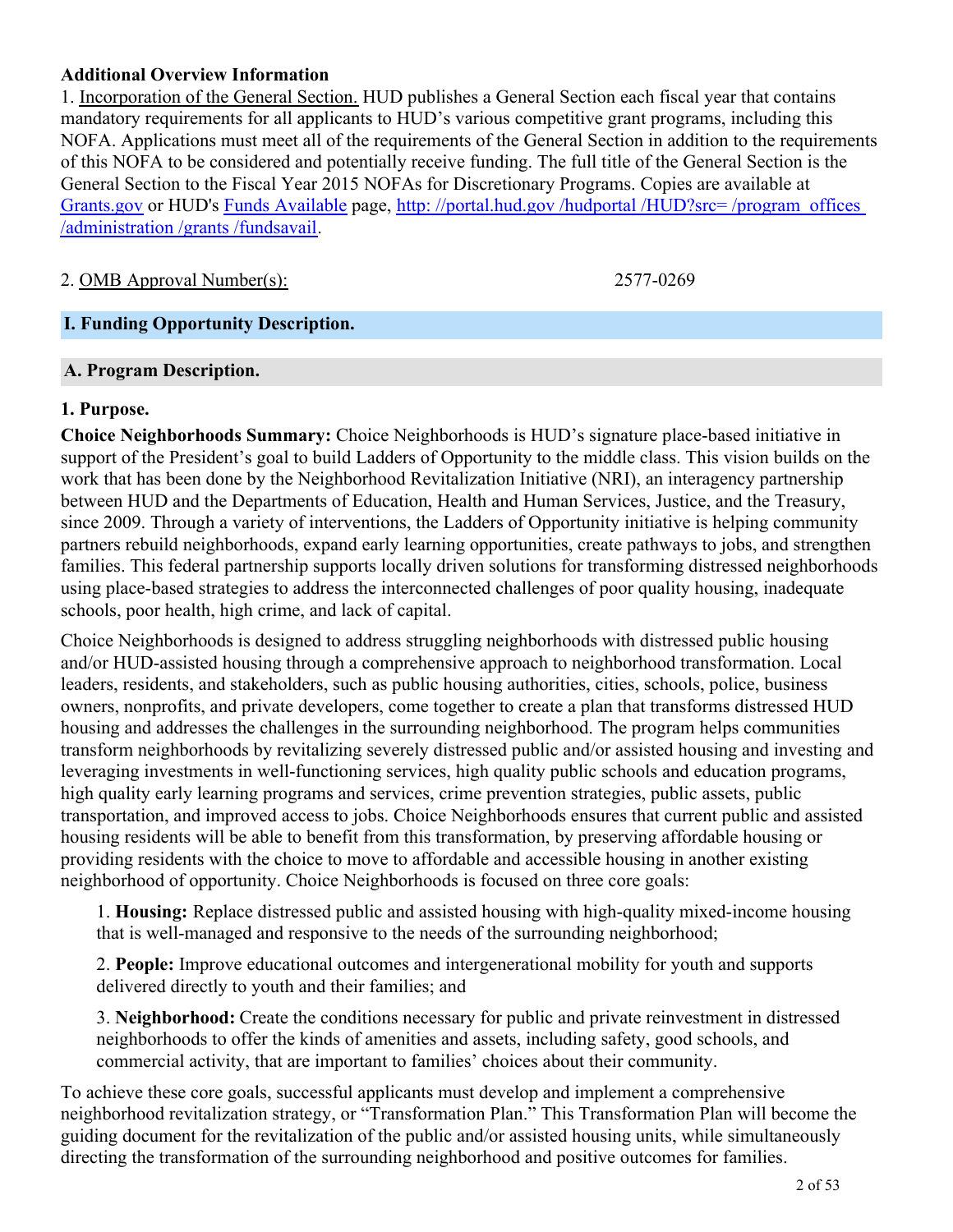Experience shows that to successfully develop and implement the Transformation Plan, broad civic engagement will be needed. Successful applicants will need to work with public and private agencies, organizations (including philanthropic and civic organizations), and individuals to gather and leverage the financial and human capital resources needed to support the sustainability of the plan. These efforts should build community support for and involvement in the development and implementation of the plan.

Experience also shows that tangible, early actions help communities build momentum for change and transition from planning to implementation of that plan. These actions improve neighborhood confidence. The action, in turn, sustains the community's energy, attracts more engagement, and helps convince skeptical stakeholders that positive change is possible.

HUD is working with other Federal agencies to align programs so that place-based solutions can be more readily implemented. This interagency collaboration will assist Choice Neighborhoods applicants in identifying strategies for building upon and leveraging high-quality housing, academic, family, and community programs and anticipated investments in neighborhood revitalization efforts funded by other Federal agencies. Examples of these efforts include the Department of Justice's Byrne Criminal Justice Innovation program, the Department of Education's Promise Neighborhoods program, the Department of Health and Human Services' Community Health Center program, and the Building Neighborhood Capacity Program. HUD is also a core member of the Partnership for Sustainable Communities with the Department of Transportation and the Environmental Protection Agency, which supports communities that provide affordable housing, robust transportation choices, and greater economic competitiveness, by helping them to align federal investments in housing, transportation, economic development, infrastructure, and the environment. HUD's Office of Recapitalization has also committed to providing flexibility for Choice Neighborhoods grantees that are concurrently seeking conversion under the Rental Assistance Demonstration and continues to explore ways to ensure these programs work together for communities. Choice Neighborhoods, likewise, can complement local capacity building efforts that are facilitated by the Promise Zones or Strong Cities, Strong Communities initiatives. Through these programs, the Departments intend to create incentives for communities to focus on the same geographic area and apply for funding from more than one source. By focusing resources in targeted places, and by drawing on the compounding effect of well-coordinated actions, HUD believes Choice Neighborhoods will support local organizations building neighborhoods of opportunity.

**Objectives and Metrics to Measure Long Term Success:** Each Choice Neighborhoods grantee is expected to develop metrics based on the objectives listed below in order to measure performance. Applicants awarded Planning and Action Grants and Planning Grants are encouraged to develop neighborhood revitalization plans with these objectives in mind:

**1. Housing Objectives:** Housing transformed with the assistance of Choice Neighborhoods should be:

a. **Energy Efficient, Sustainable, Accessible, Healthy, and Free from Discrimination.** Housing that is well-designed, embraces not only the requirements of accessible design but also concepts of visitability and universal design, has low per unit energy consumption and healthy indoor air quality, is built to be resistant to local disaster risk, has affordable broadband Internet access, and is free from discrimination.

b. **Mixed-Income.** Housing affordable to families and individuals with a broad range of incomes including low-income, moderate-income, and market rate or unrestricted.

c. **Well-Managed and Financially Viable.** Developments that have budgeted appropriately for the rental income that can be generated from the project and meet or exceed industry standards for quality management and maintenance of the property.

2. **People Objectives:** People that live in the neighborhood, with a primary focus on residents of the housing targeted for revitalization, benefit from:

a. **Effective Education.** A high level of resident access to high quality early learning programs and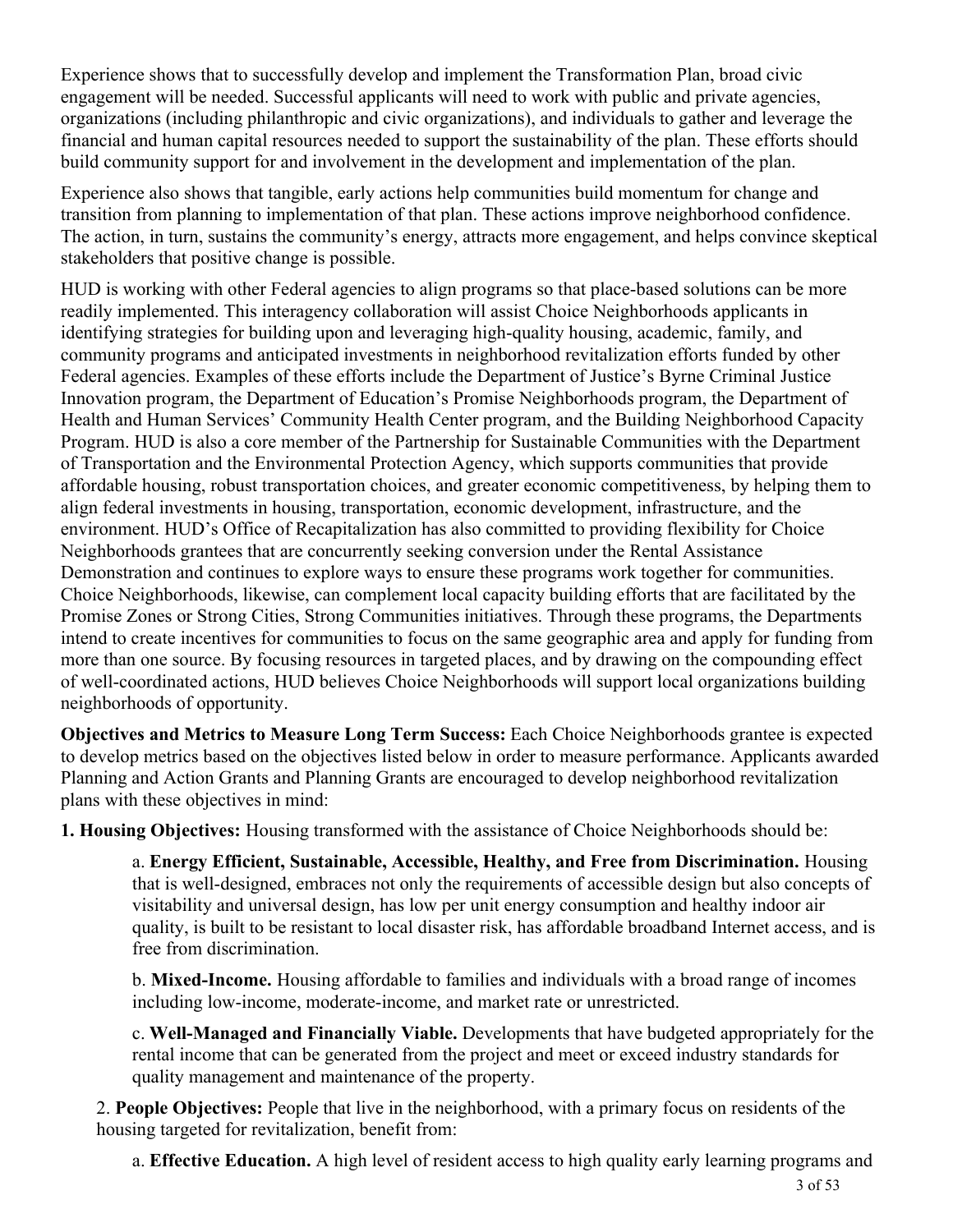services so children enter kindergarten ready to learn; significant improvement in the quality of schools nearest to the target development that prepare students to graduate from high school college- and career-ready; and significant growth in existing individual resident educational outcomes over time relative to the state average.

b. **Employment Opportunities.** The income of neighborhood residents and residents of the target housing development, particularly wage income for non-elderly/non-disabled adult residents, increases over time.

c. **Quality Health Care.** Health for residents over time is as good as or better than that of other households with similar economic and demographic conditions.

d. **Housing Location, Quality, and Affordability.** Residents who, by their own choice, do not return to the development have housing and neighborhood opportunities as good as or better than the opportunities available to those who occupy the redeveloped site.

3. **Neighborhood Objectives:** Through investments catalyzed with Choice Neighborhoods, the neighborhood enjoys improved:

a. **Private and Public Investment in the Neighborhood.** The neighboring housing has a very low vacancy/abandonment rate, the housing inventory is of high quality, and the neighborhood is mixed income and maintains a mixture of incomes over time.

**b. Amenities.** The distance traveled from the neighborhood to basic services is equal to or less than the distance traveled from the median neighborhood in the metropolitan area. Those basic services include grocery stores, banks, health clinics and doctors' offices, dentist offices, and high quality early learning programs and services.

c. **Effective Public Schools:** Public schools in the target neighborhood are safe and welcoming places for children and their families. In addition, schools have test scores that are as good as or better than the state average or are implementing school reforms that raise student achievement over time and graduate students from high school prepared for college and a career.

d. **Safety:** Residents are living in a safer environment as evidenced by the revitalized neighborhood having dramatically lower crime rates than the neighborhood had prior to redevelopment and maintaining a lower crime rate over time.

## **2. Changes from Previous NOFA.**

**Action Activities** – This NOFA introduces Action Activities that demonstrate a commitment to "doing while planning." Experience shows that tangible, early actions help communities build momentum for further planning and transition from planning to implementation of that plan. These actions improve neighborhood confidence, which in turn sustains the community's energy, attracts more engagement and resources, and helps convince skeptical stakeholders that positive change is possible. A few new rating factors have been included related to Action Activities.

**Soundness of Approach** – This NOFA incorporates rating factors for the proposed planning process in the Soundness of Approach section. This is a clearer structure than the previous NOFA, which included a Plan section.

**Capacity** – This NOFA evaluates only the Applicant and Co-Applicant for the Capacity rating factors on Capacity to Lead the Planning Process and Resident and Community Engagement. Previously, the capacity of Planning Coordinators could be rated for these criteria. A new factor captures the capacity of additional planning partners.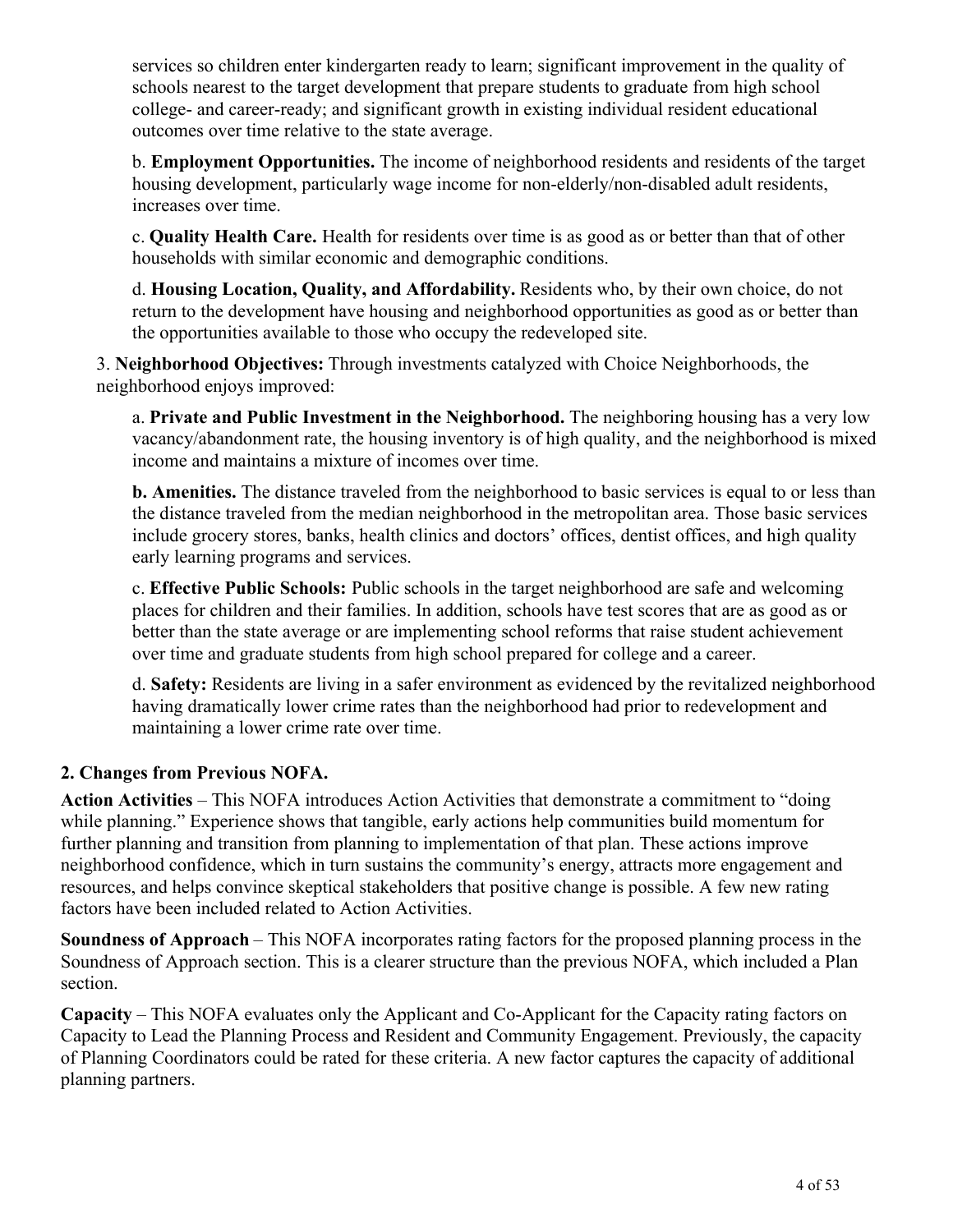## **3. Definitions.**

a. Eligibility Requirements – Eligibility requirements are those requirements that must be met for an application to be eligible for funding. Deficiencies in meeting an eligibility requirement may be categorized as either curable or non-curable.

b. Threshold Requirement – Threshold requirements are a category of eligibility requirements. A threshold requirement is a requirement that must be met in order for an application to be reviewed. Threshold requirements are not curable.

Threshold requirements are listed in Section III.C.2. of both the 2015 General Section and in this Program NOFA.

Applicants must ensure their application package addresses all threshold requirements. Please check your application carefully!

c. Deficiency – Deficiencies are not the same as errors. Errors are never curable except as permitted under Section IV.C.2. Deficiencies are items of missing or omitted information within a submitted application. Deficiencies typically involve missing documents, information on a form, or some other type of unsatisfied information requirement (e.g., an unsigned form, unchecked box, etc.). Depending on specific criteria, deficiencies may be either curable or non-curable.

d. Curable Deficiency – A curable deficiency is a specific type of deficiency that applicants may correct with timely action. To be curable the deficiency must:

– Not be a threshold requirement;

– Not influence how an applicant is ranked or scored versus other applicants; and

– Be remedied within the time frame specified in the notice of deficiency.

e. Non-Curable Deficiency – An applicant cannot correct a non-curable deficiency after the submission deadline. Non-curable deficiencies are deficiencies that if corrected would change an applicant's score or rank versus other applicants. Non-curable deficiencies may result in an application being marked ineligible, or otherwise adversely affect an application's score and final determination.

**f. Program Definitions**. For purposes of the Choice Neighborhoods program, the following definitions of key terms apply. As needed, other definitions relevant to specific thresholds, requirements, and rating factors will be provided in those sections of the NOFA.

**1. Action Activities.** The term "Action Activities" refers to a portion of Planning and Action Grant funds (see "Use of Grant Funds" in section III.C.8) that must be used toward limited, physical neighborhood improvements during the three-year Planning and Action Grant period (or during an 18-month period for FY 2010 - 2014 Planning Grantees who receive Action Activities funding only). Action Activity funds are flexible funds that must be responsive to the neighborhoods' needs. They must be used for physical, community, or economic development projects that enhance and accelerate the transformation of the neighborhood. The projects funded may also build community capacity and social cohesion through the way in which the projects are designed, led, and implemented. Action Activities funds are for physical improvements, and must not be used for non-physical uses, such as supportive services, staffing, and marketing. These funds must also not be used for basic infrastructure or as a substitute for basic municipal services. Additionally, funds must not be used for redevelopment of the public or HUD-assisted housing targeted in this application, including acquisition, relocation, demolition and remediation, rehabilitation, or construction of the targeted housing. These funds should be used for innovative solutions to neighborhood challenges and must be used for projects that can be completed within the three-year time frame for Planning and Action Grants (or an 18 month time frame for FY 2010 - 2014 Planning Grantees who receive Action Activities funding only). Uses of funds are limited to:

**a.** Reclaiming and recycling vacant property into community gardens, pocket parks, farmers markets, or land banking (with maintenance);

**b.** Beautification, placemaking, and community arts projects, such as creative signage to enhance neighborhood branding, murals and sculptures, specialty streetscaping, or garden tool loan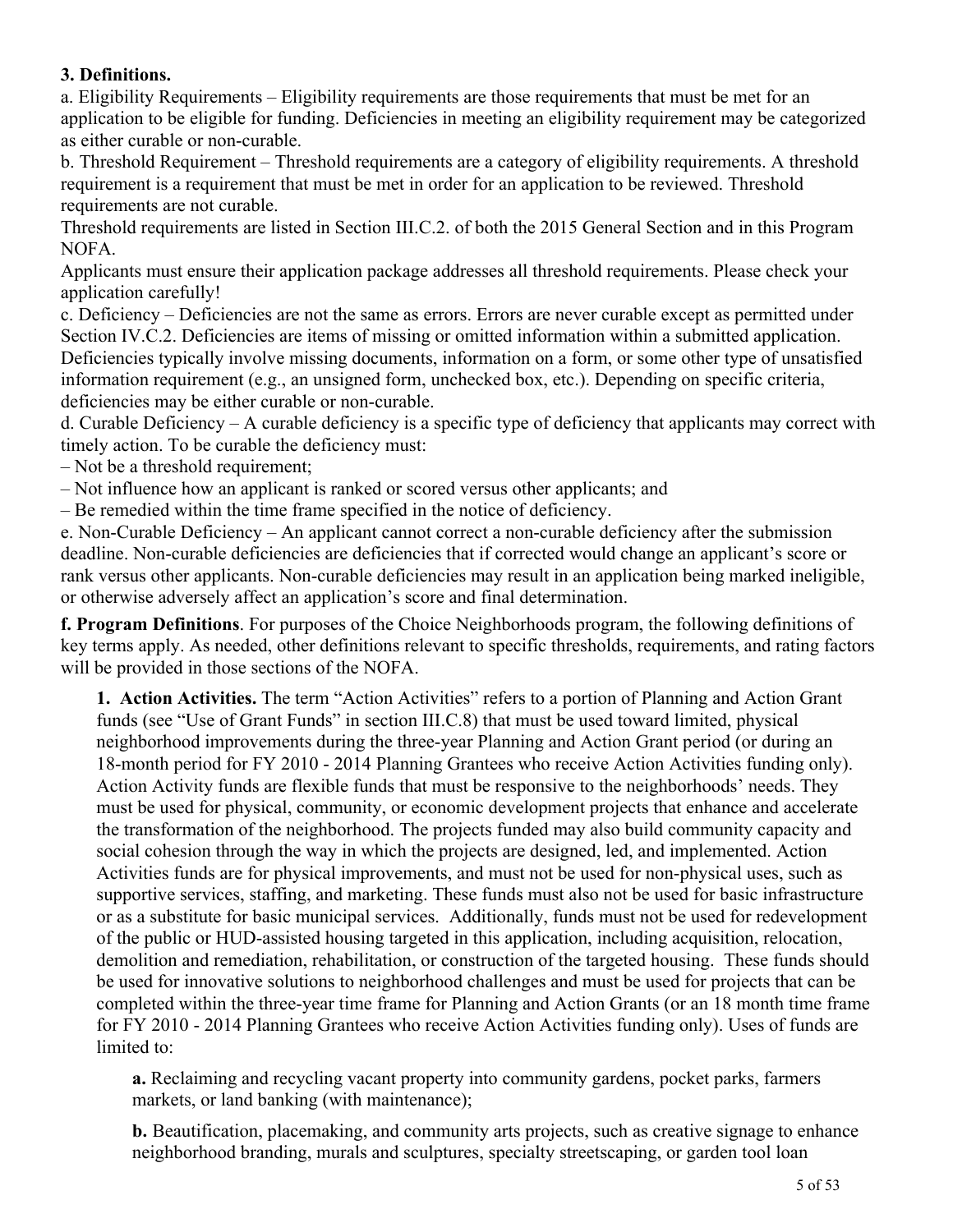programs;

- **c.** Homeowner and business façade improvement programs;
- **d.** Neighborhood broadband/Wi-Fi;
- **e.** Fresh food initiatives, such as farmers markets and mobile fresh food vendors; and
- **f.** Gap financing for economic development projects.

If during the planning process, another use is identified, HUD has the discretion to consider whether that use is allowable based on the justification in accordance with the criteria listed in the opening paragraph of this definition.

**2. Affordable Housing.** The term "affordable housing" includes, in the context of a Choice Neighborhoods Transformation Plan, housing for which the owner or purchaser of the project has recorded a HUD-approved affordability use restriction for households earning up to 120 percent of Area Median Income (AMI) for no fewer than 20 years. Such housing is not considered replacement housing for the purposes of the one-for-one replacement requirement. The affordability restrictions shall be contained in a legally enforceable document recorded in the appropriate recorder's office or registry of deeds and consistent with the long-term viability of the project as rental or homeownership housing.

**3. Anchor Institutions.**  Anchor institutions are place-based entities that have regional significance and are permanently rooted, economic drivers in specific locales generating jobs, creating local business opportunities, and contributing in significant ways to the development of human, social, and cultural capital. They include universities, hospitals, sports facilities, performing arts and other major cultural facilities (such as museums and central libraries), and large corporations.

**4. Assisted Housing.**  In this NOFA, the term "assisted housing" (used interchangeably with "HUD-assisted housing") means housing assisted under sections 8 or 9 of the United States Housing Act of 1937 (42 U.S.C. 1437f and 42 U.S.C. 1437g) (excluding tenant-based vouchers and where fewer than 50 percent of the units in a housing development receive project-based voucher assistance), section 221(d)(3) or section 236 of the National Housing Act (12 U.S.C. 1715 and 12 U.S.C. 1715z-1), section 202 of Housing Act of 1959 (12 U.S.C. 1701q), section 811 of the National Affordable Housing Act of 1990 (42 U.S.C. 8013), and the Native American Housing Assistance and Self-Determination Act of 1996, 25 U.S.C. § 4101, et seq (Indian Housing). In the case of Indian Housing, this includes only single family and duplex rental housing that is clustered in a development and/or multifamily rental housing projects in which at least 50 percent of the units are assisted.

**5. Co-Applicant.** Co-Applicant means any entity with which the Lead Applicant chooses to apply for funding under this NOFA. A Co-Applicant must also be an Eligible Applicant. The Co-Applicant will also sign the Planning Grant Agreement or Planning and Action Grant Agreement and be responsible for implementing the activities identified in the Transformation Plan, but will not directly receive access to funding through HUD's Line of Credit Control System (LOCCS). A Co-Applicant is not required.

**6. Commitment to enter into a Housing Assistance Payments Contract (CHAP).** Document provided to the PHA or owner for projects that have been selected during the Rental Assistance Demonstration (RAD) competition under the first component of the Demonstration that describes the terms under which HUD will enter into a HAP contract with the project owner.

**7. Early Action Activities.** The term "Early Action Activities" refers to up to \$100,000 of Planning Grant funds and Planning and Action Grant funds (see "Eligible Activities" in section III.C.5.b) that may be used toward limited, physical neighborhood improvements during the first two years of the grant period. Early Action Activities are similar to Action Activities, but must be used during the first two-years and must support the planning process through engaging the community, building capacity, fostering social cohesion, or otherwise reinforcing the planning process. Like Action Activities, they must also be responsive to the neighborhoods' needs and must be used for physical, community, or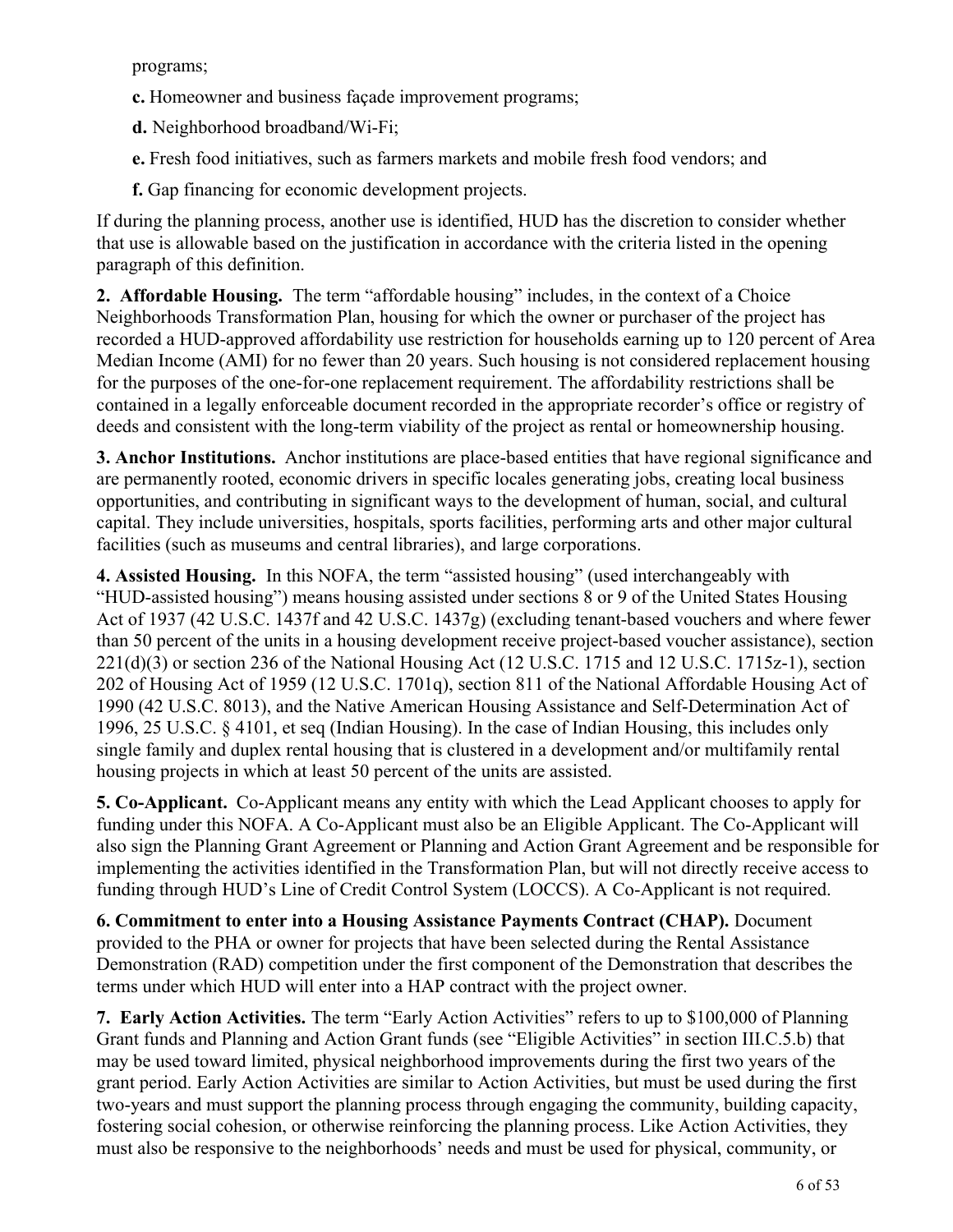economic development projects that enhance and accelerate the transformation of the neighborhood. Early Action Activities funds are for physical improvements, and must not be used for non-physical uses, such as supportive services, staffing, and marketing. These funds must also not be used for basic infrastructure or as a substitute for basic municipal services. Additionally, funds must not be used for redevelopment of the public or HUD-assisted housing targeted in this application, including acquisition, relocation, demolition and remediation, rehabilitation, or construction of the targeted housing. These funds should be used for innovative solutions to neighborhood challenges and must be used for projects that can be completed within the first two years. Uses of funds are limited to:

**a.** Reclaiming and recycling vacant property into community gardens, pocket parks, farmers markets, or land banking (with maintenance);

**b.** Beautification, placemaking, and community arts projects, such as creative signage to enhance neighborhood branding, murals and sculptures, specialty streetscaping, or garden tool loan programs;

**c.** Homeowner and business façade improvement programs;

**d.** Neighborhood broadband/Wi-Fi;

**e.** Fresh food initiatives, such as farmers markets and mobile fresh food vendors; and

**f.** Gap financing for economic development projects.

**8. Families.** The term "families" has the meaning provided in section 3(B)(3) of the United States Housing Act of 1937 (42 U.S.C. 1437a). In the case of tribal entities, the term "family" has the meaning provided in section 4103 (6) of the Native American Housing Assistance and Self-Determination Act of 1996, 25 U.S.C.

**9. Lead Applicant.** Lead Applicant means the primary entity responsible for implementing the activities identified in the application. The Lead Applicant must meet the qualifications of an Eligible Applicant. The Lead Applicant will sign the Grant Agreement and is the sole entity that will have access to HUD's Line of Credit Control System (LOCCS) in order to drawdown Choice Neighborhoods funding.

**10. Livability Principles.** Livability principles are principles jointly adopted by HUD, EPA and DOT to support federal neighborhood and community development initiatives. The Livability Principles are as follows: provide more transportation choices; promote equitable, affordable housing; enhance economic competitiveness; support existing communities; coordinate and leverage federal policies and investment; and value communities and neighborhoods. For further information, see www.hud.gov/sustainability.

**11. Local Government.** The term "local government" shall have the same meaning as "unit of general local government" in section 102(a)(1) of the Housing and Community Development Act of 1974 (42) U.S.C. 5302): The term **"unit of general local government"** means any city, county, town, township, parish, village, or other general purpose political subdivision of a State; Guam, the Northern Mariana Islands, the Virgin Islands, and American Samoa, or a general purpose political subdivision thereof; a combination of such political subdivisions that, except as provided in section 5306(d)(4) of this title, is recognized by the Secretary; the District of Columbia; and the Trust Territory of the Pacific Islands. Such term also includes a State or a local public body or agency (as defined in section 4512 of this title), community association, or other entity, which is approved by the Secretary for the purpose of providing public facilities or services to a new community as part of a program meeting the eligibility standards of section 4513 of this title or title IV of the Housing and Urban Development Act of 1968.

**12. Long-Term Viability.**  The term "long-term viability" refers to a community that has in place all five Neighborhood Assets sufficient to provide for resident well-being and community quality of life.

**13. Low-performing School.**  The term low-performing school means, "schools receiving assistance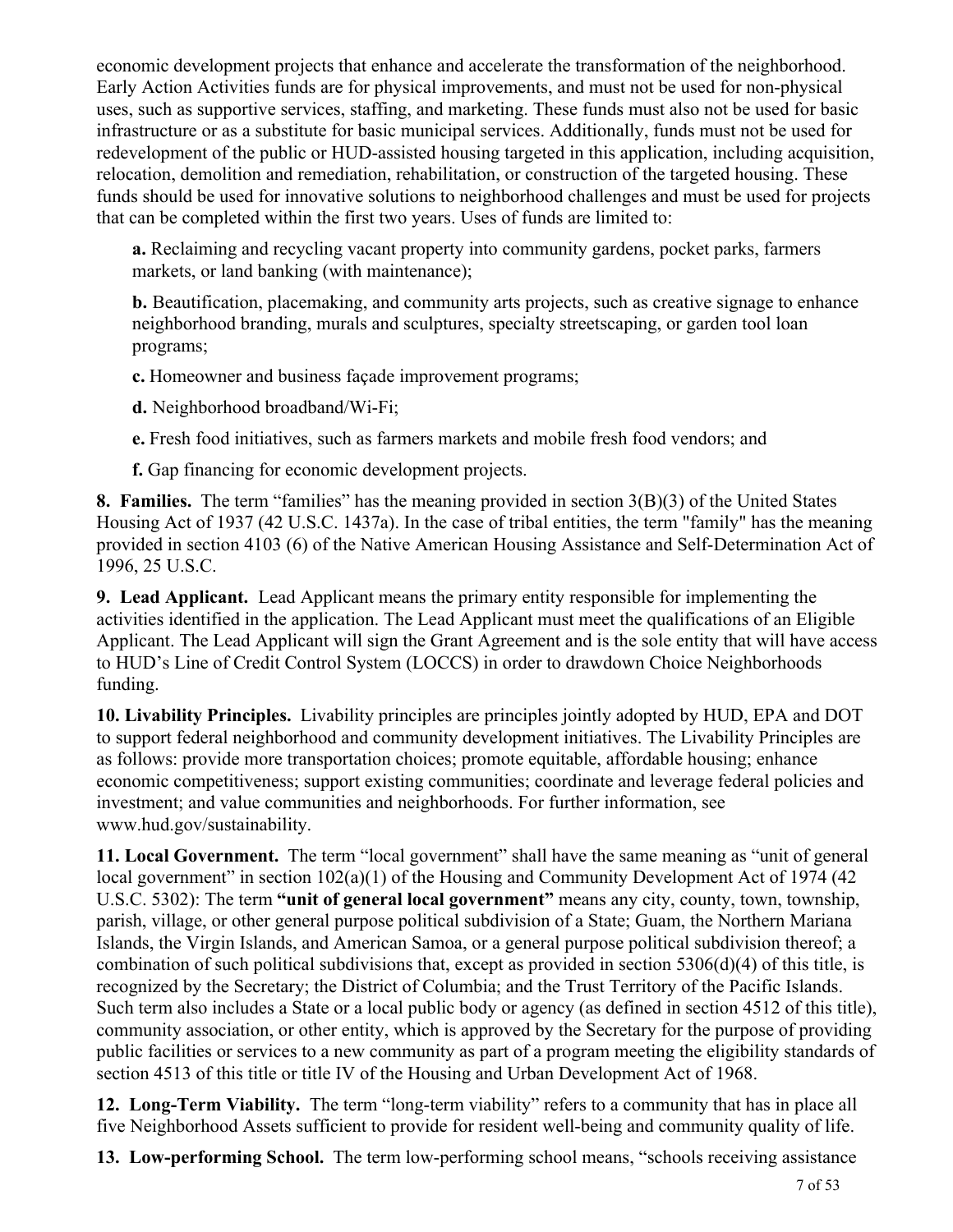through Title I that are in corrective action or restructuring in the State, as determined under section 1116 of the Elementary and Secondary Education Act (ESEA), and the secondary schools (both middle and high schools) in the State that are equally as low-achieving as these Title I schools and are eligible for, but do not receive, Title I funds."

**14. Neighborhood.** The neighborhood is the geographic area within which the activities of the Transformation Plan shall focus. HUD understands that neighborhood boundaries are not fixed like municipal or county boundaries. The Department also recognizes that neighborhoods do not necessarily follow statistical boundaries, such as Census Tracts. For Choice Neighborhoods, HUD will rely on applicants to identify boundaries for the target neighborhood that are generally accepted as a neighborhood. In many communities, those typical neighborhood boundaries are delineated by major streets or physical topography. The neighborhood must be larger than just the footprint of the distressed public or HUD-assisted housing targeted in the application, but cannot encompass more than one municipal jurisdiction and is typically an area less than two miles wide.

#### **15. Neighborhood Assets.** Neighborhood assets means:

**a.** Developmental assets that allow residents to attain the skills needed to be successful in all aspects of daily life (e.g., educational institutions, early learning centers, and health resources); **b.** Commercial assets that are associated with production, employment, transactions, and sales (e.g., labor force and retail establishments);

**c.** Recreational assets that create value in a neighborhood beyond work and education (e.g., parks, open space, community gardens, athletics and arts organizations);

**d.** Physical assets that are associated with the built environment and physical infrastructure (e.g., housing, commercial buildings, and roads); and

**e.** Social assets that establish well-functioning social interactions (e.g., public safety and community engagement).

**16. Nonprofit Organization.**  Nonprofits eligible to be an applicant under this NOFA are entities that are classified as such in accordance with section 501(c) of the Internal Revenue Code or have been designated as such by their state government. A nonprofit organization can be organized for the following purposes: charitable, religious, educational, scientific, or other similar purposes in the public interest. To obtain tax-exempt status, qualified organizations must file an application with the Internal Revenue Service (IRS) and receive designation as such by the IRS. For more information, go to www.irs.gov. Entities that are in the process of applying for tax-exempt status, but have not yet received nonprofit designation from the IRS by the application deadline date, will not be considered an eligible applicant. All nonprofit applicants must submit either their IRS determination letter to prove their 501(c) status or the letter from the state government to prove their nonprofit status.

**17. Part I Violent Crimes.** Part I violent crimes shall have the same meaning used by the United States Department of Justice Bureau of Justice Statistics and the Uniform Crime Report. Aggravated assault, rape, murder, and robbery are classified as Part I violent crimes.

**18. Persistently lowest-achieving school.** The term persistently lowest-achieving school means, as determined by the State:

**a.** Any school receiving assistance through Title I that is in improvement, corrective action, or restructuring and that –

(1) Is among the lowest-achieving five percent of Title I schools in improvement, corrective action, or restructuring or the lowest-achieving five Title I schools in improvement, corrective action, or restructuring in the State, whichever number of schools is greater; or

(2) Is a high school that has had a graduation rate that is less than 60 percent over a number of years; and

**b.** Any secondary school that is eligible for, but does not receive, Title I funds that –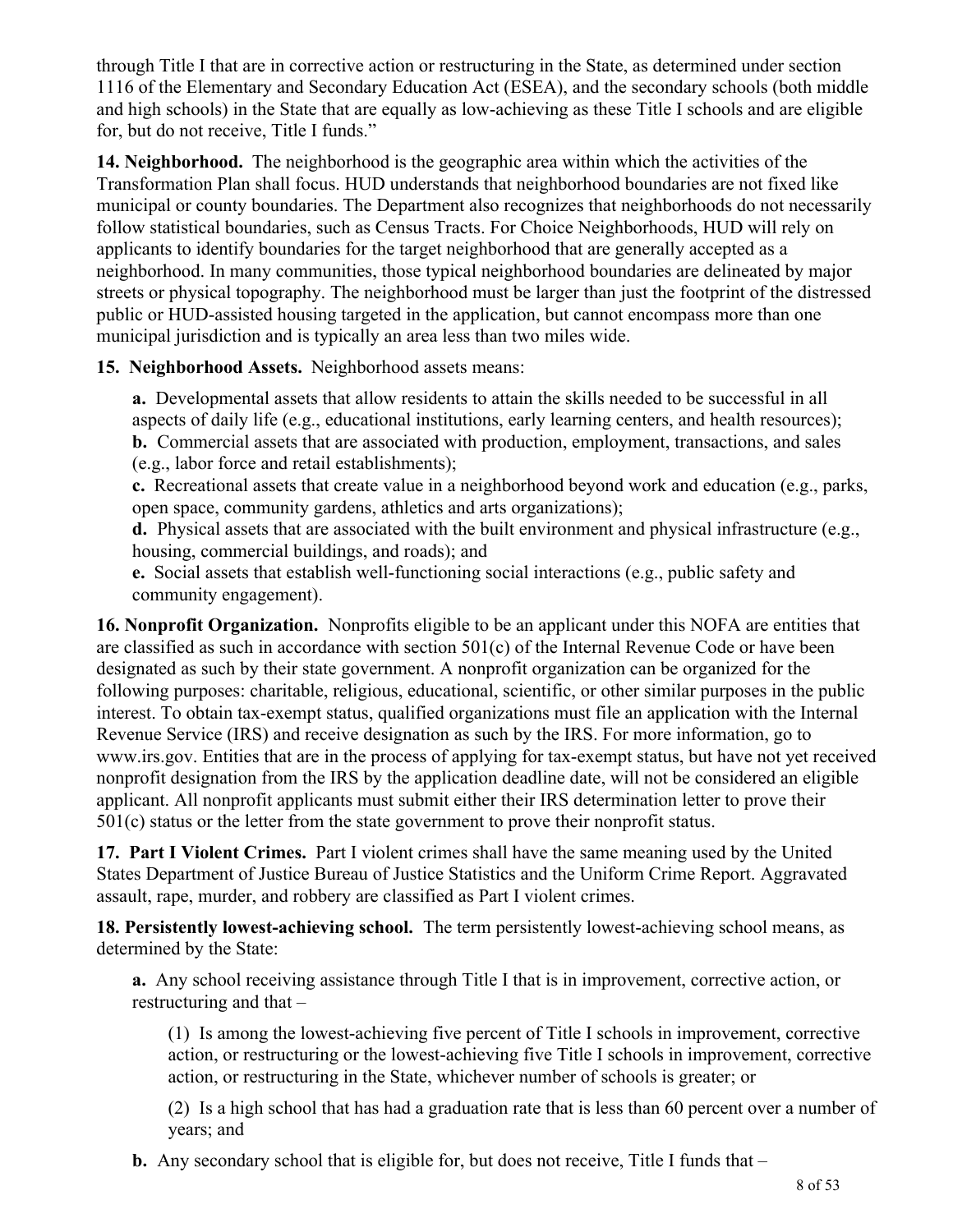(1) Is among the lowest-achieving five percent of secondary schools or the lowest-achieving five secondary schools in the State that are eligible for, but do not receive, Title I funds, whichever number of schools is greater; or

(2) Is a high school that has had a graduation rate that is less than 60 percent over a number of years.

**19. Physical Needs Assessment.** A Physical Needs Assessment (PNA) should be prepared by an independent registered engineer or architect that conducts a physical inspection of at least 10 percent of the dwelling units and 50 percent of the non-dwelling space. Generally, it identifies all of the work needed to bring the housing project up to the applicable modernization and energy conservation standards. Typically, a PNA takes into account the life cycle replacement costs of all building systems for a period of 20 years, however, for purposes of the rating factors in this NOFA, HUD will only consider the costs of the current rehabilitation needs.

**20. Planning Coordinator.** A Planning Coordinator is a person or entity separate from the Lead Applicant or Co-Applicant selected to help the grantee coordinate the planning process. The Planning Coordinator should have significant experience in leading comprehensive neighborhood planning processes that lead to implementation activities and improved outcomes as well as building the capacity of local entities. Examples of Planning Coordinators could include but are not limited to community-based organizations, redevelopment authorities, and private or non-profit planning firms. The Planning Coordinator is not only a local partner/stakeholder, but also a single person/entity selected to assist the grantee in carrying out the grant activities and in increasing grantee capacity to carry out the grant activities. Having a Planning Coordinator is optional.

**21. Public Housing Agency**. The term "public housing agency" has the meaning provided in section 3(b)(6) of the United States Housing Act of 1937 (42 U.S.C. 1437a).

**22. Public Housing.** The term "public housing" refers to housing funded under an Annual Contributions Contract and in accordance with section 9 of the US Housing Act of 1937. A public housing project is a group of housing units that has a single Project Number assigned by the Director of Public Housing of a HUD Field Office and has, or had (in the case of previously demolished units) housing units under an Annual Contributions Contract. If a PHA had two distinct projects, with different project numbers, under its original ACC, and those projects were combined into a single project number in the Inventory Management System (IMS)/Public Housing Information Center (PIC) for the purposes of implementing HUD's project-based budgeting requirements using Asset Management Project (AMP) numbers, the applicant may use the original project number to identify the public housing project targeted by the application. Applicants must be clear throughout their application as to the project they are targeting.

**23. RAD Conversion Commitment (RCC).** Contract executed by HUD and the PHA or owner, following HUD approval of the submitted Financing Plan, that describes the terms and conditions of the conversion.

**24. Replacement Housing.** Replacement housing is rental housing that will replace demolished, disposed of, or otherwise reduced public or assisted housing. It includes housing assisted under section 8 and 9 of the United States Housing Act of 1937 (42 U.S.C. 1437f and 42 U.S.C. 1437g), section 202 of Housing Act of 1959 (12 U.S.C. 1701q), and section 811 of the National Affordable Housing Act of 1990 (42 U.S.C. 8013). With regard to section 8 housing, project-based vouchers (section 8o(13) of the US Housing Act of 1937) and Project-Based Rental Assistance as provided in a RAD conversion are included in this definition, but tenant-based vouchers are excluded except as permitted by HUD. To satisfy the one-for-one replacement requirement through acquisition, the replacement unit must not have been receiving assistance prior to submitting the application under the sections listed above in this paragraph. For example, you cannot acquire a Section 202 funded property that is near the public or assisted housing site targeted in the application for the purposes of deeming that replacement housing.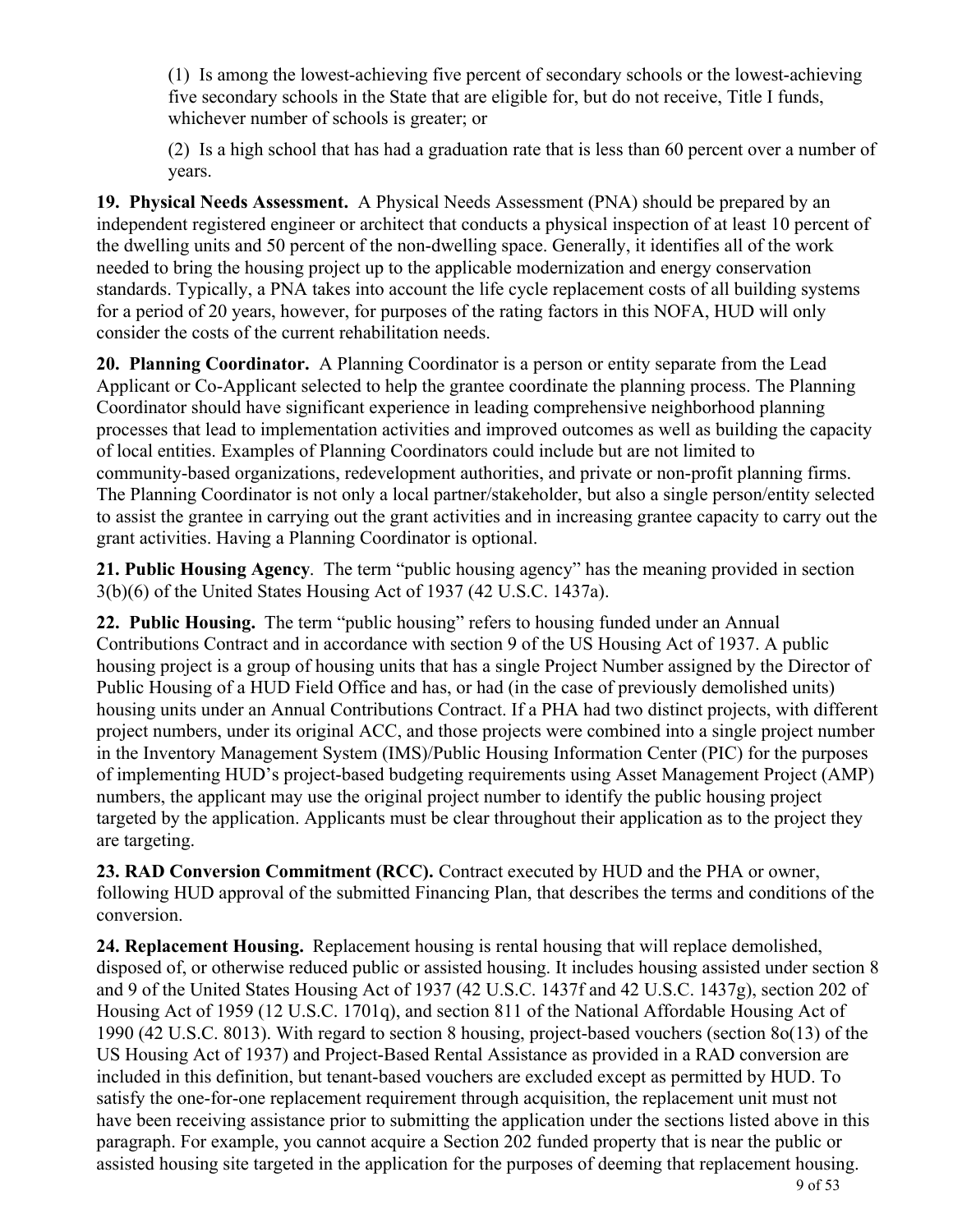#### **25. Severely Distressed Housing**.

**a.** In accordance with Section 24(j)(2) of the 1937 Act, the term means a public and/or assisted housing project (or building in a project) that:

(1) Requires major redesign, reconstruction, redevelopment, or partial or total demolition to correct serious deficiencies in the original design (including inappropriately high population density), deferred maintenance, physical deterioration or obsolescence of major systems, and other deficiencies in the physical plan of the project;

(2) Is a significant contributing factor to the physical decline of, and disinvestment by public and private entities in, the surrounding neighborhood;

(3) (a) Is occupied predominantly by families who are very low-income families with children, have unemployed members, and are dependent on various forms of public assistance; (b) has high rates of vandalism and criminal activity (including drug-related criminal activity) in comparison to other housing in the area; or (c) is lacking in sufficient appropriate transportation, supportive services, economic opportunity, schools, civic and religious institutions, and public services, resulting in severe social distress in the project; (4) Cannot be revitalized through assistance under other programs, such as the Capital Fund and Operating Fund programs for public housing under the 1937 Act, or the programs under sections 9 or 14 of the 1937 Act (as in effect before the effective date under section 503(a) of the Quality Housing and Work Responsibility Act of 1998 (Pub. L. 105-276, approved October 21, 1998)), because of cost constraints and inadequacy of available amounts; and (5) In the case of an individual building that currently forms a portion of the public and/or assisted housing project targeted by the application to this NOFA: (a) Is sufficiently separable from the remainder of the project of which the building is part, such that the revitalization of the building is feasible; or (b) Was part of the targeted public and/or assisted housing project that has been legally vacated or demolished, but for which HUD has not yet provided replacement housing assistance (other than tenant-based assistance). "Replacement housing assistance" is defined as funds that have been furnished by HUD to perform major rehabilitation on, or reconstruction of, the public and/or assisted housing units that have been legally vacated or demolished.

**b.** A severely distressed project that has been legally vacated or demolished (but for which HUD has not yet provided replacement housing assistance, other than tenant-based assistance) must have met the definition of physical distress not later than the day the demolition application approval letter was dated by HUD, or in the case of Indian Housing, not later than the day the tribal entity signed the written notification of demolition provided to HUD in accordance with 24 CFR1000.134.

**26. Supportive Services.** The term "supportive services" includes all activities that will promote upward mobility, self-sufficiency, or improved quality of life, including such activities as literacy training, activities that promote early learning and the continuum of educational supports, remedial and continuing education, job training, financial literacy instruction, day care, youth services, aging-in-place, public transportation, physical and mental health services, economic development activities, and other programs for which the community demonstrates need.

**27. Transformation Plan.** The Transformation Plan is a comprehensive neighborhood revitalization strategy proposed which, when implemented, will achieve the three core goals of Choice Neighborhoods (Housing, People, Neighborhood).

**28. Tribal Entities.** Tribal entities include Indian tribes and Tribally Designated Housing Entities, as defined in sections 4(13) and 4(22), respectively, of the Native American Housing and Self-Determination Act of 1996.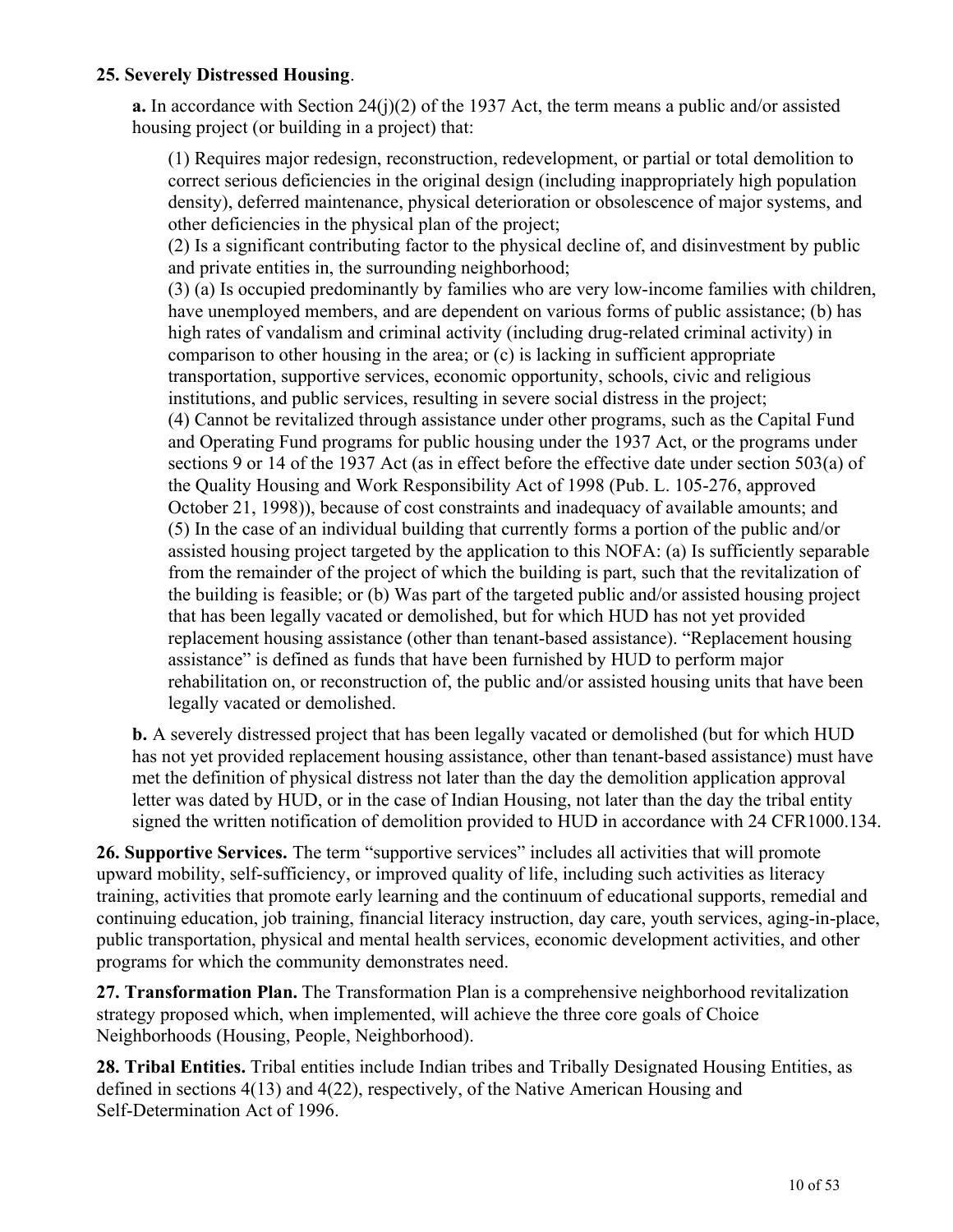#### **B. Authority.**

1. The funding authority for Choice Neighborhoods grants under this NOFA is provided by the Consolidated and Further Continuing Appropriations Act, 2015 (Public Law 113-235, approved December 16, 2014) (FY2015 Appropriations Act).

2. The program authority for the Choice Neighborhoods Initiative is Section 24 of the United States Housing Act of 1937 (42 U.S.C. 1437v) (1937 Act), as amended by the FY2015 Appropriations Act.

#### <span id="page-12-0"></span>**II. Award Information.**

#### **A. Available Funds.**

HUD is making available through this NOFA **\$10,000,000** for Choice Neighborhoods Planning Grants Program.

Additional funds may become available for award under this NOFA as a result of HUD's efforts to recapture unused funds, use carryover funds, or because of the availability of additional appropriated funds. Use of these funds will be subject to statutory constraints. All awards are subject to the applicable funding restrictions described in the General Section and to those contained in this NOFA.

This NOFA announces the availability of approximately \$10 million in funds for Choice Neighborhoods grants. HUD anticipates awarding approximately 4 Planning and Action Grants not to exceed \$2 million each, and approximately 4 Planning Grants not to exceed \$500,000 each. If funds are appropriated by Congress, HUD may, at its discretion, use additional FY2016 Choice Neighborhoods funding to make additional awards under this NOFA.

#### **B. Number of Awards.**

HUD expects to make approximately 8 awards from the funds available under this NOFA. HUD anticipates awarding approximately 4 Planning and Action Grants and approximately 4 Planning Grants.

#### **C. Minimum/Maximum Award Information.**

Under this publication, eligible applicants will apply for Planning and Action Grants. The top scoring applicants will be awarded Planning and Action Grants, and the next set of highest scoring applicants will be awarded Planning Grants, based on funding availability. Planning and Action Grant awards may be up to \$2 million. Planning Grants awards may be up to \$500,000.

Because this is the first time that Action Activities funds are offered, eligible applicants may also include FY 2010 - 2014 Planning Grantees. FY 2010 - 2014 Planning Grantees who meet eligibility requirements may apply for the Action Activities portion only of the Planning and Action Grant (up to \$1.5 million), so long as a Choice Neighborhoods Implementation Grant has not been awarded for the housing or neighborhood targeted in this application.

| <b>Estimated Total Funding:</b> | \$10,000,000                  |
|---------------------------------|-------------------------------|
| Minimum Award Amount:           | \$0 Per Budget Period         |
| Maximum Award Amount:           | \$2,000,000 Per Budget Period |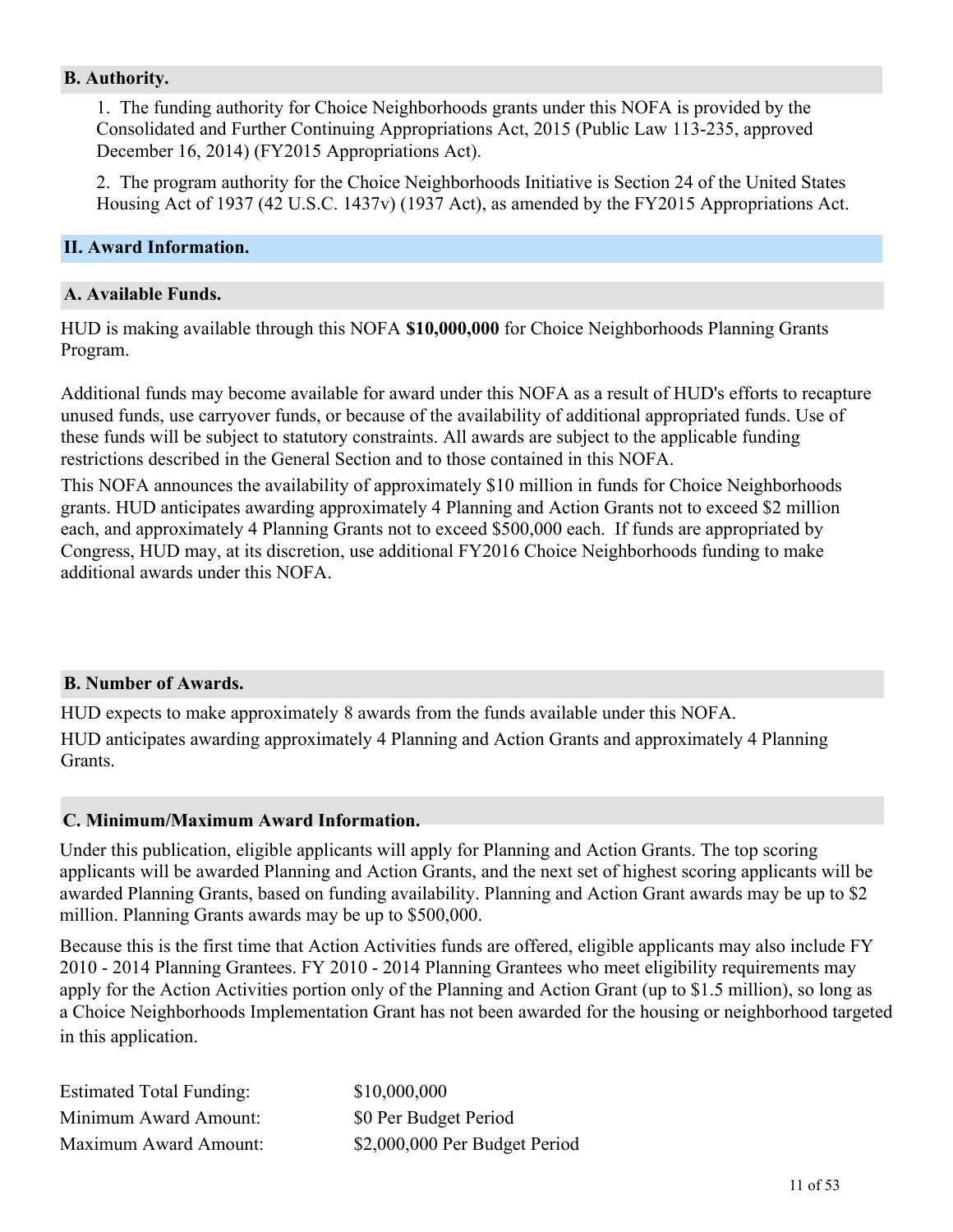| Maximum Award Amount:                                                                                 | \$2,000,000 Per Budget Period |  |
|-------------------------------------------------------------------------------------------------------|-------------------------------|--|
| D. Period of Performance.                                                                             |                               |  |
| <b>Estimated Project Start Date:</b>                                                                  | 06/27/2016                    |  |
| <b>Estimated Project End Date:</b>                                                                    | 06/27/2016                    |  |
| Length of Project Period:                                                                             | Other                         |  |
| Grantees must proceed in a timely manner, as indicated by the timeframes established in this NOFA and |                               |  |

Grant Agreement. The term of the Planning and Action Grant is three years from the date of Grant Agreement execution (or 18 months for FY 2010 - 2014 Planning Grantees who receive Action Activities funding only). The term of a Planning Grant is two years from the date of Grant Agreement execution. HUD anticipates announcing awards under this NOFA approximately 5 months after the application due date.

# **E. Type of Funding Instrument.**

Funding Instrument Type: Grant Grant

## **F. Supplementation.**

Not Applicable

## <span id="page-13-0"></span>**III. Eligibility Information.**

#### **A. Eligible Applicants.**

Eligible applicants under the NOFA include:

Others (see text field entitled "Additional Information on Eligibility" for clarification)

Additional Information on Eligibility:

Eligible applicants are Public Housing Authorities (PHAs), local governments, tribal entities, and nonprofits. See the Statutory and Regulatory Requirements in section III.C.1 for additional details and the definitions in section I.A.3.f for definitions of related terms.

HUD does not award grants to individuals. HUD will also not evaluate applications from ineligible applicants.

All applicants must have an active Data Universal Numbering System (DUNS) number

[\(http://fedgov.dnb.com/webform](http://fedgov.dnb.com/webform)) and have an active registration in the System for Award Management (SAM) [\(www.sam.gov](http://www.sam.gov)) before submitting an application. Getting a DUNS number and completing SAM registration can take up to four weeks; therefore applicants should start this process or check their status early.

See also Section IV.B below for necessary content and form of the application.

#### **B. Cost Sharing or Matching.**

This Program requires an applicant to leverage resources through cost sharing or matching as described below.

Generally, federal sources are not allowed to be used as cost share or match unless otherwise permitted by a program's authorizing statute.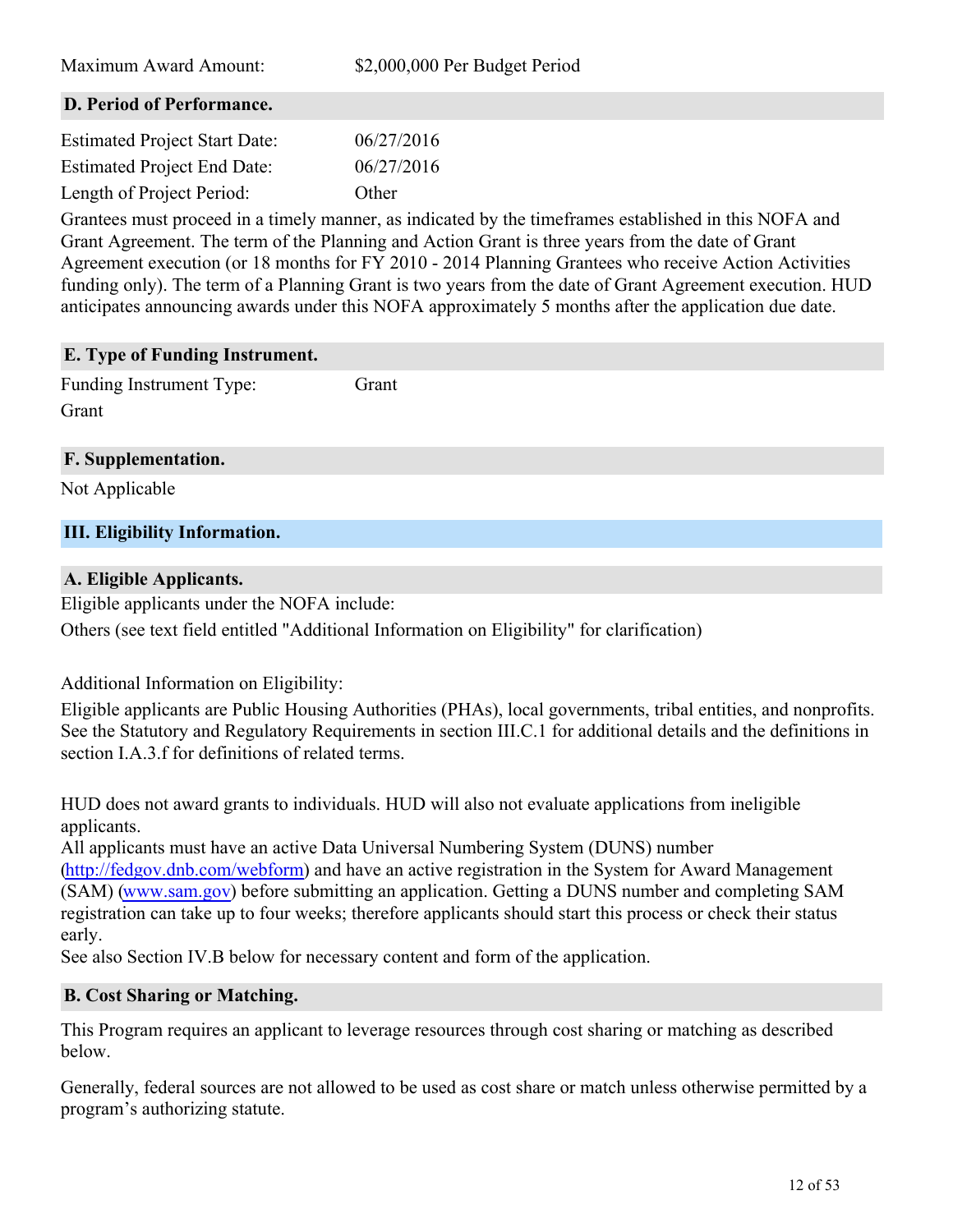HUD is required by section 24(c)(1)(A) of the 1937 Act (42 U.S.C. 1437v(c)(1)(A) to include the requirement for matching funds for all grants made under section 24, which includes Choice Neighborhoods. By the end of the grant term, you are required to have matching funds in the amount of five percent of the grant amount in cash or in-kind donations. You **may NOT** include amounts from HOPE VI program funding, including HOPE VI Revitalization, HOPE VI Demolition, HOPE VI Neighborhood Networks, HOPE VI Main Street grants, Choice Neighborhoods Implementation, or Choice Neighborhoods Planning Grants. Refer to section VI.B.8 of the General Section for OMB Requirements that are applicable for matching requirements. This is considered an Additional Requirements to be Rated requirement under section III.C.4 and is included in the Choice Neighborhoods Application Certifications form.

Grantees will be required to show evidence that matching resources were actually received and used for their intended purposes through quarterly reports as the project proceeds. Sources of matching funds may be substituted after grant award, as long as the dollar requirement is met.

Grantees must pursue and enforce any commitment (including commitments for services) obtained from any public or private entity for any contribution or commitment to the project or surrounding area that was part of the match amount.

#### **C. Other.**

All applicants must also refer to Section III of the General Section for information on HUD-wide eligibility requirements. These requirements may determine whether your application is reviewed or make your application ineligible for funding.

Program specific eligibility criteria for this competition includes:

#### **1. Statutory and Regulatory Requirements.**

All Lead Applicants and Co-Applicants and applications must meet all the statutory and regulatory requirements stated under this section in order to be rated and ranked. Applicants must demonstrate compliance with these requirements through the information provided in their application, unless instructed otherwise in this NOFA. HUD will screen for technical (not substantive) deficiencies and administer a cure period as described in section V.B.2.b. Applicants must review and follow documentation requirements provided in this section and the instructions on application organization, content and submission provided in section IV.B. Required forms, certifications and assurances must be included in the Choice Neighborhoods application and will be available at <http://www.grants.gov>.

a) **Eligible Applicants.** Eligible applicants are PHAs, local governments, tribal entities, and nonprofits. You must identify which type of applicant you and your Co-Applicant (if any) are on the Key Eligibility Data form included in the attachments section of your application. Additionally, the following criteria must be met, as relevant, in order to comply with this requirement:

(1) **Troubled status for PHAs.** This applies to PHA applicants. If the PHA was designated as troubled by HUD pursuant to section  $6(i)(2)$  of the 1937 Act on the most recently released Operational Troubled List, HUD will use documents and information available to it to determine whether you qualify as an eligible applicant. However, PHAs designated as troubled are strongly encouraged to consider partnering with another entity (such as a local government or a nonprofit) to serve as the lead applicant for purposes of the Choice Neighborhoods grant. In accordance with section  $24(i)$  of the 1937 Act, a troubled PHA may still be eligible to apply if it:

 (a) Is designated as troubled principally for reasons that will not affect its capacity to carry out a revitalization program;

(b) Is making substantial progress toward eliminating the deficiencies of the agency that resulted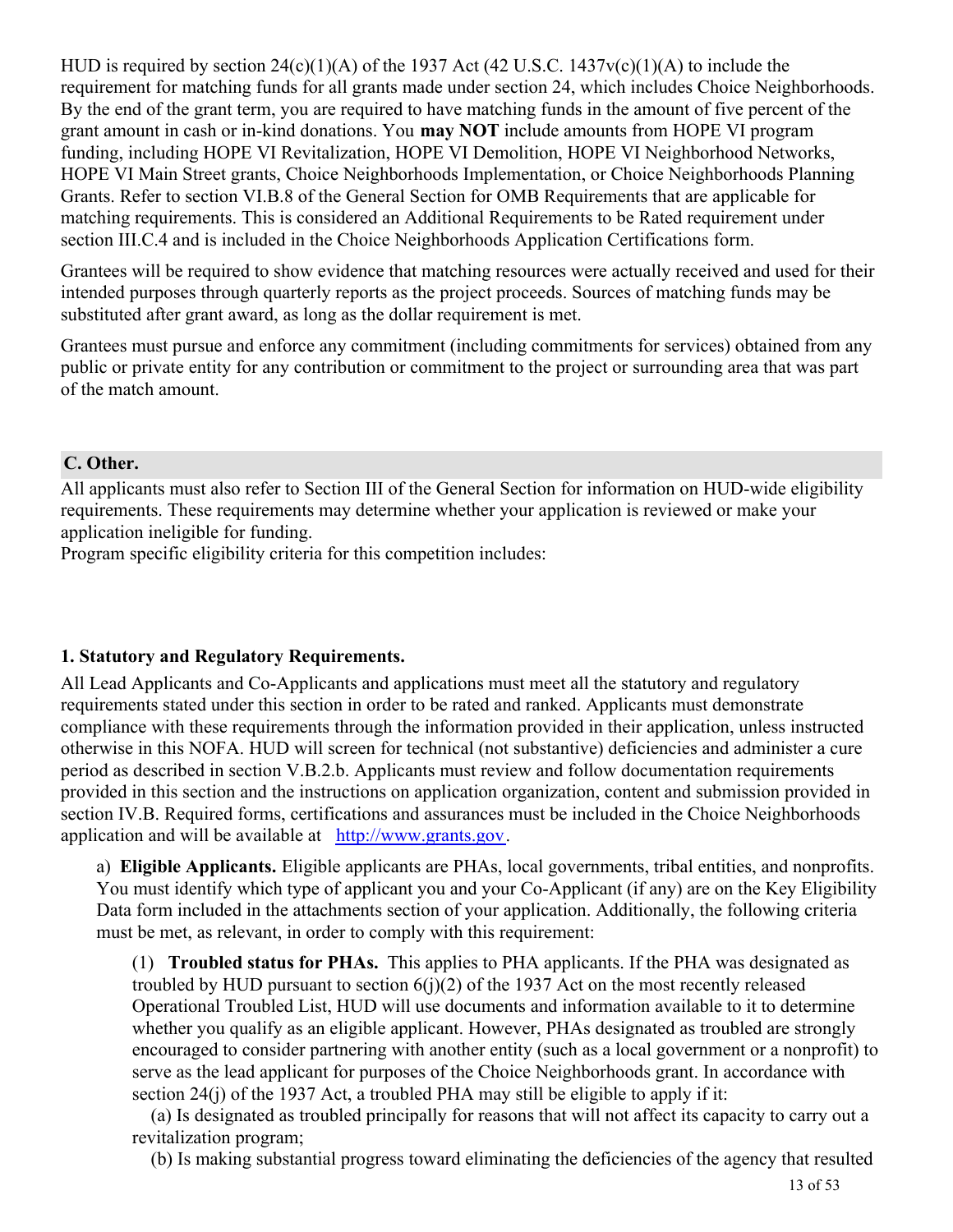in its troubled status;

 (c) Has not been found to be in noncompliance with fair housing or other civil rights requirements; or

(d) Is otherwise determined by HUD to be capable of carrying out a revitalization program.

(2)  **Certification for Multifamily Assisted Property Owners.** If the Lead Applicant or Co-Applicant is the owner of the assisted property that is the subject of the Choice Neighborhoods application, you are required to complete a Previous Participation Review for Prospective Multifamily Housing Programs Participants. Currently the process is done through submission of form HUD-2530, Previous Participation Certification. If the property listed has defaulted on a mortgage loan or has less than satisfactory review ratings (physical inspections, management and financial reviews), HUD will use documents and information available to it to determine whether you qualify as an eligible applicant. Approvals of entities that have defaulted or received unsatisfactory review rating will be subjected to HUD's Previous Participation clearance review process. Applicants may still be eligible to apply for Choice Neighborhoods funding if HUD deems the applicant to be making substantial progress in addressing the deficiencies related to such default or review rating. However, multifamily assisted property owners with defaults or less than satisfactory review ratings are strongly encouraged to consider partnering with another entity (such as a local government or a nonprofit) to serve as the Lead Applicant for purposes of the Choice Neighborhoods grant.

(3) **Nonprofit Applicants.** For a nonprofit to demonstrate eligibility as a Lead Applicant or Co-Applicant, either an Internal Revenue Service determination letter indicating the organization's 501(c) status or the letter from the state government designating the organization's nonprofit status must be submitted in the attachments.

(4) **Co-Applicants.** To demonstrate a Co-Applicant partnership, a Memorandum of Understanding (MOU) or Letter of Agreement must be provided, signed by the executive of each entity. The MOU or Letter of Agreement must demonstrate a commitment to work collaboratively throughout the entirety of the grant to develop a Transformation Plan and identify which party will serve as the Lead Applicant.

(5) **Applicants that are not the owner of the target housing project.** If the owner of the target housing project is not the Lead Applicant or Co-Applicant for this grant, a letter from the owner indicating its support for your organization to submit this grant application and work collaboratively throughout the planning process must be included in this application.

b) **Eligible Target Housing.** Each application must focus on the revitalization of at least one severely distressed public and/or HUD-assisted housing project. The definition of "severely distressed housing" from section 24(j)(2) of the 1937 Act is included in section I.A.3.f along with definitions of "public housing" and "assisted housing." You must demonstrate in your application that the targeted housing is eligible under this NOFA (i.e., public and/or HUD-assisted housing) and meets the definition of severely distressed. If the targeted project(s) is/are not eligible housing and is/are not severely distressed, your application will not be considered for funding. You must identify the housing project(s) you are targeting on the Key Eligibility Data form included in the attachments section of your application. You must also use the severe distress certification form provided and include it in the attachments section of your application. The certification must be signed by an engineer or architect licensed by a state licensing board. The license does not need to have been issued in the same state as the severely distressed project. The engineer or architect must include his or her license number and state of registration on the certification. The engineer or architect may not be an employee of the Lead Applicant, Co-Applicant (if any), Planning Coordinator (if any), the project's owner, the public housing authority (if applicable), or a unit of local government in which the housing is located. If this application targets more than one public and/or assisted housing project, each project must meet this definition and be listed on the severe distress certification form. For Indian Housing that has been demolished, the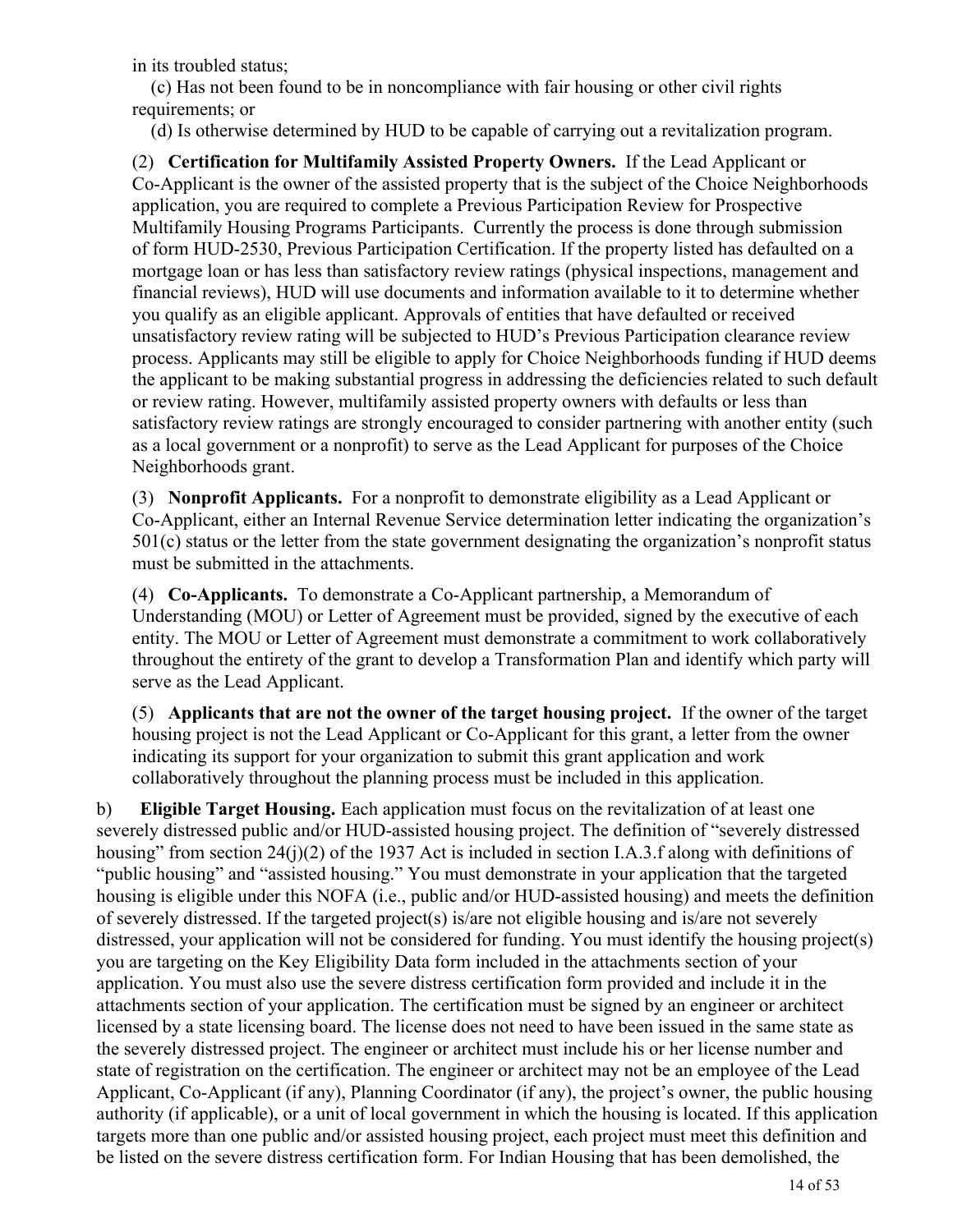engineer or architect may check "B" on the certification of the severe physical distress form if: the development has been legally demolished; HUD has not yet provided replacement housing assistance, other than tenant-based assistance, for the demolished units; and the development satisfied the definition of severe physical distress (as defined on the certification form) as of the day the tribal entity signed the written notification of demolition provided to HUD in accordance with 24 CFR1000.134.

## c) **Eligible Neighborhoods.**

(1) You must demonstrate in your application that the targeted neighborhood meets the following criteria:

i. at least 20 percent of the households estimated to be in poverty or have extremely low incomes and

ii. that are experiencing distress related to at least one of the following:

- 1. high crime; defined as where either the Part I violent crime rate (measured as Part I violent crimes per 1000 persons) over the three years (2012-2014) is at least 1.5 times the per capita Part I violent crime rate (measured as Part I violent crimes per 1000 persons) of the city or, where no city data are available, county/parish in which the neighborhood is located over the same time frame; or the rate is greater than 18 crimes per 1000 persons; OR
- 2. high vacancy or substandard homes; defined as where either the most current rate within the last year of long-term vacant homes or of substandard homes is at least 1.5 times higher than that of the county/parish; or the rate is greater than 4 percent; OR
- 3. inadequate schools; defined as where either a low-performing public school or a persistently lowest-achieving public school is in the neighborhood or at least 20 percent of the children from the target public and/or HUD-assisted housing attend such a school.

(2) The definition of "neighborhood" from section I.A.3.f applies. Note: HUD reserves the right to ask applicants to provide evidence that the target neighborhood boundary is generally accepted. Such evidence might include planning, community development, or zoning maps which have been adopted by a public jurisdiction.

(3) For the purposes of establishing neighborhood eligibility and to assign points for certain rating factors, HUD has created a mapping tool that will overlay the locally defined neighborhood boundaries with data associated with that area and estimate the rates of certain indicators in that neighborhood using a proportional allocation methodology. HUD will calculate the poverty rate, extremely low-income rate, and residential vacancy rate for the target area as well as other measures of distress. For example, if census tracts are the smallest statistical boundary for the available data and the locally defined neighborhood is partially within two different census tracts, the poverty rate will be calculated based on the portion of the neighborhood housing units located in each tract. In this example, 80 percent of the housing units in the locally defined neighborhood are in a tract with a poverty rate of 40 percent and 20 percent of the units are in a tract with a poverty rate of 10 percent. The "neighborhood poverty rate" would be calculated as: (80% x 40%)  $+ (20\% \times 10\%) = 34\%$ . You must draw the boundaries of the target neighborhood using the mapping tool posted on the FY2015 NOFA and Funding Information page at [www.hud.gov/cn](http://www.hud.gov/cn) and provide a pdf copy of your eligible neighborhood, as produced and emailed to the user by the mapping tool, in the attachments section of your application. HUD will not accept additional documentation and will make the final determination on compliance with the requirement. The neighborhood map drawn using the mapping tool must show the same boundaries reflected in the annotated neighborhood map provided in Attachment 22.

(4) If you are relying on data on crime, substandard housing, or inadequate schools in order to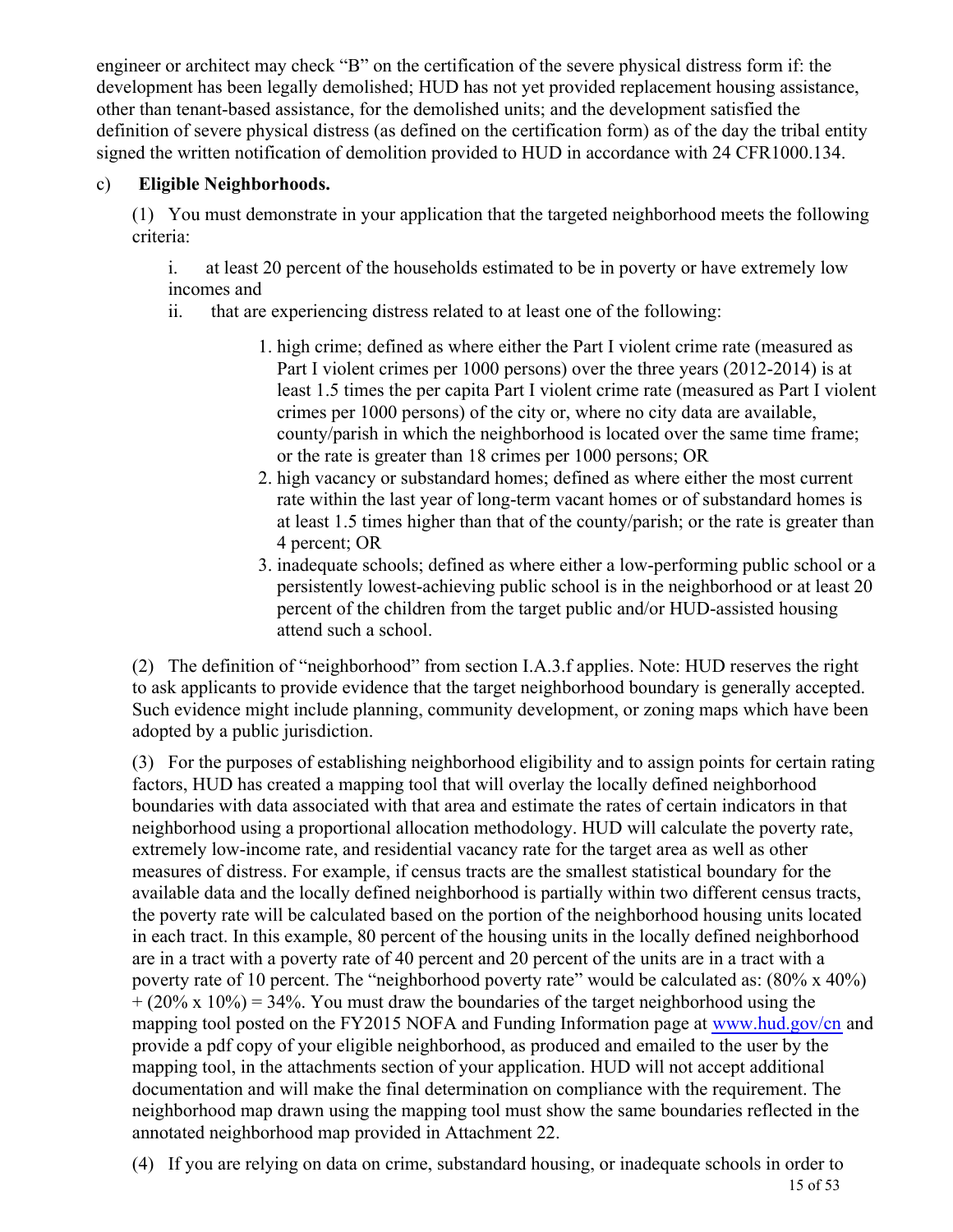demonstrate compliance with the Eligible Neighborhoods criteria, you must provide it in the attachments section of your application as instructed in section IV.B. Crime data must be for the precinct/Police Service Area (PSA) in which the target housing is located (data requirements are described in the rating factor in section V.A.1.e(3). Substandard housing data must be for the neighborhood and the city or county/parish as a whole. Information provided on rates of substandard housing must be data published by a local jurisdiction or unrelated third party and be based on code enforcement data, such as from the housing office of the applicable city or county/parish, or data on the percentage of occupied housing units lacking complete plumbing facilities, such as the most recent data from the American Community Survey (ACS) for your neighborhood. For occupied housing units lacking plumbing facilities, ACS data must be from 2009 – 2012 or later, and ACS data from Census tracts that cover the majority of the neighborhood can be used to approximate neighborhood-level data (please indicate tracts). Supporting documentation related to inadequate schools may be either a letter from the entity or published data. If providing the latter, the source must be identifiable.

(5) HUD recognizes that some of the communities that meet the neighborhood eligibility criteria may also be impacted areas and/or areas of minority concentration. Since a goal of this program is to transform distressed neighborhoods into neighborhoods of choice, these neighborhoods are still eligible for funding under this NOFA.

## **2. Threshold Requirements.**

Only applications that meet all threshold requirements established in the General Section and Program NOFA will be evaluated. In addition to the threshold criteria outlined in the General Section, including the Resolution of Outstanding Civil Rights Matters (prior to application deadline), the following threshold requirements must be met:

No additional Threshold Requirements must be met. Please see section III.C.4 for Additional Requirements to be Rated.

## **3. Compliance with Nondiscrimination and Related Requirements.**

Compliance with Nondiscrimination and Related Requirements. Section III.C.3 of the General Section is incorporated into this NOFA.

#### **4. Other Requirements.**

This program has eligibility criteria for beneficiaries.

**Additional Requirements to be Rated**. All Lead Applicants and Co-Applicants and applications must meet all the additional requirements stated under this "Additional Requirements to be Rated" section in order to be rated and ranked. Applicants must demonstrate compliance with these additional requirements through the information provided in their application, unless instructed otherwise in this NOFA. HUD will screen for technical (not substantive) deficiencies and administer a cure period as described in section V.B.2.b. Applicants must review and follow documentation requirements provided in this "Additional Requirements to be Rated" section and the instructions on application organization, content and submission provided in section IV.B. Required forms, certifications and assurances must be included in the Choice Neighborhoods application and will be available at <http://www.grants.gov>.

**a. Standard Forms.** The last part of your application will be comprised of standard forms common to many HUD programs. For the Choice Neighborhoods application, the required standard forms are: Application for Federal Assistance (SF-424), Disclosure of Lobbying Activities (SF-LLL), Applicant/Recipient Disclosure/Update Report (HUD-2880); and Third Party Documentation Transmittal (HUD-96011).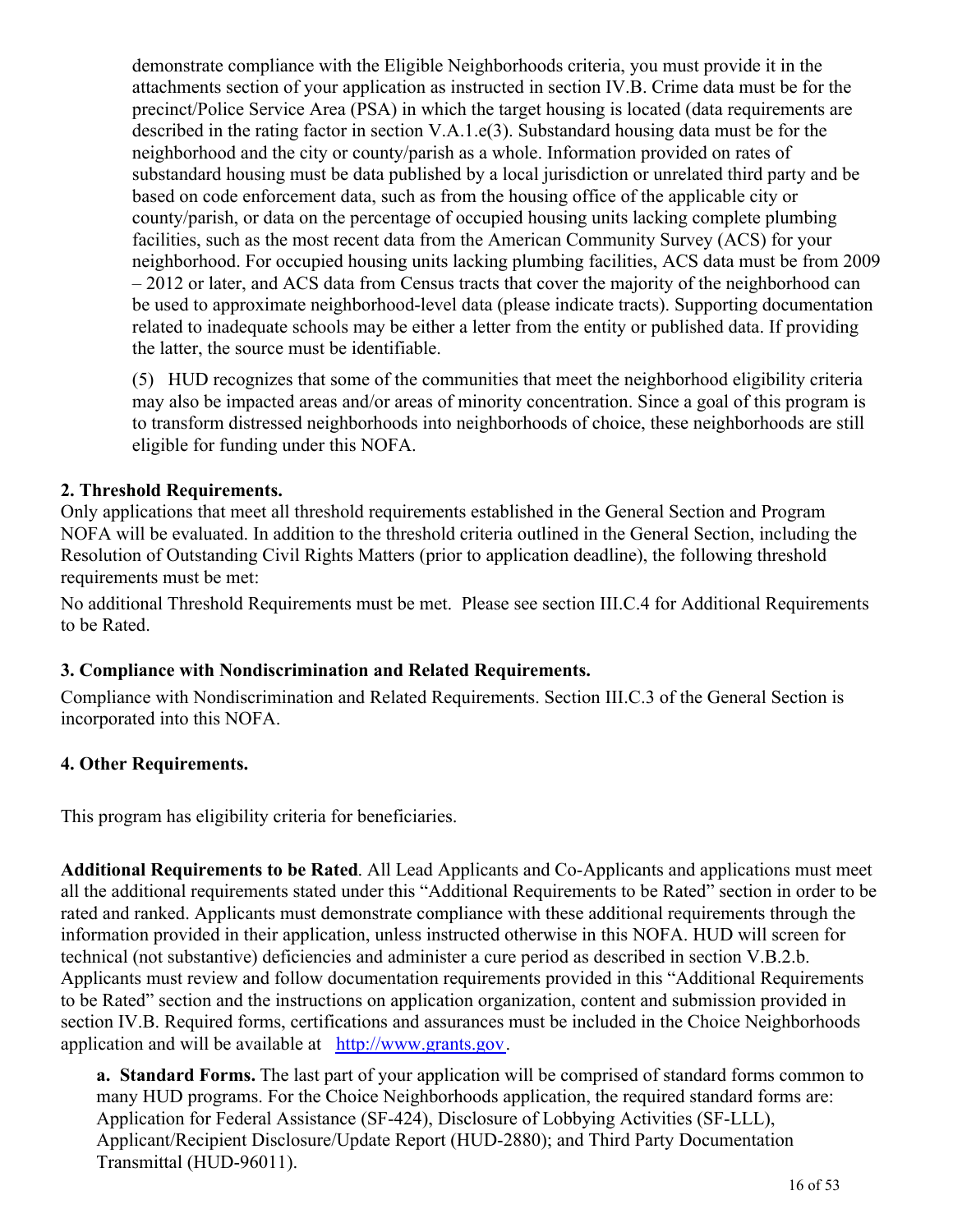**b. Choice Neighborhoods Applicant Certifications.** You must include in your application a certification from the Lead Applicant and Co-Applicant (if any) (and the Chairman of the PHA Board of Commissioners if the Lead Applicant or Co-Applicant is a PHA) to the requirements listed in the Choice Neighborhoods Applicant Certifications. You must include this certification in your attachments. By providing this certification, you also attest that you will meet the Match Requirement from III.B of this NOFA.

## **c. Number of Applications and Public and/or Assisted Housing Projects.**

(1) A Planning Coordinator may participate in a maximum of two applications under this NOFA. If this entity participates in more than two applications, all applications in which they are a participant will be deemed ineligible.

(2) You may only submit one application per locality. There is no limit to the number of public and/or assisted housing projects per application, so long as all are within the boundaries of the neighborhood.

(3) If HUD receives electronically multiple versions of an application, HUD will review the last version of the application **received** by Grants.gov that meets the timely receipt requirements. All other applications (i.e., prior versions) will not be considered eligible. If applicants find, after submitting an application, that they want to amend or adjust their application and it is prior to the deadline date, applicants should be aware that they **must resubmit the entire application,** including all fax transmissions previously sent, to ensure that HUD gets a complete application.

**d. Relation to prior HOPE VI Revitalization Grants.** Public housing projects previously funded through a HOPE VI Revitalization grant may not be the target public housing project of a Choice Neighborhoods grant application. However, they may be located within the Transformation Plan neighborhood.

**e. Relation to American Recovery and Reinvestment Act (ARRA) Capital Fund Recovery Competition (CFRC) Grants.** Public housing projects previously funded through an ARRA CFRC grant under Category 2 (Public Housing Transformation), Category 3 (Gap Financing for Projects that are Stalled Due to Financing Issues), or Category 4 Option 1 (Creation of Energy Efficient, Green Communities, Substantial Rehabilitation or New Construction) may not be the target public housing project of a Choice Neighborhoods grant application. However, such projects may be located within the Transformation Plan neighborhood.

**f. Relation to prior Choice Neighborhoods Grants.** Public and/or assisted housing projects and the neighborhoods in which they are located previously funded through a Choice Neighborhoods Implementation Grant may not be the target housing and neighborhood of a Choice Neighborhoods application under this NOFA.

For applications that target the same neighborhood and public and/or assisted housing project(s) previously funded through a FY 2010 - 2014 Choice Neighborhoods Planning Grant, the applicant may only request funding for Action Activities (not planning process activities) in an amount not to exceed \$1.5 million. The term "FY 2010 – 2014 Planning Grantees" as used in this NOFA refers to those Grants, regardless of whether the applicant was the recipient of the Planning Grant.

**g. Relation to Rental Assistance Demonstration (RAD) Applicants**. PHAs that have applied for RAD, received a Commitment to enter into a Housing Assistance Payments Contract (CHAP, as defined in section I.A.3.f), a Portfolio award that covers the property proposed or a Multiphase award that covers the property proposed, and are planning on demolition and new construction or major rehabilitation or reconstruction may apply for a Choice Neighborhoods Planning and Action Grant provided they have not yet received a RAD Conversion Commitment (RCC, as defined in section I.A.3.f) at the time of the application deadline for this NOFA. The Office of Recapitalization will offer flexibility with regard to the RAD milestones so that PHAs and their partners may take advantage of the Planning and Action Grants. Note, PHAs that are considering applying for RAD for demolition and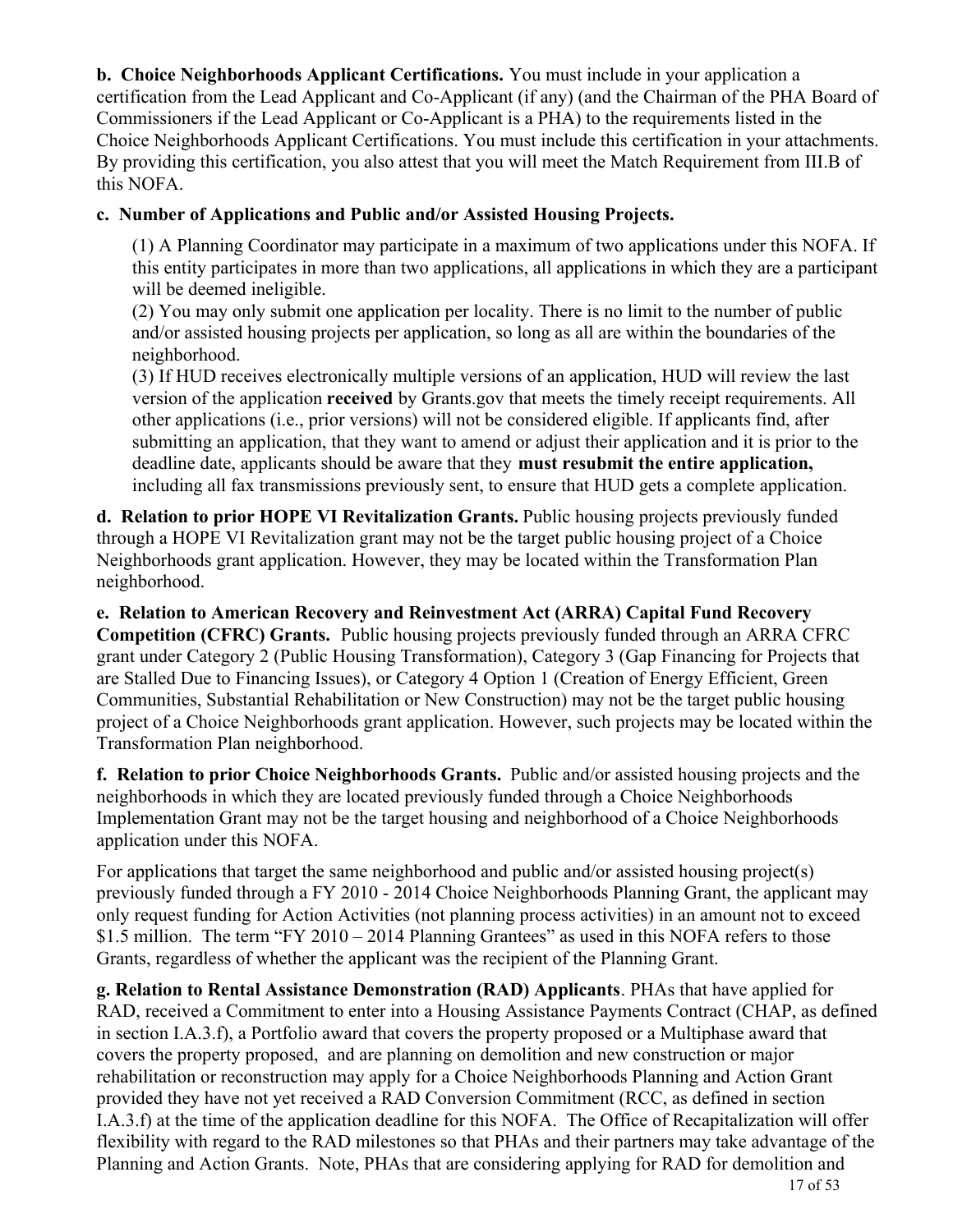new construction or major rehabilitation or reconstruction are encouraged to apply for a Choice Neighborhoods Planning and Action Grant.

**h. Resident Involvement.**  In accordance with section 24(e)(2)(D) of the 1937 Act, applicants must involve affected residents at the beginning and during the planning process for the transformation program, prior to the submission of an application. You are required to involve the affected public and/or assisted housing residents in the planning process and implementation of your Transformation Plan. This involvement must be continuous from the beginning of the planning process through the implementation and management of the grant, if awarded. As of the application deadline date, you must have conducted at least one meeting with residents of the targeted public and/or assisted housing. That **meeting must occur after publication of this NOFA** and cover the planning process anticipated to be funded by a Choice Neighborhoods Planning and Action Grant. Please refer to section I.A.2 of the General Section for additional information related to public participation in planning. You must demonstrate compliance with this requirement by using the Resident Involvement Certification form (HUD-53151) and include the form in the attachments section of your application. The certification form must include name of the target public and/or assisted housing site, the date of the resident meeting, and be signed and dated by the Lead Applicant Executive Officer.

**i. Other Requirements from the FY2015 General Section**. Section III.C.4 of the General Section is hereby incorporated into this NOFA. These requirements may, where applicable, determine whether your application is reviewed or make your application ineligible for funding.

**5. Choice Neighborhoods Program Activities.** Program activities include tasks necessary to develop a Transformation Plan that includes strategies to achieve the objectives identified in the NOFA, align investments with this plan, and develop the relevant planning and evaluation capacity of the applicant and its partners.

#### **a. Required Activities.**

(1) Successful FY 2010-2014 Planning Grantee applicants, who may only apply for Action Activities funding, must:

(a) Propose Action Activities, as defined in I.A.3.f, within six months of the grant award date and implement approved Action Activities before the end of the grant term. See section III.C.8 for more details.

(2) Successful applicants other than FY 2010-2014 Planning Grantees must:

(a) Conduct a household-level needs assessment of the public and/or assisted housing residents in the target development(s) to better design solutions for the children and families of HUD housing within the first 12 months of the Planning Grant/Planning and Action Grant. In addition, evaluate existing administrative data (such as the census [including the American Community Survey (ACS)], police reports, healthcare agencies/providers, school reports, research surveys, etc.) to determine whether an assessment of households is required at the neighborhood level.

(b) Devise a relocation strategy for residents that need to be relocated during the rehabilitation or reconstruction of the public and/or assisted housing.

(c) If not already completed, you must have a market assessment conducted of your neighborhood by an independent, third party professional of the target neighborhood during the grant period. The conclusions drawn from this study must inform the development of the Transformation Plan.

(d) If not already identified, you must select the master developer/housing developer that will implement the housing component of the Transformation Plan before the end of the grant term.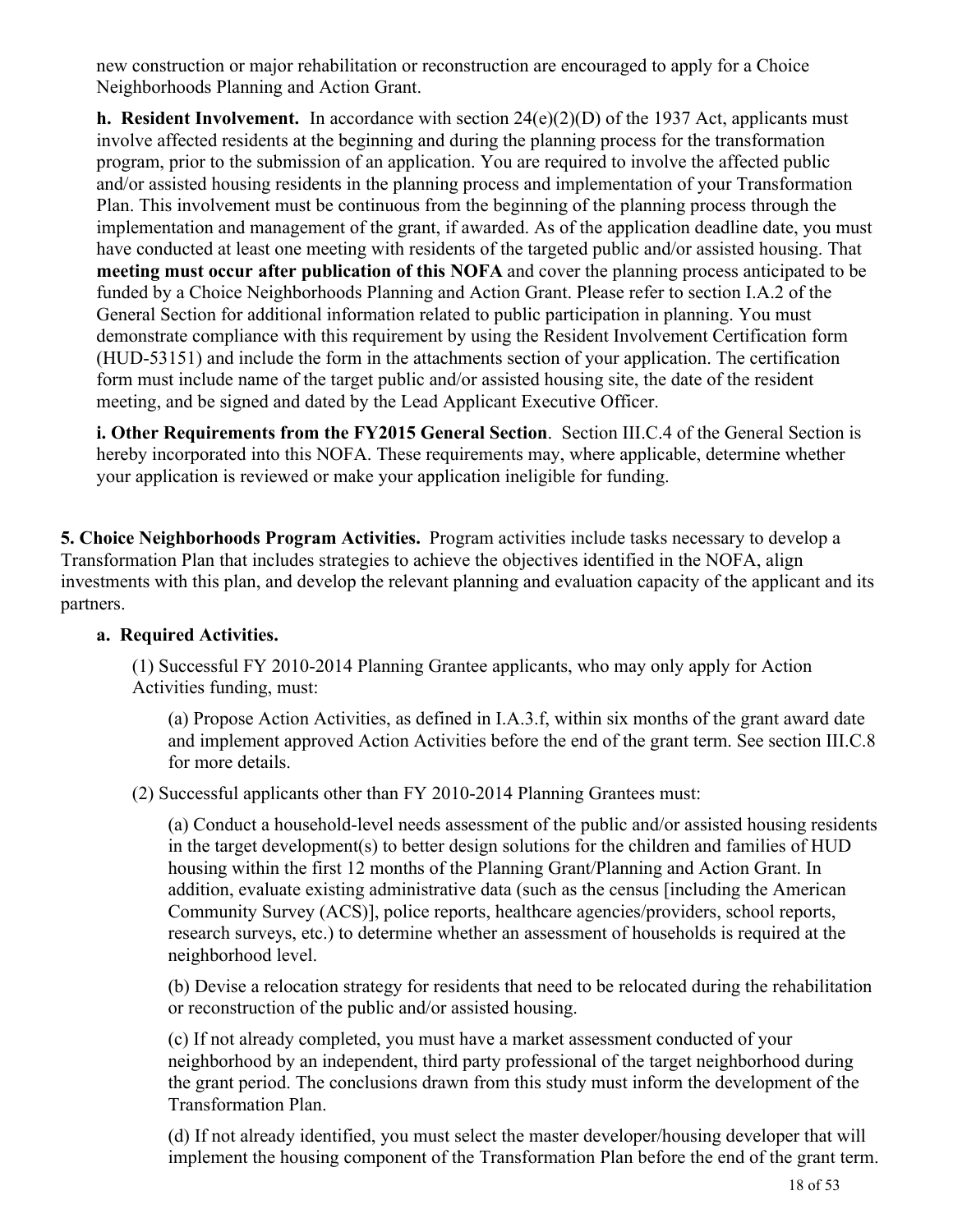(e) Complete a Phase I environmental assessment at the redevelopment site to determine the potential and extent of any needed environmental remediation, in order for a grantee to determine a feasible timeline and budget for the realization of redevelopment efforts.

(f) If the redevelopment plan includes the rehabilitation or demolition of any buildings 45 years of age or older, the grantee must contact the State Historic Preservation Officer (SHPO) to determine the potential for negative effects of demolition on historic properties.

(g) If awarded more than \$500,000, the grantee must propose Action Activities, as defined in I.A.3.f, within 18 months of the grant award date and implement approved Action Activities before the end of the grant term. See section III.C.8 for more details.

**b. Other Eligible Activities.** All grantees, except for successful FY 2010 – 2014 Planning Grantee applicants, may use funding under this NOFA for the following activities, which should be included as appropriate to the local context and based on the current status of the local planning process. Please note that successful FY 2010 – 2014 Planning Grantee applicants must not use funding under this NOFA for any of the following activities, since they may only be funded for Action Activities.

(1) Conduct comprehensive needs assessments to inform the development of the Transformation Plan. The needs assessments should include:

(a) Current patterns of disinvestment within the neighborhood, including vacant/abandoned homes and businesses, the quality of the existing housing stock, foreclosures, and current home values and rents. Discuss other subsidized housing (for example, Housing Choice Vouchers, LIHTC units, PBRA, local affordable housing units) in the neighborhood that are not part of the target public and/or assisted housing project(s), the current mix of incomes, and any long-term economic drivers for continued disinvestment that may be expected to continue, absent a publicly funded intervention;

(b) The neighborhood's access to key assets, such as quality grocery stores, banks, health clinics and doctors' offices, local schools, child care facilities, parks and recreational facilities, and public transit. Identify key neighborhood anchor institutions, such as major employers, universities, or hospitals that can reliably be expected to continue to provide significant economic activity;

(c) Relevant developmental and social assets in the target neighborhood as these assets relate to opportunities for resident education, employment, health, mobility and safety; and (d) Challenges and gaps in neighborhood services and assets.

(2) Undertake a comprehensive and integrated planning process that addresses the challenges and gaps in services and assets identified through the needs assessments and leads to a plan for implementation that has broad community support, in the areas of:

(a) Housing. Adopt effective strategies to achieve the Housing goal. Such activities include but are not limited to: studies of the different options for revitalization, including the feasibility, costs and neighborhood impact of such options; assessment of the need for affordable housing; site planning and conceptual architectural design work that includes accessible design in accordance with applicable accessibility requirements, including but not limited to section 504 of the Rehabilitation Act of 1973 (24 CFR Part 8), the Fair Housing Act (24 CFR Part 100) and the Americans with Disabilities Act; designing a suitable replacement housing plan, in situations where partial or total demolition is considered; designing a suitable mobility strategy and relocation assistance; conducting environmental or geotechnical studies to assess the suitability of a site for developmental activities; and developing a viable financing plan to implement the Housing component of the plan. The plan should consider a range of viable financing plans which is not dependent on a Choice Neighborhoods Implementation Grant in particular.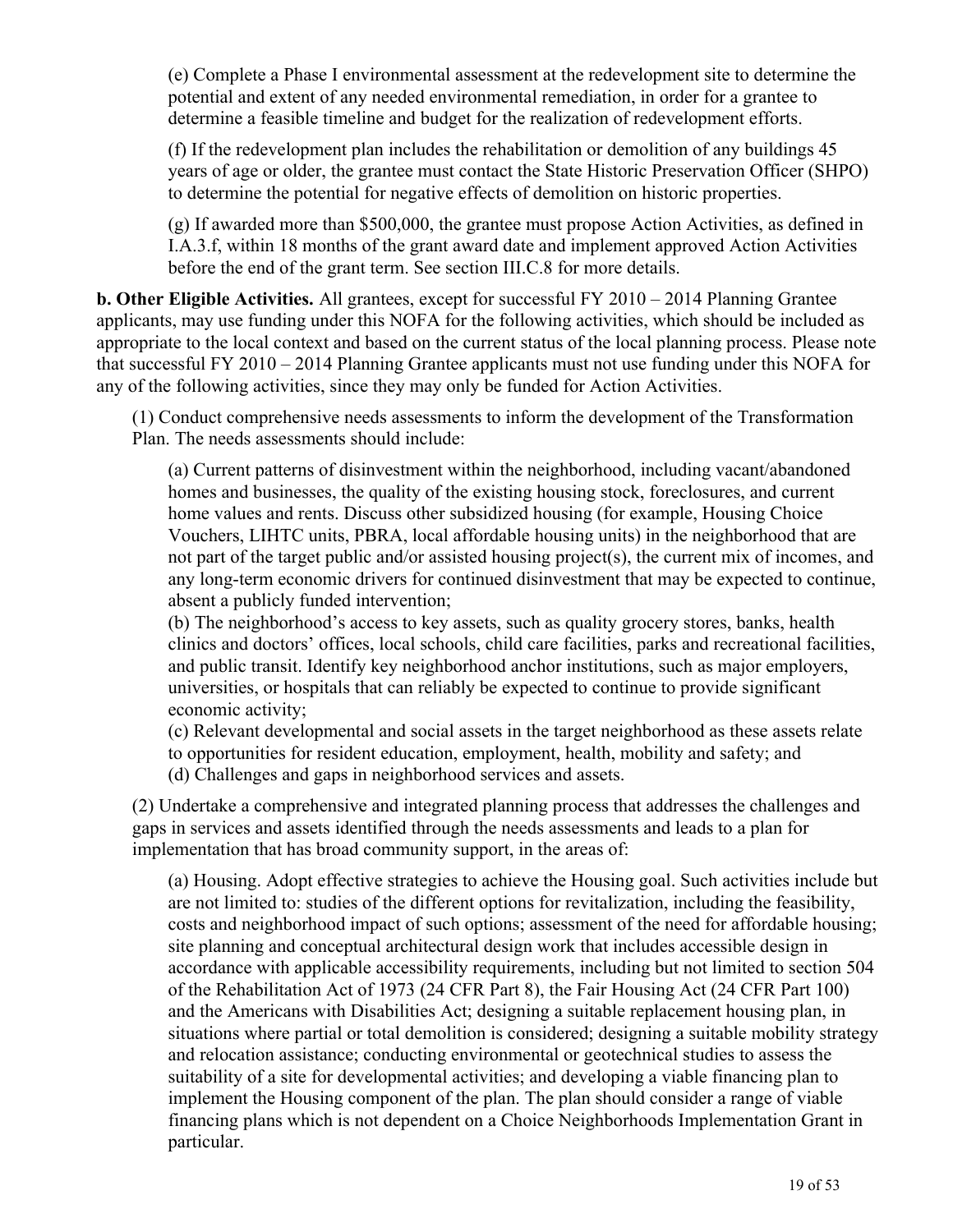(b) People. Adopt effective strategies to achieve the People goal. Such activities include but are not limited to:

i. Planning for supportive services, particularly education, economic development, job training, self-sufficiency, fair housing counseling and asset building activities for neighborhood and target housing families that help youth improve educational outcomes and increase intergenerational economic mobility;

ii. Planning for improving access to high quality education programs and improved academic and developmental outcomes for children living in the target housing and in the neighborhood along the continuum of cradle-through-college-to-career solutions, including:

(a) High quality early learning programs and services that are comprehensive, inclusive, evidence-based and that result in significantly improved outcomes in physical well-being and motor development, social-emotional development, language and literacy development, and cognition and general knowledge, including early numeracy for children.

(b) High quality education programs, which may include: (A) evidence-based programs that increase learning time which may include high quality after-school, summer school, and other expanded learning-time programs designed to improve student outcomes and (B) evidence-based programs that prepare students for college and career success.

(c) Ensuring access to existing high-quality schools or undertaking school improvements, which may include (A) significant improvements to the programs, policies and personnel of an elementary, middle/junior high and/or high school that are linked to improved academic outcomes or (B) establishing a new high-quality school.

iii. Partnering with the necessary agencies and organizations and developing a viable financing plan to implement the People component of the plan.

(c) Neighborhood. Adopt effective strategies to achieve the Neighborhood goal. Such activities include but are not limited to: planning for neighborhood-level improvements across the range of Neighborhood Assets; aligning with existing planning processes and activities in the local jurisdiction and/or metropolitan area or county/parish; planning for neighborhood economic development activities; and partnering with the necessary agencies and organizations and developing a viable financing plan to implement the Neighborhood component of the plan.

(3) Conduct technical planning studies concerning local development issues, priorities, or suggested appropriate approaches in the context of the local housing market relative to other alternatives. This could include new approaches to housing, economic development, capital improvement programming or community relations. However, any such studies should directly further the integration of strategies to develop a comprehensive neighborhood-level Transformation Plan.

(4) Work with public and private agencies, organizations (including philanthropic organizations) and individuals to: develop the Transformation Plan which includes a governance strategy that will provide long-term accountability and secure commitments to collaborate long-term to ensure it will be implemented successfully; gather and leverage resources needed to support the financial sustainability of the Transformation Plan; identify strategies for building upon and leveraging existing neighborhood efforts and anticipated Federal, state, regional and local investments; and strengthen management and decision-making capacities of participating organizations.

(5) Ensure meaningful resident, community, and stakeholder participation throughout the development of the Transformation Plan, including but not limited to public hearings, meetings, websites, forums, charrettes, and other communication that will provide all aspects of the policy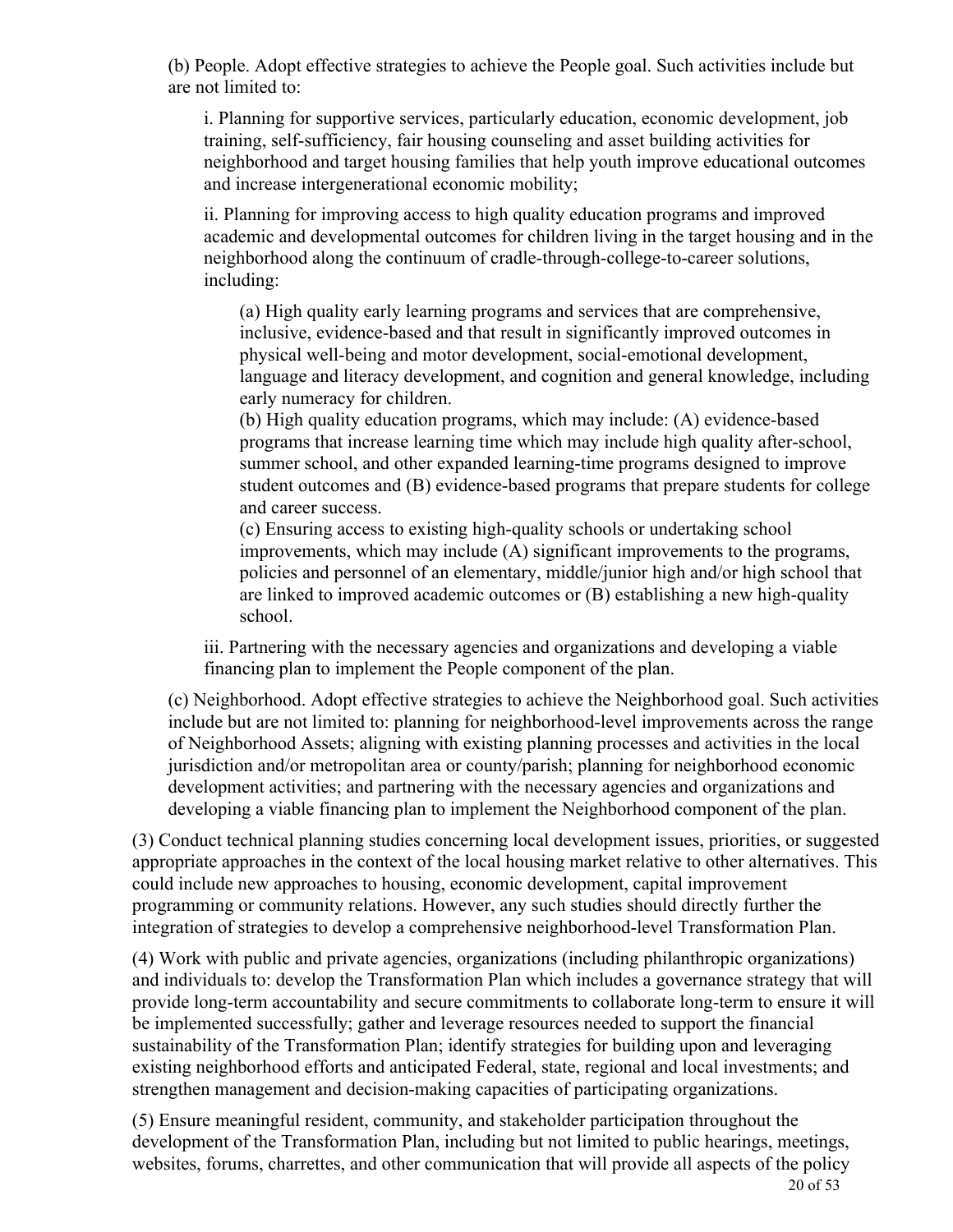and development plans and alternative options to neighborhood residents, local business owners and employees, and civic and community organization representatives in sufficient time for them to review, react, and make informed decisions on how proposed plans and policies will impact their daily lives. Activities should prioritize ways to engage communities traditionally marginalized from planning processes, such as low-income individuals and families, limited English speakers, persons with disabilities, and the elderly. For assistance in ensuring meaningful access for persons with limited English proficiency, grantees should consult HUD's Final Guidance to Federal Financial Assistance Recipients Regarding Title VI Prohibition Against National Origin Discrimination Affecting Limited English Proficient Persons (HUD's LEP Guidance) published in the Federal Register on January 22, 2007 (72 Fed. Reg. 2732). Additional information is also available at www.hud.gov/fheo/promotingfh/lep.cfm. Pursuant to section 508 of the Rehabilitation Act, recipients must employ accessible means of technology to ensure that persons with disabilities can access information on the planning process, plans, and other information.

(6) Plan for the collection and strategic use of relevant data to track future community impacts once the Transformation Plan is implemented by employing statistical and qualitative analysis of specific metrics developed in partnership with the appropriate local, state, regional, and federal agencies/organizations. Such planning should focus on integrating data systems across agencies and/or negotiating data sharing agreements so that these data can be used for intervention targeting and improvement.

(7) Identify and secure the involvement of effective practices and actors based on the best available evidence. Such activities may include conducting site visits, research, or participating in a community of practice, which is a group of grantees that agrees to interact regularly to solve a persistent problem or improve practice in an area that is important to them and the success of their project, enabling grantees to meet, discuss and collaborate with each other regarding grantee projects.

(8) Early Action Activities, as defined in section I.A.3.f of this NOFA. No more than \$100,000 of Planning Grants and Planning and Action Grants may be used for Early Action Activities. Specific Early Action Activities may be proposed in the application, as part of the submitted budget, or during the grant period, as a budget revision. These funds should be used for innovative solutions to neighborhood challenges and must be used for projects that can be completed within the first two years.

**c. Ineligible Activities.** Ineligible activities for all grantees include:

(1) Supportive services; and

(2) Redevelopment of the public or HUD-assisted housing targeted in this application, including acquisition, relocation, demolition and remediation, rehabilitation, or construction of the targeted housing.

**6. Choice Neighborhoods Program Requirements.** For all successful applicants (except for FY 2010 – 2014 Planning Grantee applicants who may only be funded for Action Activities) this section contains Choice Neighborhoods program requirements, administrative and national policy requirements, and other program priorities that Planning Grantees and Planning and Action Grantees must consider as they develop their Transformation Plans. Successful applicants MUST review this section and ensure they comply with the requirements, as relevant.

**a. Housing Choice Opportunities for Returning Tenants.** An approved Transformation Plan shall demonstrate that each tenant who wishes to return to the on-site or off-site replacement housing may return if the tenant was lease-compliant at the time of relocation and continued to remain lease-compliant during the relocation period. A returning tenant shall be provided a preference for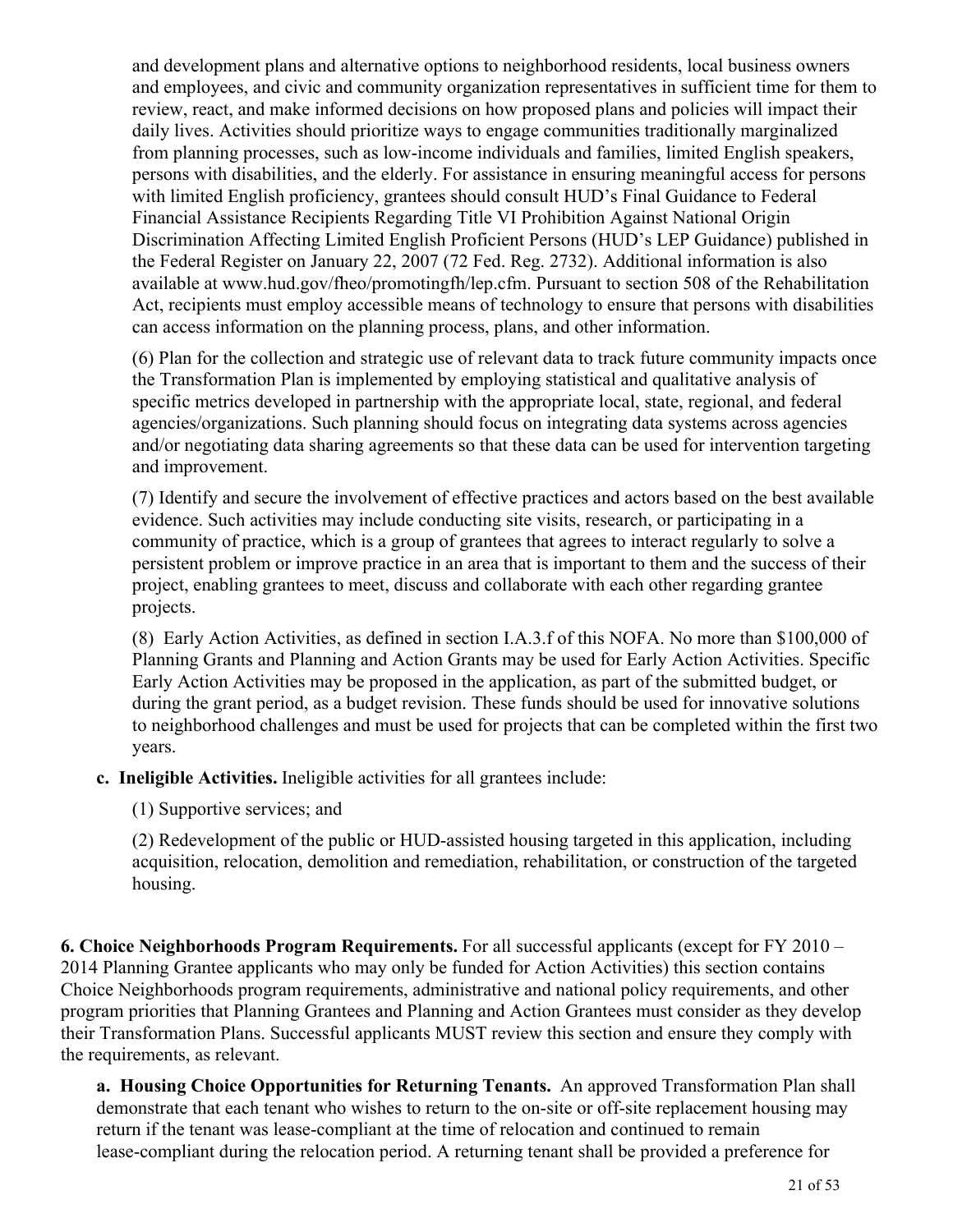occupancy of on-site or off-site replacement units before such units are made available to any other eligible households, or the tenant may choose to retain tenant-based voucher assistance provided under section 8(o) of the United States Housing Act of 1937 for relocation from the properties revitalized under this NOFA. This preference remains available until the initial lease-up of the new units.

**b. One-for-One Replacement of Public and/or Assisted Housing Units.** The Transformation Plan created through a Planning Grant or Planning and Action Grant should provide for the one-for-one replacement of all public and/or assisted dwelling as described below:

(1) Public Housing Replacement Housing. For all public housing dwelling units still physically standing as of the application due date which will be demolished or disposed, the Transformation Plan must provide at least for replacement of the same number of bedrooms. The number of dwelling units replaced may be greater or fewer than those still physically standing, so the overall unit mix meets the needs of the existing residents, takes into account needs of the residents on the waiting list, and is aligned with the results of a recent housing market study. For example, if the development has experienced high vacancy rates for efficiency and one-bedroom units and the PHA waiting list and market study indicate there is no expectation of demand in the future, but there is a need for three-bedroom units, three one-bedroom and/or efficiency units may be combined to create a three-bedroom unit. Larger bedroom units (i.e. four or more bedrooms) may only be converted to create additional smaller-bedroom units if 1) the PHA is currently under its Faircloth limit (i.e. Section 9(g)(3) of the United States Housing Act of 1937, as amended) and 2) there are no existing households or waiting-list households requiring larger-bedroom units, and the market study indicates there will not be future demand.

(2) Assisted Housing Replacement Housing. For all Assisted Housing units still physically standing as of the application due date which are to be demolished or disposed, the Transformation Plan must provide for one-for-one replacement in accordance with all HUD policies, procedures and requirements for project-based section 8 Housing Assistance Payments ("HAP") contract.

(3) Location.

(a) Replacement housing units shall be developed:

i. On-site (i.e., on the target housing site and/or in the target neighborhood being revitalized); and/or

ii. Off-site (i.e., outside of the target neighborhood but within the metropolitan area up to 25 miles from the target project site) as necessary to:

a. overcome the effects of impediments to fair housing choice consistent with actions identified in an applicable Analysis of Impediments to fair housing choice (AI) (24 CFR 91.225 or 91.325); address other affirmatively furthering fair housing objectives as described in the grant application; or comply with a voluntary agreement, settlement, or order to resolve a finding or charge of violating a nondiscrimination or equal opportunity requirement;

b. deconcentrate poverty; or

c. redevelop onsite with appropriate densities.

(b) Replacement housing outside the target neighborhood (i.e., off-site) must:

i. offer access to economic opportunities and public transportation and be accessible to social, recreational, educational, commercial, health facilities and services, and other municipal services and facilities that are comparable to those that will be provided in the target neighborhood; and

ii. be located neither in areas of minority concentration nor in areas with a poverty rate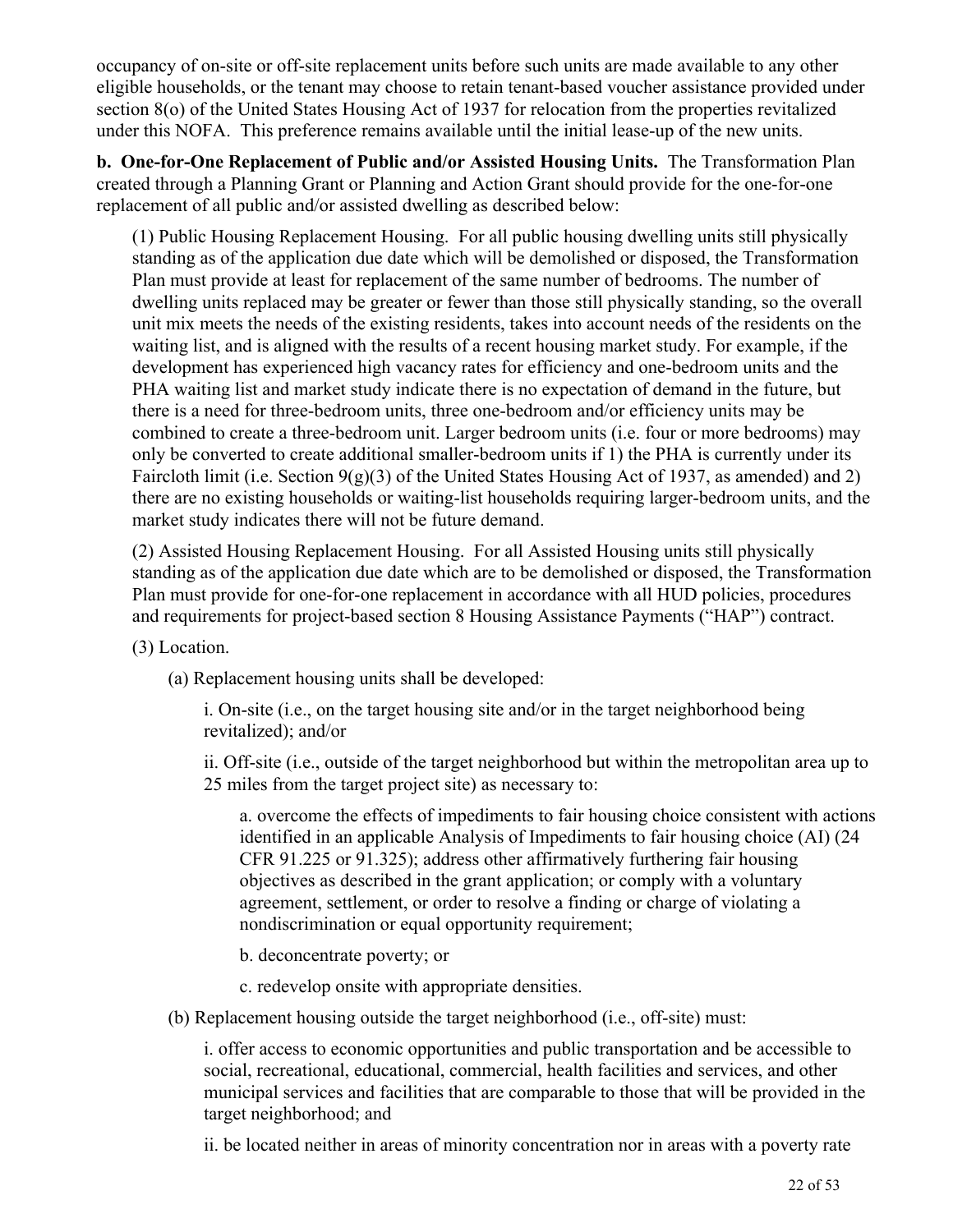above 40 percent. A neighborhood of minority concentration is a Census tract or other defined geographic area in which the percentage of residents who are racial or ethnic minorities is at least 20 percentage points higher than the percentage of minority residents in the Metropolitan Statistical Area (MSA) (or jurisdiction not in a MSA) as a whole. In MSAs (or jurisdictions not in MSAs) in which the majority of residents are racial or ethnic minorities, HUD will consider and rely on all relevant information to determine whether the neighborhood proposed for replacement housing will lead to the creation of more inclusive and integrated housing in opportunity-rich neighborhoods.

(4) Types of Units. Please refer to the definition of Replacement Housing in section I.A.3.f of this NOFA. Planning Grantees/Planning and Action Grantees targeting public housing projects are encouraged to plan to utilize Section 8 project-based rental assistance or Section 8 project-based vouchers, such as through a RAD conversion, in order to meet the one-for-one replacement requirement.

(5) Tenant-based Vouchers as Replacement Housing. Up to half of the public housing and/or assisted housing dwelling units that are demolished or disposed of under the Transformation Plan may be replaced with tenant-based vouchers in housing markets where there is an adequate supply of affordable rental housing in areas of low poverty. Please note that this exception does not supersede an entity's obligation to comply with other one-for-one replacement requirements associated with other funding sources (e.g., section 104(d) of the Housing and Community Development Act).

(a) To be eligible for this exception to the hard-unit one-for-one replacement criteria, the area of the Choice Neighborhoods development must meet all three of the following criteria:

i. Be located in a county/parish with a currently and historically soft rental housing market for low-income renters.

ii. Be located in a Core Based Statistical Area (CBSA) or non-CBSA County/Parish where vouchers currently in use are primarily in lower poverty neighborhoods.

iii. High voucher success rate. The applicant will be required to provide data to HUD that show that the agency that would administer the replacement vouchers has a high success rate.

(b) HUD will approve this exception in conjunction with submission a Choice Neighborhoods Implementation Grant application.

**c. Sustainable Development.** You must incorporate sustainable development practices in your Transformation Plan. Your Plan must address key Livability Principles adopted by HUD and its federal partners, including but not limited to supporting compact development and proximity to and increased availability of transportation choices, amenities, services and employment opportunities. You must include key stakeholders, agencies and experts in addressing these principles during your planning process, and identify how you plan to apply the Livability Principles to your project, and how you will measure their outcomes. Your plan should also maximize energy efficiency techniques and practices and improve the health of residents by adopting green building practices or standards to the extent feasible and affordable, including but not limited to incorporating renewable energy systems. These energy efficiency techniques and practices should include planning for proper ventilation, as indoor air quality and/or moisture build up can be impacted with the reduction of indoor/outdoor air exchange.

**d. Energy Efficiency and Green Building Standards.** As indicated in HUD's FY 2014-2018 Strategic Plan and the General Section, one of HUD's strategic goals is to increase the health and safety of homes and embed comprehensive energy efficiency and healthy housing criteria across HUD programs. Recognizing the fundamental role that HUD's investments play in defining the physical form of communities and quality of life for residents, Planning Grant and Planning and Action Grant recipients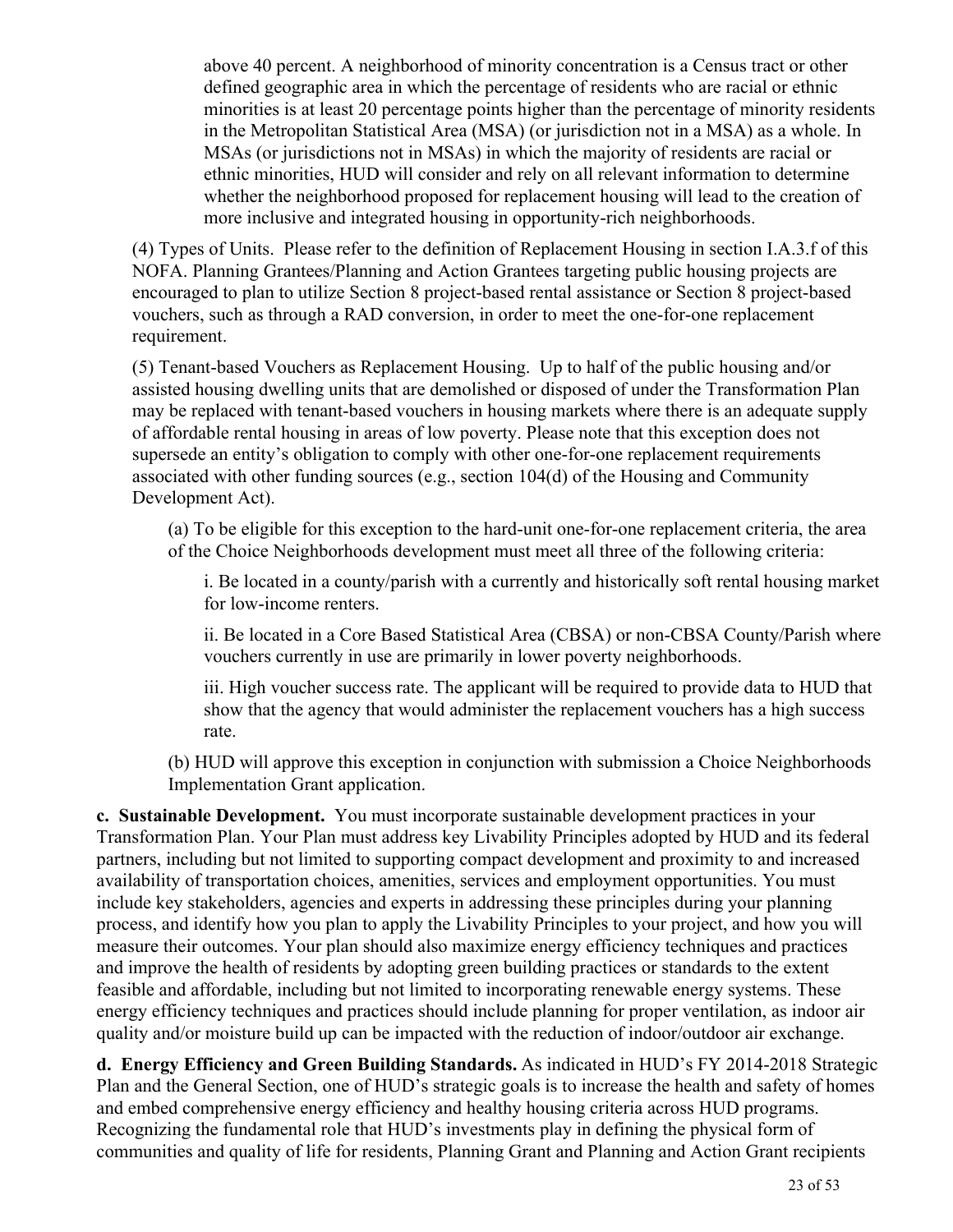must become eligible to secure Stage 1 Conditional Approval of all or a portion of the neighborhood targeted in their Transformation Plan for LEED for Neighborhood Development from the United States Green Building Council.

**e. Non-Fungibility for Moving To Work (MTW) PHAs.** Funds awarded under this NOFA are not fungible under MTW agreements and must be accounted for separately, in accordance with the Choice Neighborhoods Planning Grant Agreement and Planning and Action Grant Agreement, OMB Administrative Requirements and Cost Principles set forth in 2 CFR 200, and generally accepted accounting principles (GAAP).

**f. Design.** HUD is seeking excellence in design. You must carefully select your architects and planners, and enlist local affiliates of national architectural and planning organizations such as the American Institute of Architects, the American Society of Landscape Architects, the American Planning Association, the Congress for the New Urbanism, and the department of architecture at a local college or university to assist you in assessing qualifications of design professionals or in participating on a selection panel that results in the procurement of excellent design services. You should select a design team that is committed to a process in which all residents, including young people and seniors, the broader community, and other stakeholders participate in designing the new community. Your proposed site plan, new units, and other buildings must be designed to be compatible with and enrich the surrounding neighborhood. Local architecture and design elements and amenities should be incorporated into the new or rehabilitated homes so that the revitalized sites and structures will blend into the broader community and appeal to the market segments for which they are intended. Housing, community facilities, and economic development space must be well integrated. You must select members of your team who have the ability to meet these requirements.

**7. Environmental Requirements.** Successful applicants MUST review this section and ensure they comply with the requirements, as relevant.

**a. Applicable Environmental Requirements**. All Choice Neighborhoods grantees must comply with applicable environmental requirements. In accordance with the FY2015 Appropriations Act provision, environmental reviews must be performed by the State or unit of general local government (Responsible Entity) under 24 CFR part 58, regardless of whether the grantee is a PHA. These regulations implement the policies of the National Environmental Policy Act (NEPA) and other environmental requirements. The Responsible Entity must make a determination whether each activity assisted under this NOFA is exempt or categorically excluded from NEPA and other environmental review requirements or requires further environmental review. While many planning activities assisted under the NOFA are exempt or categorically excluded from NEPA and other environmental review requirements, other activities, including many Action Activities, will require environmental review prior to implementation. When such an activity is proposed, no Choice Neighborhoods grant funds for that activity will be released until the environmental review is complete and the Responsible Entity has submitted a Request for Release of Funds to HUD. Note that the environmental review process also includes other Federal laws and authorities, such as the National Historic Preservation Act of 1966, which also apply to Choice Neighborhoods activities, even those which may be categorically excluded from NEPA review.

**b. Responsibility**. If the grantee objects to the responsible entity conducting the environmental review, on the basis of performance, timing, or compatibility of objectives, HUD will review the facts and determine who will perform the environmental review. At any time, HUD may reject the use of a responsible entity to conduct the environmental review in a particular case on the basis of performance, timing, or compatibility of objectives, or in accordance with 24 CFR 58.77(d)(1). If a responsible entity objects to performing an environmental review, or if HUD determines that the responsible entity should not perform the environmental review, HUD may designate another responsible entity to conduct the review or may itself conduct the environmental review in accordance with the provisions of 24 CFR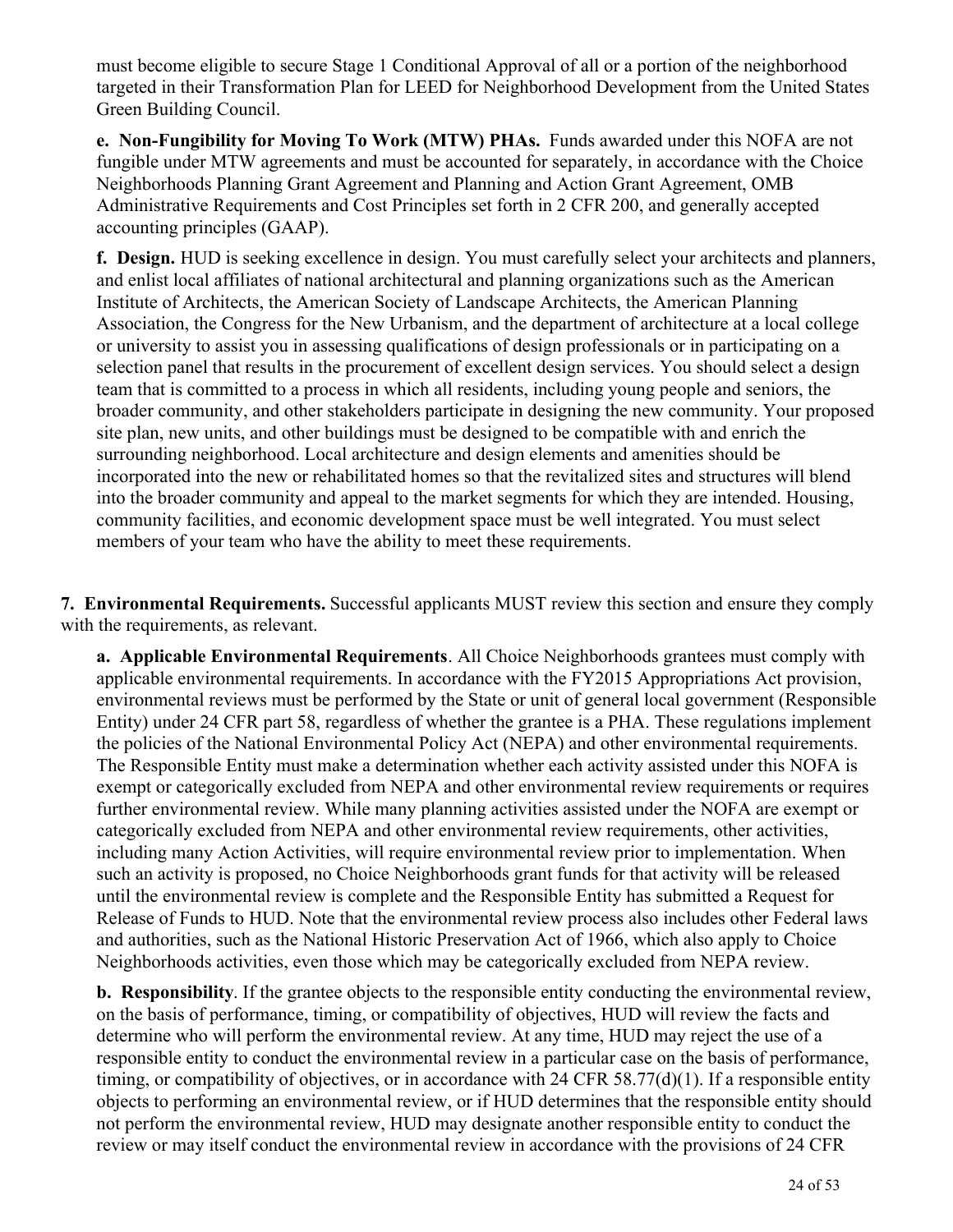part 50.

**c. Limitations on activities pending clearance.** Unless an action is exempt or is categorically excluded and is not subject to other applicable environmental requirements, you, and any participant in the development process, may not undertake any actions with respect to the project that are choice-limiting or could have environmentally adverse effects, including demolishing, acquiring, rehabilitating, converting, leasing, repairing, or constructing property (i.e. "physical activities") proposed to be assisted under this NOFA, and you, and any participant in the development process, may not commit or expend HUD or local funds for these activities, until (i) HUD has approved a Request for Release of Funds following a responsible entity's environmental review under 24 CFR part 58, or (ii) HUD has completed an environmental review and given approval for the action under 24 CFR part 50. In addition, you must carry out any mitigating/remedial measures required by the responsible entity (or HUD), or select an alternate eligible property or site, if permitted by HUD

**d. Supporting Documentation**. You must provide any reports and documentation that are needed to perform the environmental review to the responsible entity (or HUD, where applicable). Where HUD is conducting the environmental review, applicants should follow the documentation guidance as discussed in Chapter 9 of the MAP Guide. Guidance on environmental review is available on HUD's environmental website: https://www.hudexchange.info/environmental-review/.

## **8. Use of Grant Funds**

a. For FY 2010 – 2014 Planning Grantee applicants: All funds awarded (up to \$1.5 million) must be used for Action Activities, as defined in section I.A.3.f of this NOFA. Planning and Action Grant applicants are not expected to identify nor are they encouraged to identify specific Action Activities within the application. Rather, these funds will be withheld (i.e., obligated to the grantee, but not released). Within six months of the grant award, these awardees must propose a plan, which must be approved by HUD, that identifies the Action Activities for which these funds will be used. If any Action Activities are subject to environmental review, an environmental review must be completed before the plan is approved (see section III.C.7). HUD will release these funds once a proposed plan is approved. FY 2010 – 2014 Planning Grantees should note that Action Activities funding cannot be used to fund the planning and proposal process for Action Activities.

b. For all other applicants: If awarded a Planning and Action Grant, any Choice Neighborhoods funds over \$500,000 (up to \$1.5 million) must be used for Action Activities, as defined in section I.A.3.f of this NOFA. Planning and Action Grant applicants are not expected to identify nor are they encouraged to identify specific Action Activities within the application. Rather, these funds will be withheld (i.e., obligated to the grantee, but not released) and the Action Activities identified through the community planning process. Within the first 18 months of the grant, Planning and Action Grantees must propose a plan, which must be approved by HUD, that identifies the Action Activities for which these funds will be used. If any Action Activities are subject to environmental review, an environmental review must be completed before the plan is approved (see section III.C.7). HUD will release these funds once a proposed plan is approved.

## **9. Ineligible Use of Grant Funds**

a. You may not use Choice Neighborhoods grant funds to pay for any activities carried out on or before the date of the letter announcing the award of the Choice Neighborhoods grant.

b. You may not use Choice Neighborhoods funds for the cost of Choice Neighborhoods grant application preparation.

c. No more than the amount specified in the Use of Grant Funds section III.C.8 can be used for Action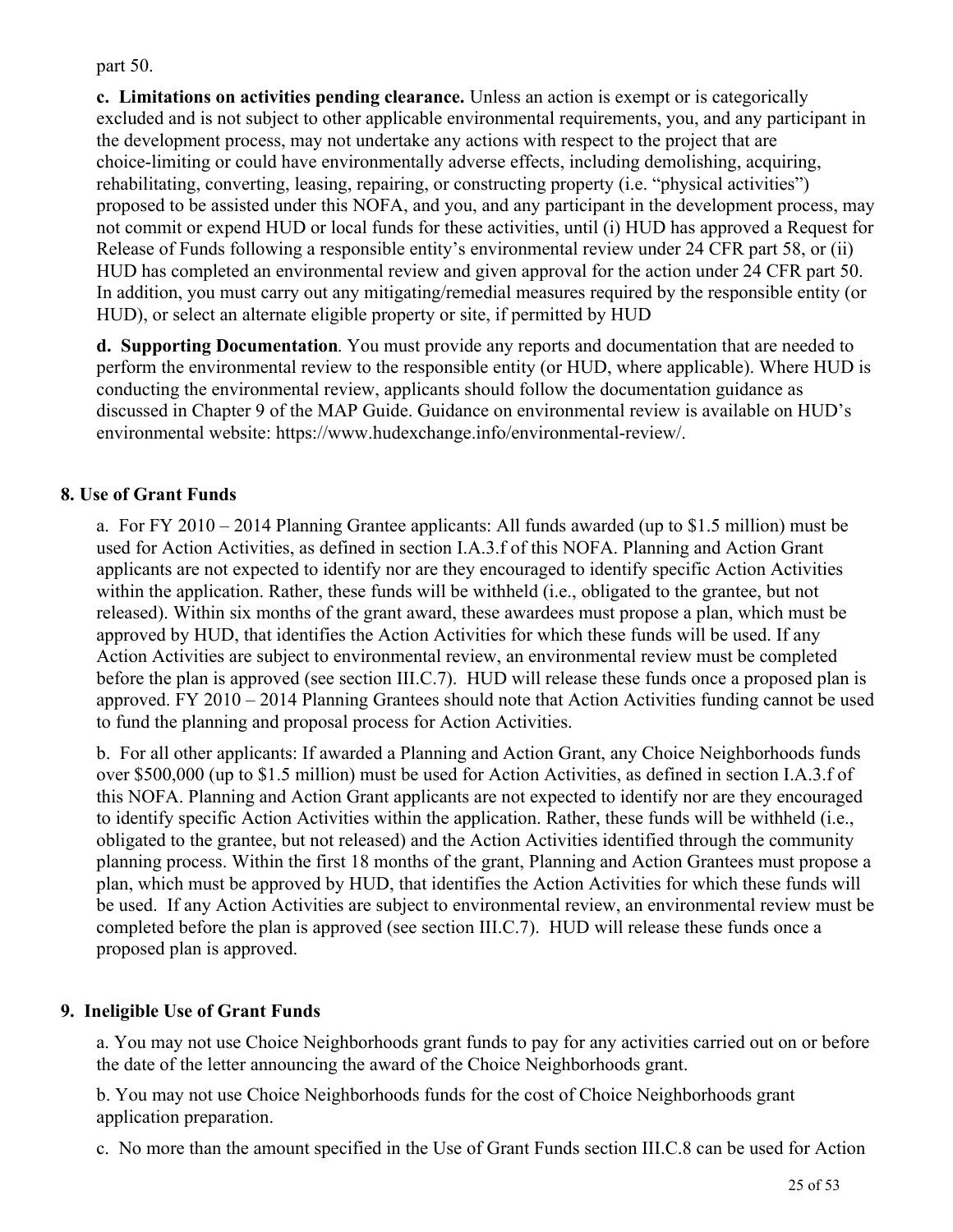Activities.

d. You may not use Choice Neighborhoods grant funds for any Ineligible Activities.

## <span id="page-27-0"></span>**IV. Application and Submission Information.**

### **A. Obtaining an Application Package.**

An electronic copy of the Application Package and Application Instructions for this NOFA can be downloaded from [Grants.gov](http://www.grants.gov/applicants/apply-for-grants.html) at <http://www.grants.gov/applicants/apply-for-grants.html>. Unless an applicant received a waiver for good cause, applications must be submitted electronically via Grants.gov except Continuum of Care applications. The Continuum of Care application is submitted through HUD's e-snaps system.

An applicant demonstrating good cause may request a waiver from the requirement for electronic submission. Applicants that cannot submit their applications electronically and must seek a waiver of the electronic grant submission requirements must submit a waiver request so that the request is received at least 15 days before the application deadline. If HUD waives the requirement, your paper application must be received by HUD before the deadline of this NOFA. To request a waiver and receive a paper copy of the application materials, you should contact:

Email: [ChoiceNeighborhoods@hud.gov](mailto:ChoiceNeighborhoods@hud.gov)

## **B. Content and Form of Application Submission.**

To ensure that the correct Application Package and Application Instructions are used, applicants must verify that the CFDA number and CFDA Description on the first page of the Application Package downloaded from Grants.gov, as well as the Opportunity Title, and the Funding Opportunity Number match the Program and NOFA to which they are applying. Applications will only be considered for the competition indicated in boxes 11, 12, and 13 on the SF-424 submitted in the application.

#### **1. Content**

Forms for your package include the forms outlined below:

Additionally, your complete application must include the following narratives and non-form attachments:

**a.** See IV.B.2 for forms and further instructions.

**b.** The following sections from IV.B of the General Section are hereby incorporated, as indicated by their title.

## **(1) Electronic Grant Application Forms and Instructions.**

## **(2) Technical Assistance Resources.**

**(a) Grants.gov Customer Support.** Grants.gov provides customer support information on its website at: <http://www.grants.gov/contactus/contactus.jsp>. Applicants having difficulty accessing the application and instructions or having technical problems can receive customer support from Grants.gov by calling (800) 518-GRANTS (this is a toll-free number) or by sending an email to [support@grants.gov](mailto:support@grants.gov). The customer support center is open 24 hours a day, seven days per week, except federal holidays.

## **(b) The Department's website:**

(1) Choice Neighborhoods' website. Responses to frequently asked questions will be posted on the Choice Neighborhoods website at [www.hud.gov/cn/](http://www.hud.gov/cn/). Additional information about the program is also available here.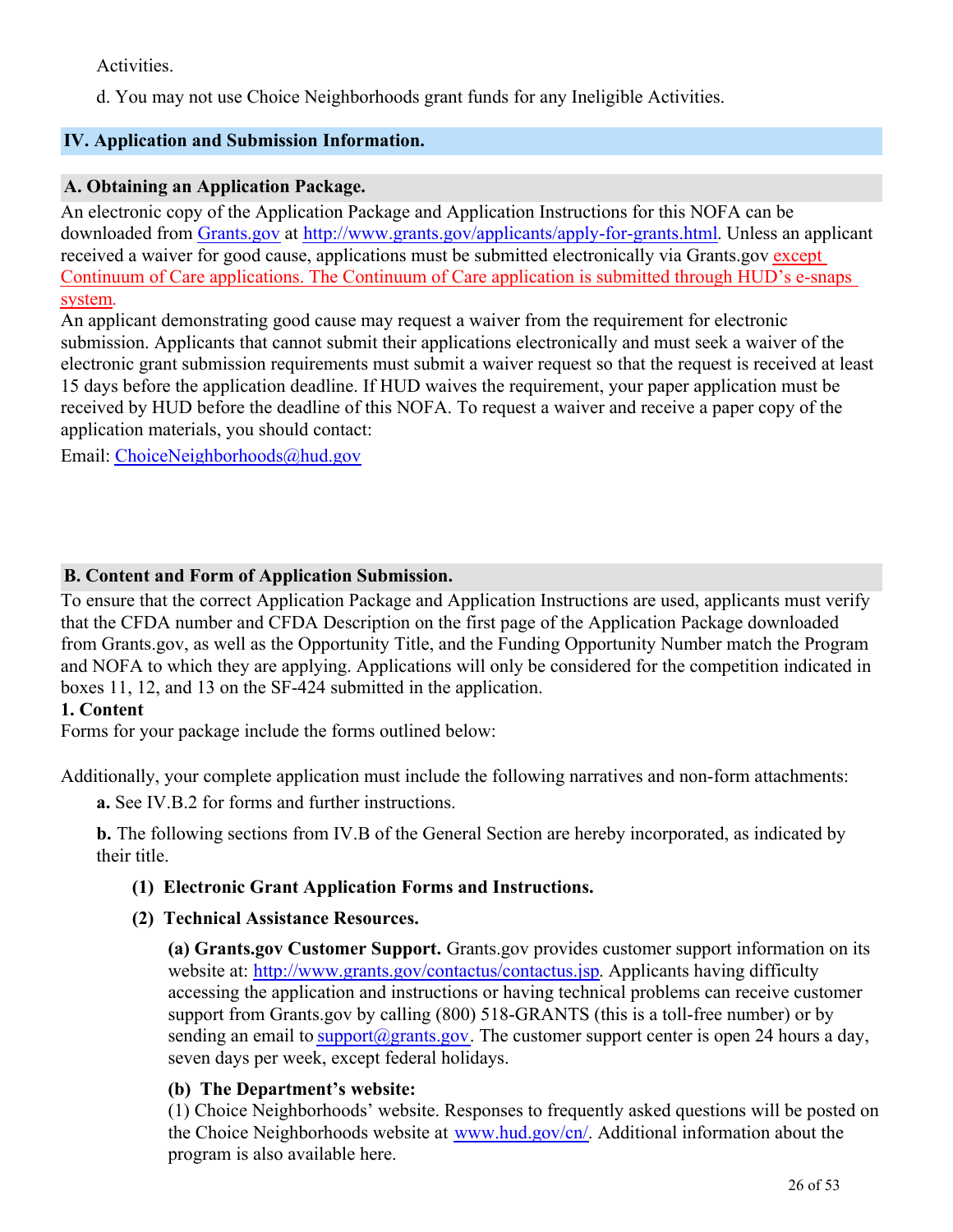(2) The Department's Freedom of Information Act (FOIA) Page. The Department's FOIA website page at [http://portal.hud.gov/hudportal/HUD?src=/Program\\_offices/administration](http://portal.hud.gov/hudportal/HUD?src=/Program_offices/administration/foia/highscore) [/foia/highscore](http://portal.hud.gov/hudportal/HUD?src=/Program_offices/administration/foia/highscore) summarizes the highest scoring applications from previous grant competitions

**(3) Waiver of Electronic Submission Requirements.** Refer to the General Section for additional guidance. Applicants requesting a waiver should submit their waiver requests via e-mail to [Choic](mailto:ChoiceNeighborhoods@hud.gov)  $eNeighbourhoods@hud.gov$ . The subject line must contain the name of the applicant and 'Request for Waiver to Electronic Application for Choice Neighborhoods'.

**(4) Registering with Grants.gov. I**n order to submit applications electronically through Grants.gov, applicants must register with Grants.gov to provide and obtain certain identifying information. Registration for Grants.gov is a multi-step process. The registration process can take approximately 2 to 4 weeks or longer to complete if there are data issues to be resolved. Applicants that do not have a valid registration will not be able to submit an application through Grants.gov. Complete registration instructions and guidance are provided on the Grants.gov website.

## **2. Format and Form**

Narratives and other attachments to your application must follow the following format guidelines:

Program-Specific Format Requirements

#### **a. Application Layout.**

(1) The first part of your application will be comprised of narrative exhibits. Your narratives will respond to requirements, rating factors, and other criteria in the NOFA, as indicated below.

(2) The second part of your application will be comprised of attachments. These documents will also respond to the rating factors in the NOFA, as well as threshold and mandatory documentation requirements. They will include documents such as maps, photographs, application data forms, and various certifications.

(3) Double-space your narrative exhibit pages. Single-spaced pages will be counted as two pages;

(4) Use  $8\frac{1}{2}$  x 11-inch paper.

(5) All margins should be one inch. If any margin is smaller than  $\frac{1}{2}$  inch, the page will be counted as two pages;

(6) Use 12-point, Times New Roman font;

(7) Any pages marked as sub-pages (e.g., with numbers and letters such as 25A, 25B, 25C), will be treated as separate pages;

(8) If a section is not applicable, indicate "N/A" so that there is a clear indication to HUD (do not just leave the section blank);

(9) Mark each Exhibit and Attachment with the appropriate tab/title page, as listed below. No material on the tab/title page will be considered for review purposes;

(10) No more than one page of text may be placed on one sheet of paper; i.e., you may not shrink pages to get two or more on a page. Shrunken pages, or pages where a minimized/reduced font are used, will be counted as multiple pages;

(11) Do not format your narrative exhibits in columns. Pages with text in columns will be counted as two pages;

(12) Any tables included in the narrative exhibits of the application must also be double spaced or they will be counted twice.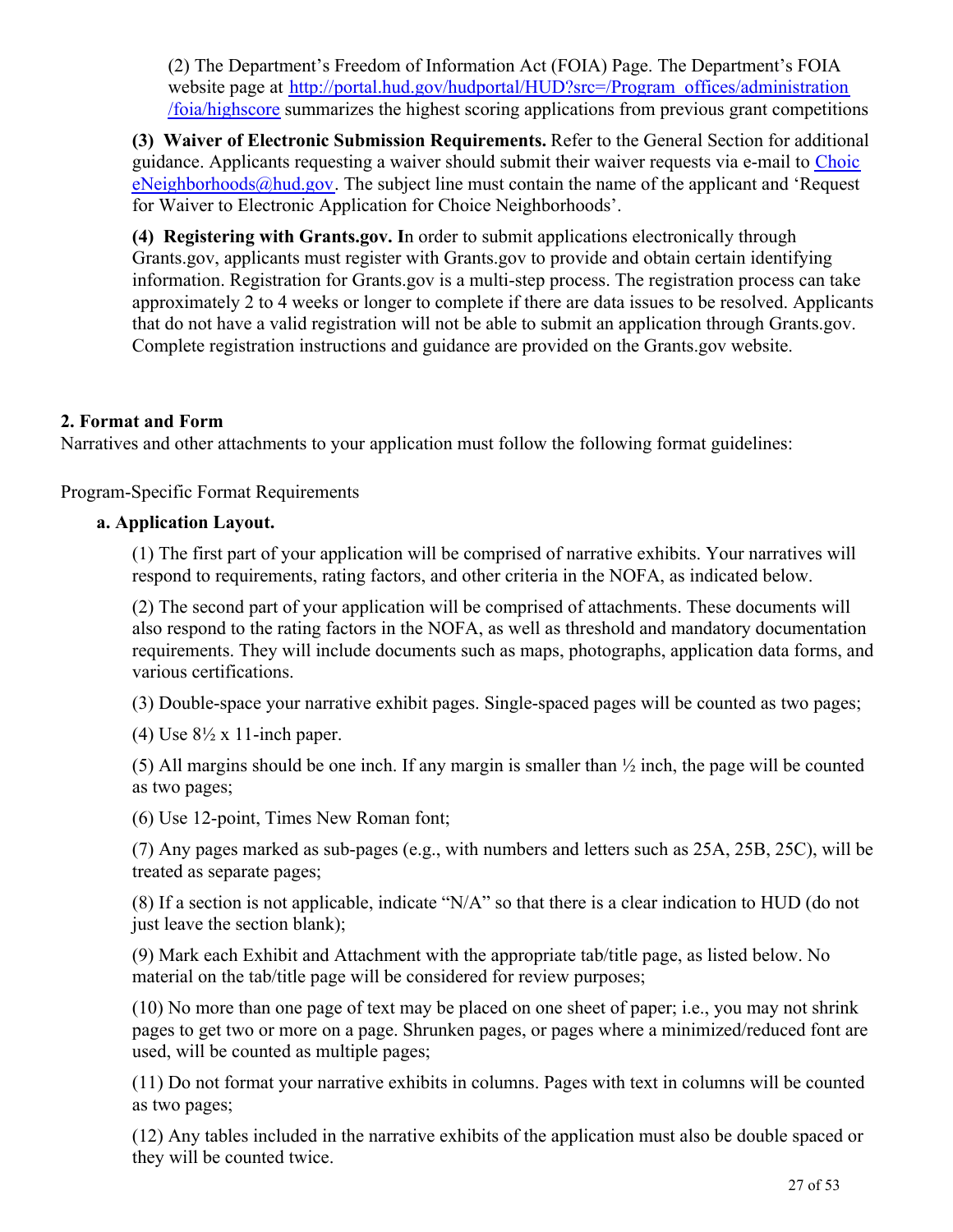(13) All pages should be numbered. HUD recommends that applicants consecutively number the pages of the Attachments section to ensure proper assembly of their application if printed.

## **b. Application Page Count.** These criteria apply to all applicants.

(1) Each Choice Neighborhoods application must contain no more than 75 pages. Any pages beyond this limit will not be reviewed. HUD will not consider the information on any excess pages, which may result in a lower score or failure of a threshold.

(2) Exceptions to page limits. The documents listed below constitute the only exceptions and are not counted in the page limit listed above. Extraneous information not related to the content of these attachments will be counted toward the page limit.

(a) Additional pages submitted at the request of HUD in response to a technical deficiency.

(b) Table of Contents

(c) Eligible Applicants documentation (Attachment 2)

(d) Documentation for Planning Coordinator (Attachment 3)

- (e) The pdf generated from the mapping tool that you received via email (Attachment 5)
- (f) Partnerships (Attachment 13)
- (g) Documentation to support consistency with other planning documents (Attachment 17)

(h) Leverage documentation (Attachment 20)

- (i) Application Certifications and Standard forms (Attachments 25-29).
- (j) Blank/extra pages generated as part of standard forms.
- (k) Tabs/title pages that are blank or display a title/header/ "n/a" indication.

**c. Choice Neighborhoods-Specific Electronic Submission Requirements:** Format and Title Instructions in Addition to Those in the FY2015 General Section.

(1) Exhibits and Exhibit Title Pages. Exhibits are as listed in IV.B.2.e of this NOFA. Each Exhibit should be contained in its own separate file in the application. Each file should contain one title page. Do NOT create title pages separately from the document it goes with. HUD will use title pages as tabs when it downloads and prints the application. Provided the information on the title page is limited to the list in this section, the title pages will not be counted. Each title page should only contain, in the following order:

(a) The name of the Exhibit, as described below in IV.B.2.e of this NOFA, e.g.,

"ExhibitAExecSummary" **WARNING:** Applications that contain file names which are longer than 50 characters (HUD recommends using file names with 32 characters or less), or contain spaces or special characters, will result in the file being detected as a virus by the Grants.gov system and the application will be rejected with a "VirusDetect" message.

- (b) The name of the applicant; and
- (c) The name of the file that contains the Exhibit.

(2) Attachments and Attachment Title Pages. Attachments are as listed below in IV.B.2.e of this NOFA. Each Attachment should be contained in its own separate file in the application. Each Attachment that is not a HUD form should contain one title page. HUD will use title pages as tabs if it downloads and prints the application. Provided the information on the title page is limited to the list in this section, the title pages will not be counted. HUD forms do not require title pages. Each title page should only contain:

(a) The name of the Attachment, as described below in IV.B.2.e of this NOFA, e.g.,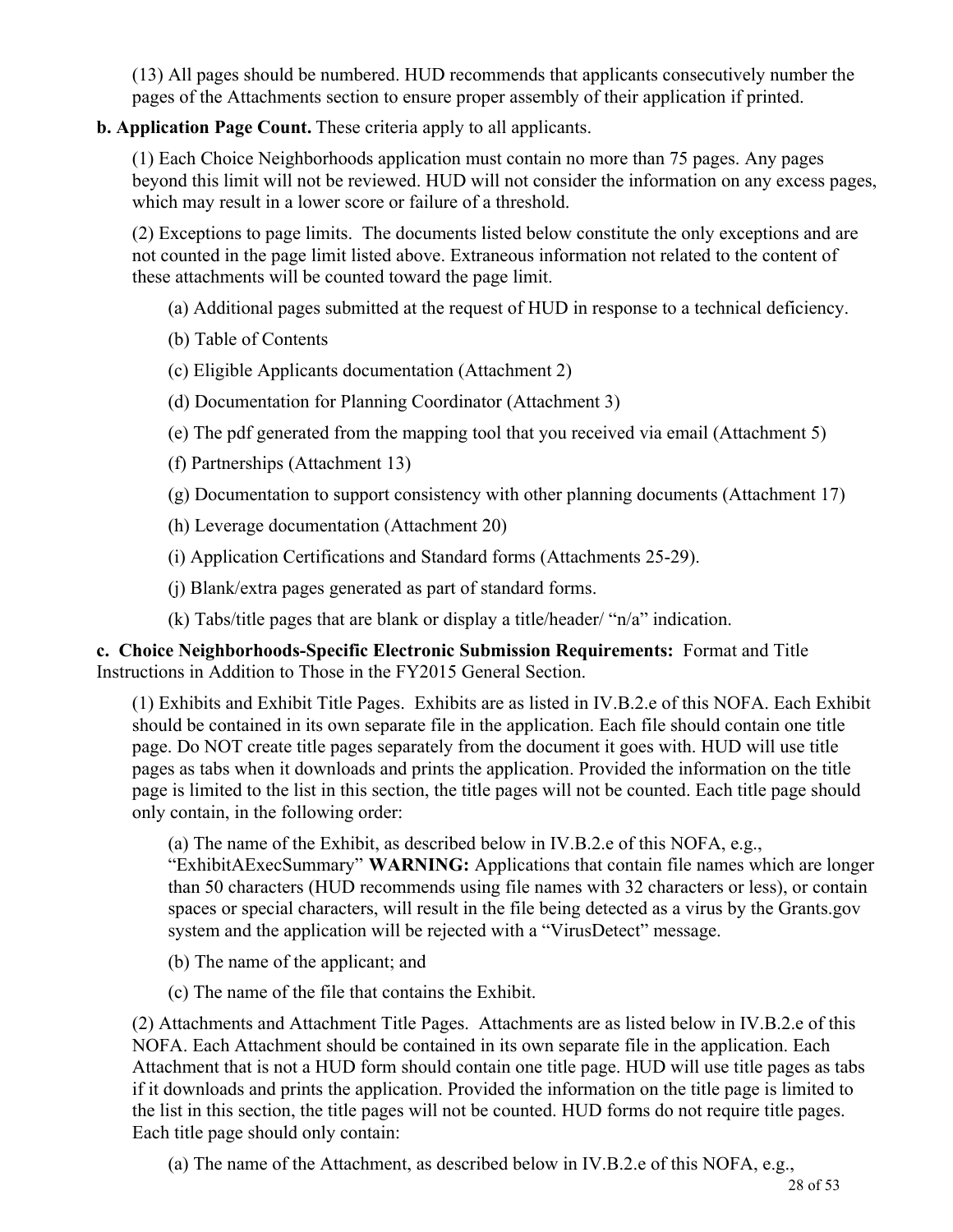"Att4SevereDistressCert." **WARNING:** Applications that contain file names which are longer than 50 characters (HUD recommends using file names with 32 characters or less), or contain spaces or special characters, will result in the file being detected as a virus by the Grants.gov system and the application will be rejected with a "VirusDetect" message.

- (b) The name of the applicant; and
- (c) The name of the file that contains the Attachment.

 **d. Documentation Requirements.** Documentation requirements are provided throughout the "Threshold Requirements" section (III.C.2), the "Statutory and Regulatory Requirements" section (III.C.1), the "Additional Requirements to be Rated" section (III.C.4), the "Rating Factors" section (V.A.1), the NOFA Priorities section (V.A.2), and the Bonus Points section (V.A.3) of this NOFA, as relevant. Applicants must carefully review and follow documentation requirements.

 **e. Instructions on Application Organization and Content.** The following provides instructions on the organization and content of your application. It lists the narrative exhibits and attachments, and instructions for each, that are required as part of the application. All narrative exhibits, attachments, and forms are required to be submitted in your application unless otherwise indicated. Non-submission of any of the items below may lower your rating score or make you ineligible for award under this NOFA. Review the threshold requirements in III.C.2, the Statutory and Regulatory Requirements in III.C.1, the Additional Requirements to be Rated in III.C.4, the Rating Factors of V.A.1, the NOFA Priorities section of V.A.2, and the Bonus Points section of V.A.3 for the criteria and to ascertain the effects of non-submission. **Please be advised that not providing information clearly and consistently, and/or not providing exhibits and attachments in accordance with the instructions and documentation requirements in this NOFA, may negatively impact HUD's ability to determine if your application meets threshold requirements, Statutory and Regulatory Requirements, or Additional Requirements to be Rated or to score your application. This could result in your application not being able to be scored and ranked (see section V.B) or a lower score. Please also only submit documents that are required to respond to a threshold requirement, Statutory and Regulatory Requirement, Additional Requirement to be Rated, and/or rating factor.** HUD forms required by this NOFA will be made available at http://www.grants.gov/applicants/apply for grants.jsp. The list of narrative exhibits and attachments, and instructions for each, are as follows:

- (1) **Table of Contents.** Use form provided (form HUD-53150).
- (2) **Narrative Exhibits.** The narrative exhibits required in your applications are as follows:

(a) **Exhibit A – Executive Summar**y. Please explain the target neighborhood's and target housing's challenges and need for this grant, the Neighborhood Assets on which you plan to build, and what you plan to use this grant to achieve. Include a profile of the neighborhood demographics in comparison to the city (or county/parish for applications from non-metropolitan areas). Describe your vision for the neighborhood and identify key partner organizations with which you will be working. Include preliminary observations on its market potential. Describe the basis of how the neighborhood boundaries were established. (Note: HUD reserves the right to ask applicants to provide evidence during the review process that the target neighborhood boundary is generally accepted.) (suggested 3 pages maximum)

(b) **Exhibit B – Requirements.** Review and provide a narrative response to the Statutory and Regulatory Requirements, as applicable, in III.C.1 and the Additional Requirements to be Rated, as applicable, in Section III.C.4. (suggested 1 page maximum)

(c) **Exhibit C – Capacity.** Review and provide a narrative response to V.A.1. (suggested 6 pages maximum)

(d) **Exhibit D – Need.** Review and provide a narrative response to V.A.1. (suggested 2 pages maximum)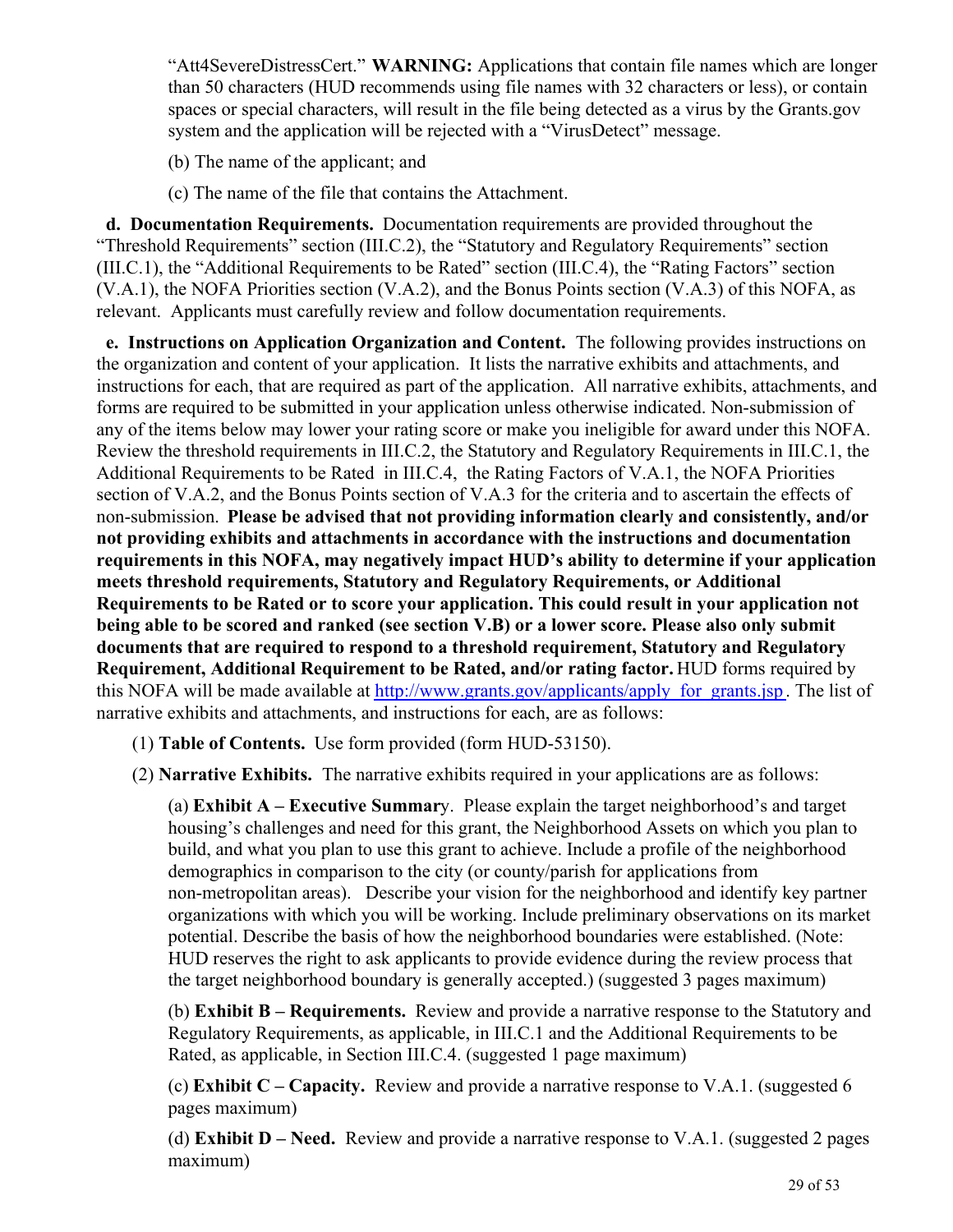(e) **Exhibit E – Soundness of Approach.** Review and provide a narrative response to V.A.1. (suggested 17 pages maximum)

(f) **Exhibit F – Likelihood of Implementation.**  Review and provide a narrative response to V.A.1. (suggested 4 pages maximum)

(g) **Exhibit G – NOFA Priorities**. Review and provide a narrative response to V.A.2. (suggested 1 page maximum)

(3) **Attachments.** The attachments required in your applications, unless otherwise noted, are listed below. For forms noted below, applicants will continue to use the Planning Grant forms posted on grants.gov; any reference to "Planning Grant" on these forms should be considered to mean "Planning and Action Grant."

(a) Attachment 1. **Key Eligibility Data Form.** Complete the form provided (form HUD 53152). Provide backup documentation, as applicable, in the appropriate attachment identified below.

(b) Attachment 2. **Eligible Applicants Documentation**

i. MOU or Letter of Agreement for Co-Applicants, if applicable. Review and respond to the requirement in III.C.1.a(4) by providing the MOU or Letter of Agreement required by that section.

ii. Nonprofits, if applicable. Review and respond to the requirement in III.C.1.a(3) by providing the documentation required by that section.

iii. Certification for Multifamily Assisted Property Owners, if applicable. If the Lead Applicant is the owner of the assisted property that is the subject of the Choice Neighborhoods activity grant, the applicant is required to submit the Previous Participation Certification (form HUD-2530).

iv. Letter from housing project owner, if applicable. Review and respond to the requirement in III.C.1.a(5)by providing the MOU and/or letter required by that section.

(c) Attachment 3. **Documentation for Planning Coordinator** (if applicable). Review and respond to the rating factors in V.A.1.c by providing the documentation required.

(d) Attachment 4. **Eligible Target Housing Documentation – Severe Distress of Targeted Project Certification.** Review and respond to the requirement in III.C.1.d by completing the form provided (form HUD-53232).

(e) Attachment 5. **Eligible Neighborhoods Documentation – Eligible Neighborhoods Data.** Review and respond to the requirement in III.C.1.c by providing the pdf received via email that contains data generated from the mapping tool provided on www.hud.gov/cn.

(f) Attachment 6. **Eligible Neighborhoods Documentation- Inadequate School Documentation,** as applicable. If you are demonstrating compliance with the Eligible Neighborhoods requirement in III.C.1.c through the inadequate school criterion, provide the school form (form HUD-53153) and supporting documentation from the local school district or state education agency.

(g) Attachment 7. **Resident Involvement Certification.** Review and respond to the requirement in III.C.4.f by providing the certification form provided (form HUD-53151).

(h) Attachment 8. **Need- Rehabilitation Cost Estimate from Physical Needs Assessment (PNA).** Review and respond to the rating factor in V.A.1.d(1) by providing the documentation identified in that section.

(i) Attachment 9. **Need- Structural Deficiencies Documentation.** Review and respond to the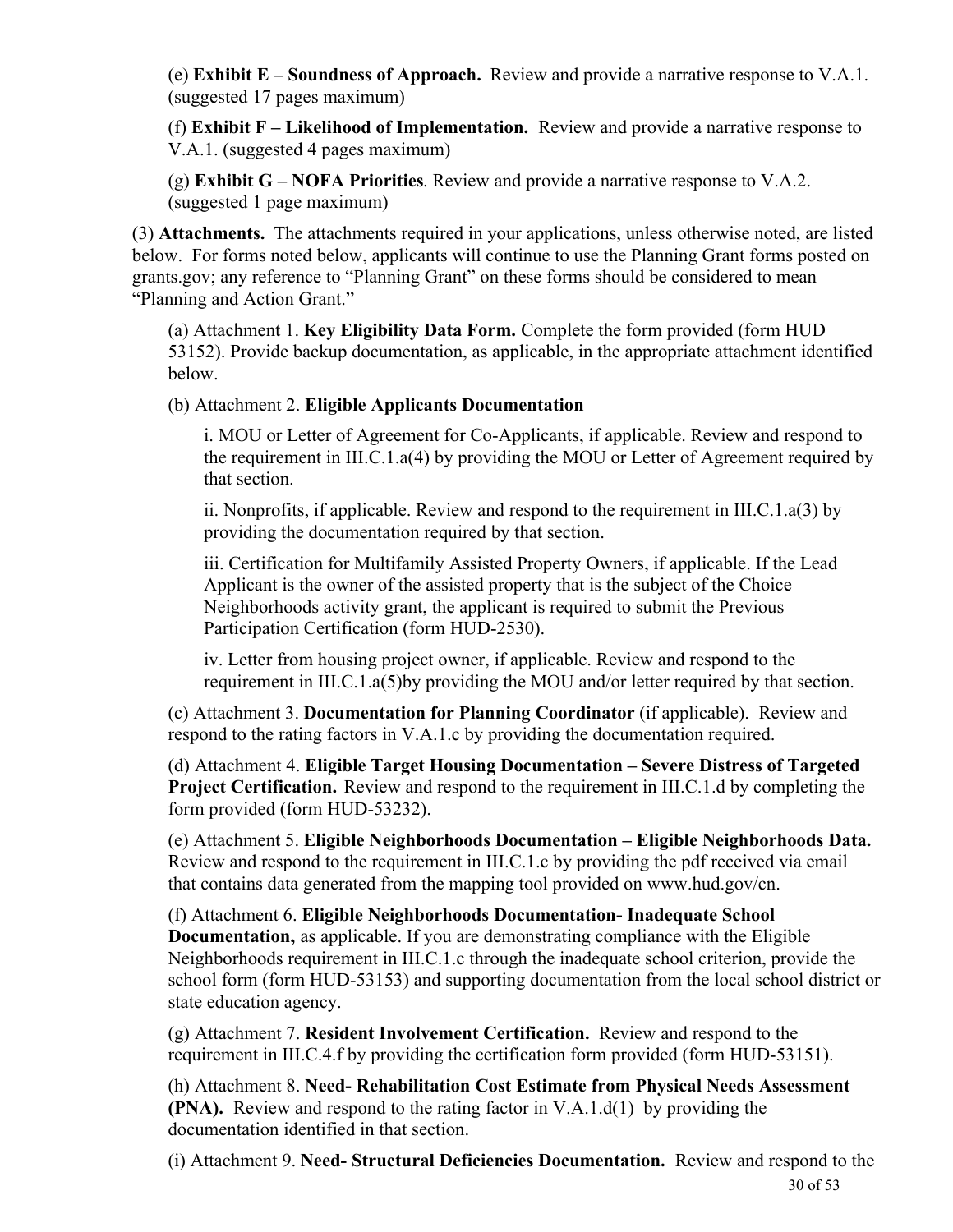rating factor in V.A.1.d(2) by providing the documentation identified in that section, as relevant. Include photographs as part of the documentation.

(j) Attachment 10. **Need- Design Deficiencies Documentation.** Review and respond to the rating factor in V.A.1.d(3) by providing the documentation identified in that section, as relevant. Include photographs as part of the documentation.

(k) Attachment 11. **Need – Substandard Housing Documentation.** If applicable, review and respond to the rating factor in V.A.1.e(2)(ii) by providing the documentation identified in that section. This documentation may also be used by HUD in order to assess compliance with the Eligible Neighborhood requirement in section III.C.1.c.

(l) Attachment 12. **Need - Part I Violent Crimes Documentation.** Review and respond to the rating factor in V.A.1.e(3) by providing the documentation identified in that section. This documentation may also be used by HUD in order to assess compliance with the Eligible Neighborhood requirement in section III.C.1.c. Tribal entities can choose to mark this section as "N/A" for Not Applicable.

(m) Attachment 13. **Evidence of Partnerships.** Review and respond to the rating factor in V.A.1.m by providing the documentation required under that section. Applicants may also include partner letters responding to V.A.1.c in this attachment, if applicable, by providing the documentation required under that section.

(n) Attachment 14. **Staffing Plan.** Review and respond to the rating factor in V.A.1.p.

(o) Attachment 15. **Planning Schedule.** Review and respond to the rating factor in V.A.1.q.

(p) Attachment 16. **Budget.** Review and respond to the rating factor in V.A.1.r.

(q) Attachment 17. **Documentation to Support Consistency with Other Planning Documents.** Review and respond to the rating factor in V.A.1.s by providing the documentation required under that section.

(r) Attachment 18. **Alignment with Existing Efforts**. Review and respond to the rating factor in V.A.1.t by providing the documentation required under that section.

(s) Attachment 19. **Evidence of Local Government Support.** Review and respond to the rating factor in V.A.1.v by providing the documentation required under that section.

(t) Attachment 20. **Leverage documentation.** Review and respond to the rating factor in V.A.1.x Include the cover sheet provided (form HUD-53154).

(u) Attachment 21. **Bonus Points**, if applicable. Review and respond to the rating factor in V.A.3 by providing a completed form HUD-2995 and/or HUD-50153 as instructed in section V.A.1.a of the General Section.

(v) Attachment 22. **City and Neighborhood Maps.** Provide city and neighborhood maps to-scale that clearly identify and label the items below in the context of existing city streets, the central business district, other key city and neighborhood sites, and census tracts. Because the City and Neighborhood Maps provide essential context for HUD reviewers, it is essential that applicants provide a map that is readable, at a reasonable scale, and clearly labels the target public and/or HUD-assisted housing project(s) and eligible neighborhood and other useful information to place the project in the context of the city, county/parish, or municipality, neighborhood assets, and other revitalization activity underway or planned. The neighborhood map must show the same boundaries used to draw the neighborhood through the mapping tool that generated the eligible neighborhoods data required in Attachment 5.

(w) Attachment 23. **Current Site Plan.**  Provide a Current Site Plan that shows and clearly labels the target housing site's various buildings. Demolished buildings should be shown and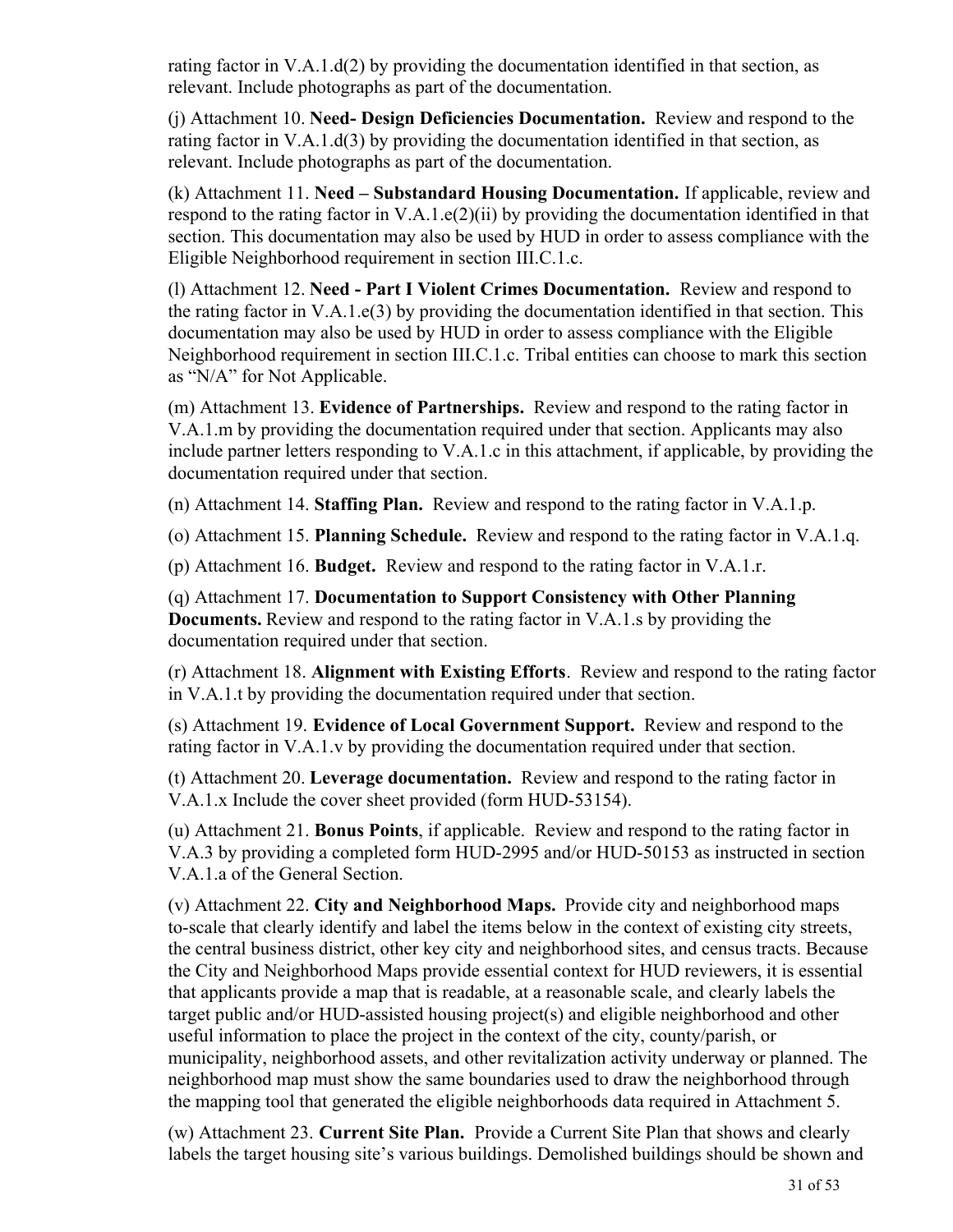labeled as such. Label all uses and buildings that adjoin the existing development.

(x) Attachment 24. **Photographs of the Target Housing and Neighborhood.** Submit photographs of the targeted severely distressed housing and neighborhood that illustrate the extent of distress as well as reflect the existing assets.

(y) Attachment 25. **Choice Neighborhoods Application Certifications.** Review and respond to the requirement in III.C.4.b by completing the form provided (form HUD 53156).

(z) **Standard Forms.** Respond to the requirement in III.C.4.a by completing and providing the forms listed in (i)-(iv) below. The Lead Applicant must be the signatory for these forms.

i. Attachment 26. **Application for Federal Assistance** (SF-424). Applicants must include the nine digit zip code (zip code plus four digits) associated with the applicant address in box 8d of the SF-424. The DUNS number used must have an active registration in SAM.

ii. Attachment 27. **Disclosure of Lobbying Activities** (SF-LLL). If this form does not apply, indicate that (e.g., writing "N/A") on the form and submit it with your application.

iii. Attachment 28. **Applicant/Recipient Disclosure/Update Report** (form HUD-2880) ("HUD Applicant Recipient Disclosure Report");

iv. Attachment 29. **Third Party Documentation Facsimile Transmittal** (Facsimile Transmittal Form on Grants.gov, form HUD-96011), if applicable.

## **C. DUNS Number and SAM Registration.**

Please refer directly to Section IV.C of the General Section, available at [Grants.gov](http://www.grants.gov) or HUD's [Funds](http://portal.hud.gov/hudportal/HUD?src=/program_offices/administration/grants/fundsavail) [Available](http://portal.hud.gov/hudportal/HUD?src=/program_offices/administration/grants/fundsavail) page, http:// portal.hud.gov/hudportal/HUD?src=/program\_offices/administration/grants [/fundsavail](http://portal.hud.gov/hudportal/HUD?src=/program_offices/administration/grants/fundsavail).

## **D. Application Submission Dates and Times.**

The application deadline is 11:59:59 p.m. Eastern time on **02/09/2016**. Applications must be received no later than the deadline.

Submit your application to Grants.gov unless a waiver has been issued allowing you to submit your application in paper form or you are applying for the Continuum of Care program. The Continuum of Care application is submitted through HUD's e-snaps system. Instructions for submitting your application to Grants.gov are contained within the Application Package you downloaded from Grants.gov. Instructions for submitting your paper application will be contained in the waiver of electronic submission.

Your application must be **both received and validated** by Grants.gov. Your application is "received" when Grant.gov provides you a confirmation of receipt and an application tracking number. **If you do not see this confirmation and tracking number, your application has not been received.** 

After your application has been received, your application still must be validated by Grants.gov. During this process, your application may be "validated" or "rejected with errors." To know whether your application was rejected with errors and the reason(s) why, you must log into Grants.gov, select "Applicants" from the top navigation, and select "Track my application" from the drop-down list. If the status is "rejected with errors," you have the option to correct the error(s) and resubmit your application before the Grace Period ends. **If your application was "rejected with errors" and you do not correct these errors, HUD will not review your application.** If your status is "validated" your application will be forwarded to HUD by Grants.gov.

## 1. **Resubmitting an Application.**

Before the submission deadline, applicants who choose to amend an application that has been validated by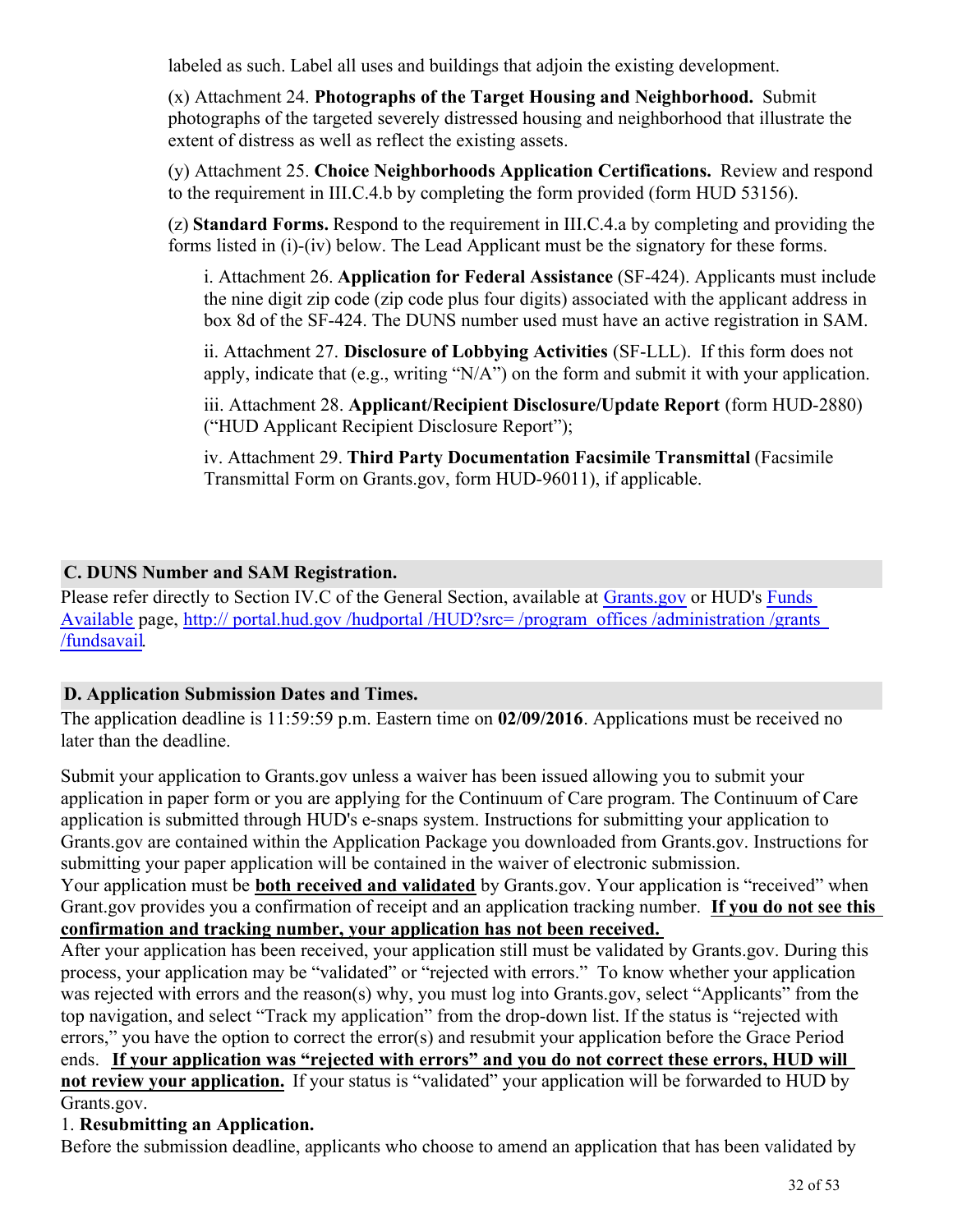Grants.gov have several options:

- (1) an applicant may email the new or revised supporting materials to ApplicationSupport@hud.gov; or
- (2) an applicant may fax the additional supporting documents using the form HUD-96011.
- (3) an applicant may resubmit an entire, revised application via Grants.gov containing the new or changed material;

Whichever option is used, all materials must be received by the applicable deadline.

When submitting additional supporting documentation via email, the applicant must enter "Supporting Documentation" plus the Grants.gov application tracking number in the subject line of the email. (e.g., Subject: Supporting Documentation - GRANT12345678). If this information is not included, HUD will not be able to match the response to the application under review and the application may therefore be rejected due to the deficiency.

When submitting additional supporting documentation by fax, the applicant must enter the document name in the box labeled "Name of Document Submitting" in form HUD96011. When submitting a fax, applicants must follow the fax requirements found elsewhere in this notice. If the fax transmittal form from the last application submitted is not the cover page to the applicant's response HUD will not be able to match the response to the application under review and the application may therefore be rejected due to the deficiency. When resubmitting an application that was previously validated by Grants.gov, all documents faxed in support of the original submission must be either attached to the Grants.gov resubmission or faxed again using the form HUD-96011. If faxing, you must fax the materials, including materials faxed by a third party, after the resubmitted application has been validated by Grants.gov. All faxed materials must be received by the applicable deadline.

## **2. Grace Period for Grant.gov Submissions.**

If an application is received by Grants.gov before the deadline, but is rejected with errors, applicants have a grace period of 24 hours beyond the application deadline to submit a corrected application that is received and validated by Grants.gov. Any application submitted during the grace period that does not meet the criteria above will not be considered for funding. There is no grace period for paper applications. See the General Section for more information about the grace period.

## **3. Late Applications.**

An application received after the Program NOFA deadline date that does not meet the requirements of the grace period policy will be marked late, and will not be considered for funding.

## **E. Intergovernmental Review.**

This program is not subject to Executive Order 12372, Intergovernmental Review of Federal Programs.

## **F. Funding Restrictions.**

## **1. Statutory Time Limits.**

**a. Required Obligation Date.** Funds appropriated for the Choice Neighborhoods program for FY2015 must be obligated by HUD on or before September 30, 2017. Any funds that are not obligated by that date will be recaptured by the Treasury, and thereafter will not be available for obligation for any purpose.

**b. Required Expenditure Date.** In accordance with 31 U.S.C. § 1552, all FY2015 Choice Neighborhoods funds must be expended by September 30, 2022. Any funds that are not expended by that date will be cancelled and recaptured by the Treasury, and thereafter will not be available for obligation or expenditure for any purpose. HUD reserves the right to require an earlier expenditure deadline under a Planning Grant Agreement and Planning and Action Grant Agreement.

## **2. Grant Sizing.**

a. For FY 2010 – 2014 Planning Grantee applicants, awards must not exceed \$1.5 million and can only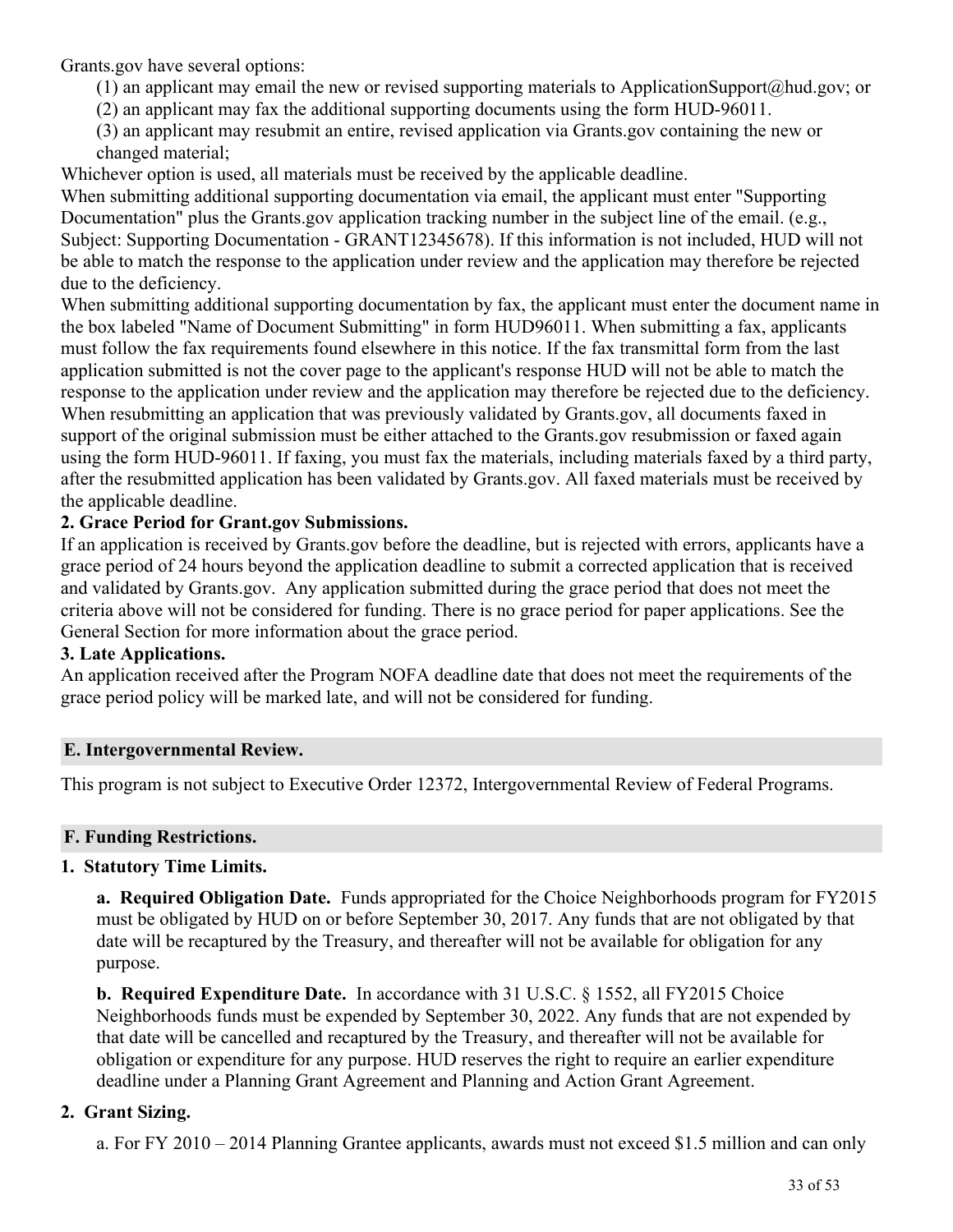be used for Action Activities.

b. For all other applicants, the maximum grant award will be \$2 million for Planning and Action Grants and \$500,000 for Planning Grants:

(1) Up to \$100,000 of Planning Grants and Planning and Action Grants may be used toward Early Action Activities to enhance the planning process, as detailed in the Eligible Activities in section III.C.5.b.

(2) For Planning and Action Grantees, any Choice Neighborhoods funds over \$500,000 (up to \$1.5 million) must be used for Action Activities, as detailed in section III.C.8.

### **3. Cost Control Standards.**

a. Your cost estimates must represent an economically viable preliminary plan for designing, planning, and carrying out your proposed activities, in accordance with local costs of labor, materials, and services.

b. Your projected soft costs must be reasonable and comparable to industry standards and in accordance with the applicable policy, statute and/or regulations.

**4. Budget Deductions.** HUD may delete any unallowable items from your budget and may reduce your grant amount accordingly. HUD will not fund any portion of an application that: (a) is not eligible for funding under specific HUD program statutory or regulatory requirements; (b) does not meet the requirements of this notice; or (c) is duplicative of other funded programs or activities from prior year awards or other selected applicants. Only the eligible portions of an application (excluding duplicative portions) may be funded.

**5. Grant Reduction or Recapture.**  If you are selected for funding, and if you propose to make significant changes to your transformation plan, compared to what was presented in this application, HUD reserves the right to amend the award and reduce the amount or recapture the grant. Further, if, as a Planning and Action Grantee, you fail to propose an approvable plan for Action Activities, HUD may amend the award and reduce the amount or recapture an amount of the grant.

**6. Withdrawal of Grant Amounts.** In accordance with section 24(i) of the 1937 Act, if a grantee does not proceed within a reasonable timeframe, HUD reserves the right to withdraw any funds the grantee has not obligated under its award. HUD may redistribute any withdrawn amounts to one or more other applicants eligible for Choice Neighborhoods assistance or to one or more other entities capable of proceeding expeditiously in the same locality in carrying out the Choice Neighborhoods plan of the original grantee.

**7. Ineligible Activities.** See section III.C.5.c regarding ineligible uses of program funds.

## **G. Other Submission Requirements.**

## **1. Lead Based Paint Requirements.**

<span id="page-35-0"></span>When providing housing assistance funding for purchase, lease, support services, operation, or work that may disturb painted surfaces, of pre-1978 housing, you must comply with the lead-based paint evaluation and hazard reduction requirements of HUD's lead-based paint rules (Lead Disclosure; and Lead Safe Housing (24 CFR part 35)), and EPA's lead-based paint rules (e.g., Repair, Renovation and Painting; Pre-Renovation Education; and Lead Training and Certification (40 CFR part 745)).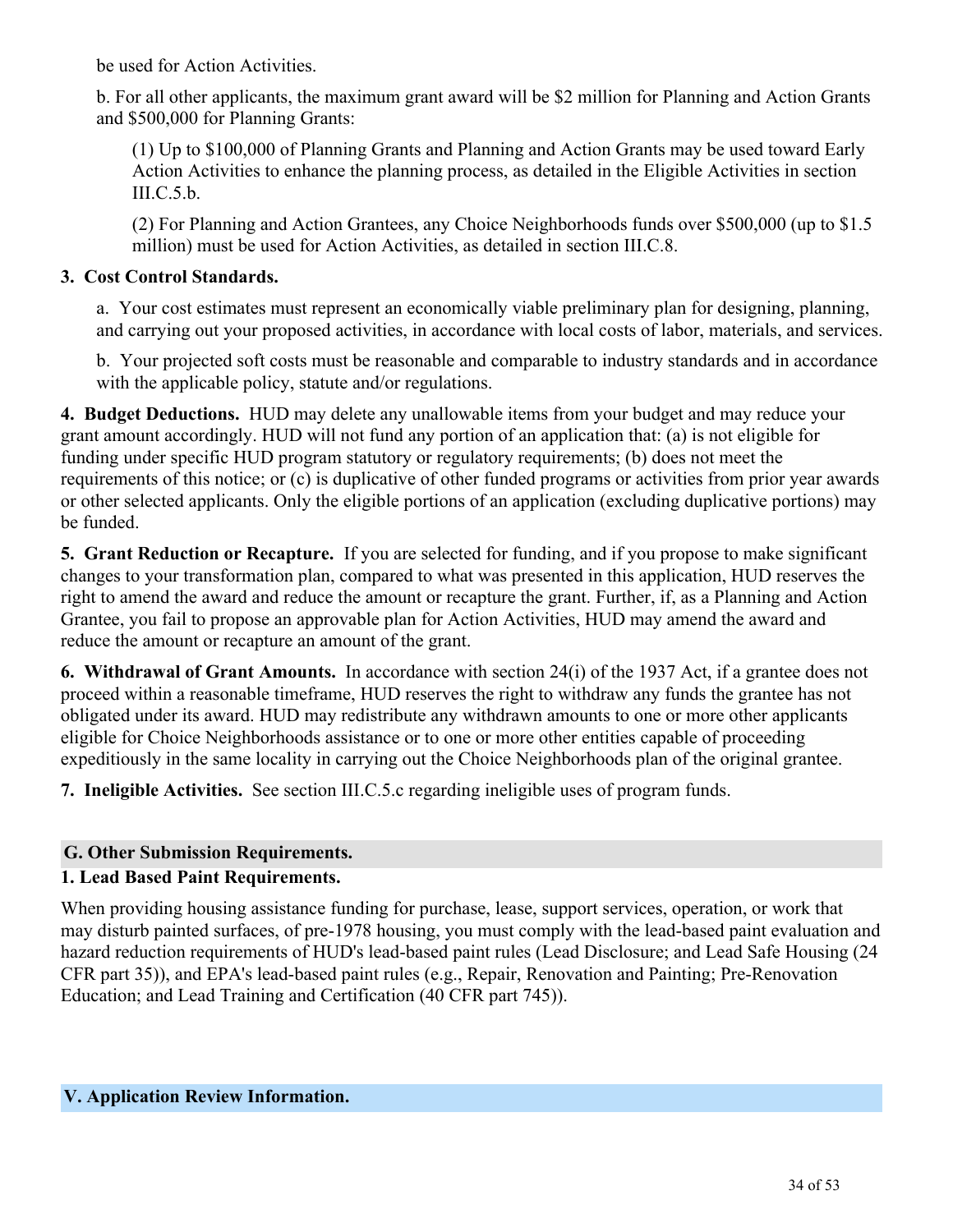### **A. Review Criteria.**

#### **1. Rating Factors.**

Applications must respond to the rating factor criteria of the NOFA as the basis to be rated and ranked. Applicants must review and follow any documentation requirements provided in this Rating Factor Section and the instructions on application organization, content and submission provided in IV.B. Specific instructions are noted for FY 2010 – 2014 Planning Grantees where applicable throughout this section.

Further, in accordance with Section V.B.2 of the FY2015 General Section, the Department may elect to deduct points from rating factors based on past performance. For purposes of this NOFA, past performance will be considered for all applicants in the capacity rating subfactors, and for FY 2010 – 2014 Planning Grantees in the Soundness of Approach subfactors that include past accomplishments. If the Lead Applicant, Co-Applicant, or Principal Team Members are recipients or principal partners of past HOPE VI, Choice Neighborhoods Planning or Implementation Grants, or RAD application deliverables and milestones, HUD may consider the following when evaluating past performance:

a. The timely submission and quality of deliverables provided to the Department, such as Transformation Plans, quarterly data reports, budgets and schedules;

b. Ability to account for funds appropriately;

c. The timely use of funds received from the Department;

d. The extent to which program and Transformation Plan requirements were met and resulted in a successful planning process, including but not limited to the needs assessment, resident engagement, community engagement, the development of the Transformation Plan (encompassing a visioning and decision-making process), working with partners, and doing while planning;

e. Meeting performance targets, key deadlines, or other performance evaluation tools approved as part of a grant agreement;

- f. Receipt of promised matching and or leveraged funds; and
- g. The number of persons served or targeted for assistance.

| <b>Choice Neighborhoods Planning Grants Competition</b> |                                       |                |
|---------------------------------------------------------|---------------------------------------|----------------|
| <b>Rating Review Score Summary</b>                      |                                       |                |
| <b>Rating Category</b>                                  | <b>Rating Factor</b>                  | <b>Points</b>  |
| Capacity                                                |                                       |                |
|                                                         | Capacity to lead the planning process | 8              |
|                                                         | Resident and community engagement     | 4              |
|                                                         | Capacity of the planning partners     | $\overline{4}$ |
| subtotal                                                |                                       | 16             |
| <b>Need</b>                                             |                                       |                |
|                                                         | <b>Unit Distress</b>                  |                |
|                                                         | Current rehabilitation costs          | 3              |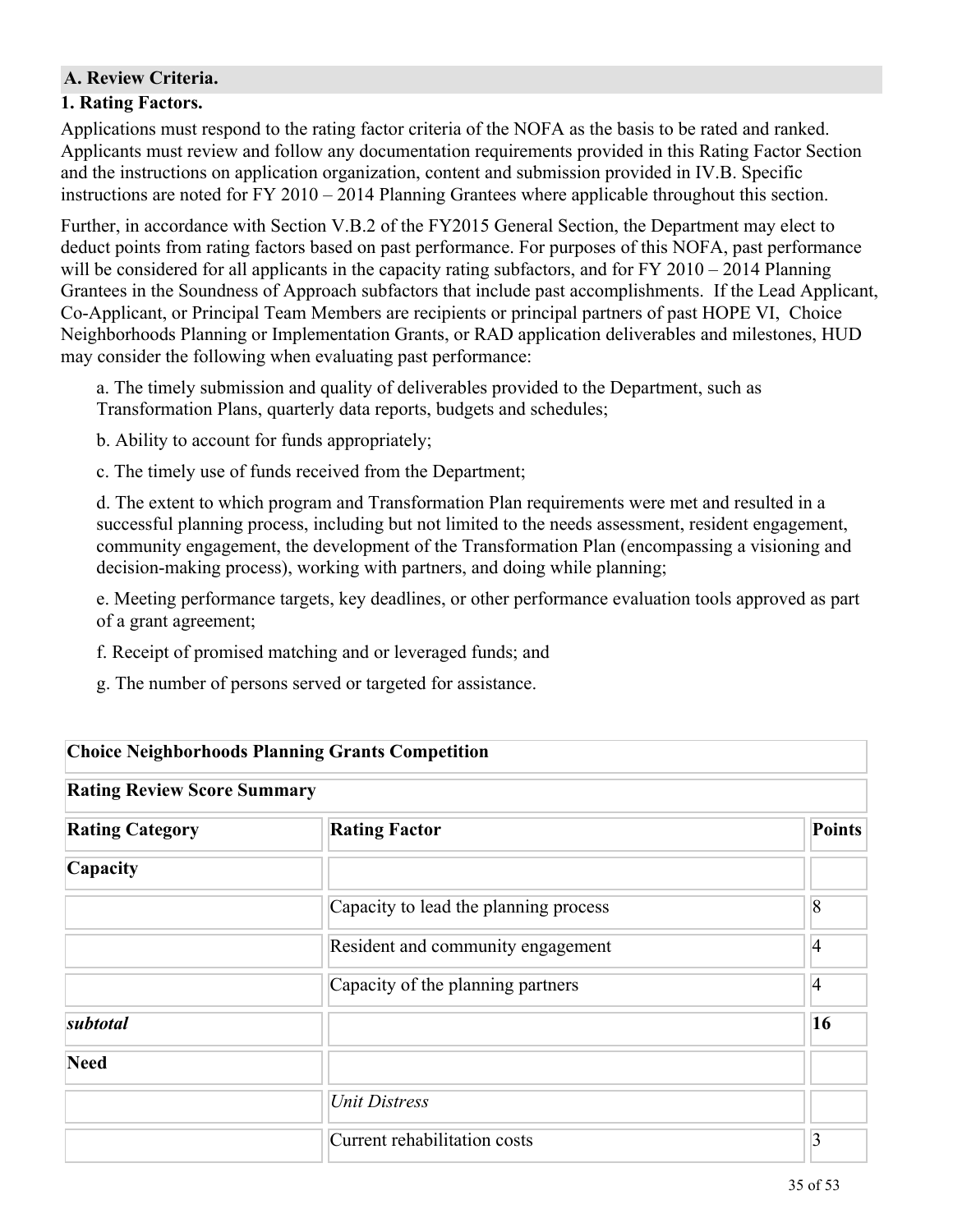|                                     | Structural deficiencies                             |                         |
|-------------------------------------|-----------------------------------------------------|-------------------------|
|                                     | Design deficiencies                                 | $\overline{4}$          |
|                                     | Neighborhood Distress                               |                         |
|                                     | Poverty/ELI (Neighborhood poverty)                  | $\overline{4}$          |
|                                     | Long-term vacancy or substandard homes              | $ 2\rangle$             |
|                                     | Part I violent crime                                | $\overline{4}$          |
|                                     | Need for affordable housing                         |                         |
|                                     | Need for affordable housing<br>in the community     | 1                       |
| subtotal                            |                                                     | 22                      |
| <b>Soundness of Approach</b>        |                                                     |                         |
|                                     | Neighborhood selection                              | $\overline{4}$          |
|                                     | Resident engagement                                 | $\vert 4 \vert$         |
|                                     | Community engagement                                | $\overline{4}$          |
|                                     | Needs assessment                                    | $\overline{4}$          |
|                                     | Visioning & decision-making                         | $\overline{4}$          |
|                                     | Partnerships                                        | $\vert 4 \vert$         |
|                                     | Doing while planning                                | $\overline{4}$          |
|                                     | <b>Action Activities process</b>                    | 5                       |
|                                     | Staffing plan                                       | $\overline{2}$          |
|                                     | <b>Planning Schedule</b>                            | $\overline{2}$          |
|                                     | <b>Budget</b>                                       | $\overline{2}$          |
|                                     | Consistency with Consolidated Plan and PHA/MTW Plan | $\mathbf{1}$            |
|                                     | Consistency with Regional Sustainability Plan       | $\mathbf{1}$            |
| subtotal                            |                                                     | 41                      |
| <b>Likelihood of Implementation</b> |                                                     |                         |
|                                     | Alignment with existing efforts                     | 5                       |
|                                     | Creating lasting momentum                           | 5                       |
|                                     | Local government support                            | $\overline{\mathbf{3}}$ |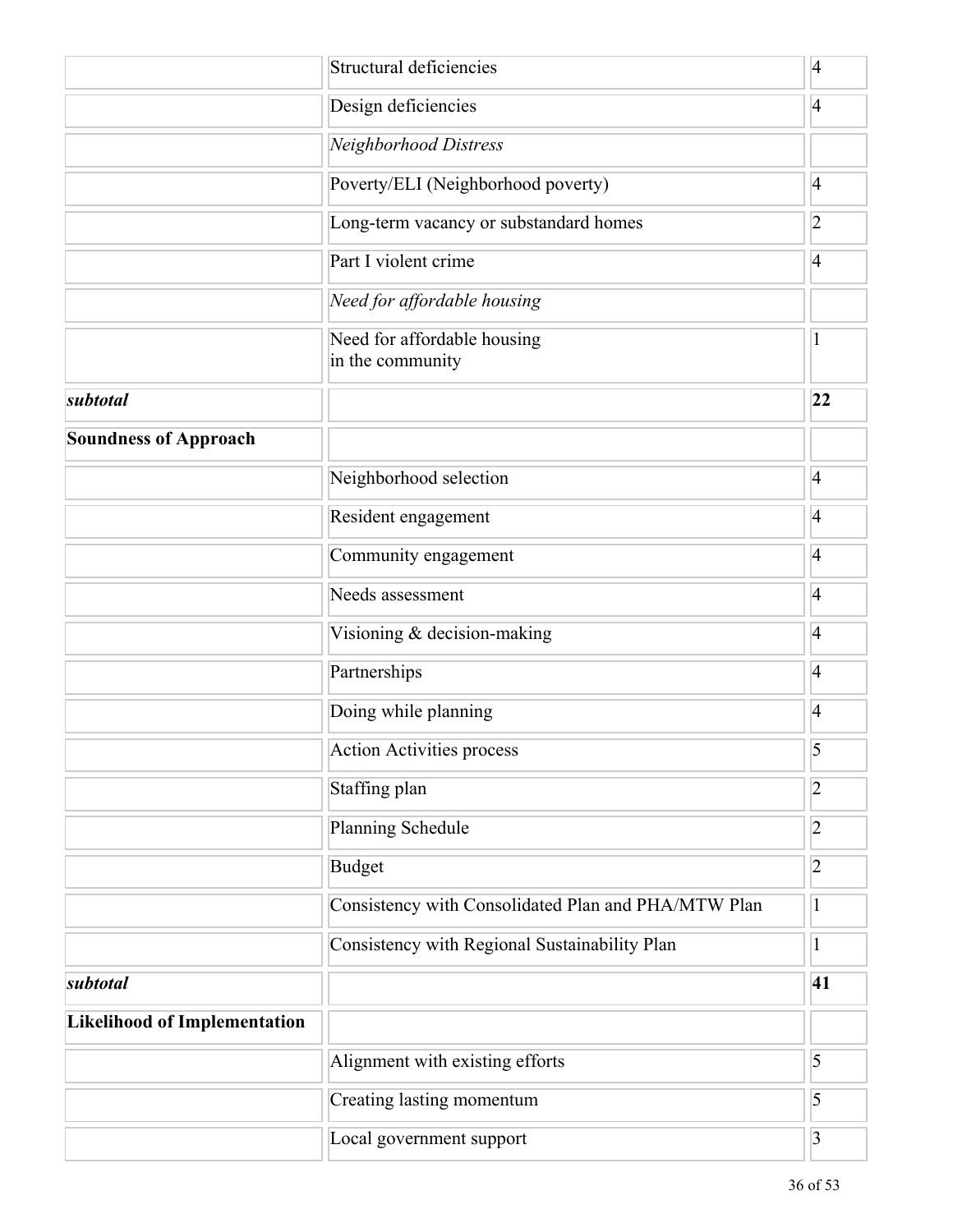| subtotal               |                                                             | 13             |
|------------------------|-------------------------------------------------------------|----------------|
| Leverage               |                                                             |                |
|                        | Leverage                                                    | 6              |
| subtotal               |                                                             | 6              |
| <b>NOFA Priorities</b> |                                                             |                |
|                        | Participative planning and implementation (policy priority) | 1              |
|                        | Renewable energy (policy priority)                          | 1              |
| subtotal               |                                                             | $\overline{2}$ |
| <b>Bonus Points</b>    |                                                             |                |
|                        | Preferred Sustainable Communities Status                    | $\overline{2}$ |
|                        | Promise Zones                                               |                |
| subtotal               |                                                             | $\overline{2}$ |
|                        | <b>TOTAL</b>                                                | 102            |

#### RATING FACTOR - CAPACITY **Maximum Points: 16**

 a. **Capacity to Lead the Planning Process – 8 points.** This rating factor evaluates the organizational capacity, based on **past** experience of you **and** your Co-Applicant (if applicable), to effectively lead and coordinate a comprehensive neighborhood planning process and undertake Action Activities (defined in section I.A.3.f). What is your and your Co-Applicant's experience with comprehensive neighborhood planning? What were the results of the neighborhood planning process(es), including action activities? What is your and your Co-Applicant's experience leading a visioning process with residents and stakeholders? HUD will evaluate the extent to which the application demonstrates that you and your Co-Applicant effectively led and coordinated the development of a comprehensive neighborhood revitalization plan in partnership with other participating parties (including governmental agencies and key community stakeholders, such as businesses and civic organization representatives, and especially residents). How did you and your Co-Applicant effectively hold these parties accountable throughout the planning process and into the action phases? To demonstrate this past experience, you must provide specific examples that detail your and your Co-Applicant's extensive and successful experience in the past six years undertaking planning and action activities that support each of the three core goals of Housing, People, and Neighborhood. FY 2010 – 2014 Planning Grantees **may** include what they have already accomplished during their Choice Neighborhoods Planning Grant process.

 b. **Resident and Community Engagement – 4 points.**  This rating subfactor evaluates the extent to which the application demonstrates that past planning process(es) that you or your Co-Applicant led effectively involved and was substantially informed by the community, including residents, faith-based institutions, local business owners, and other community organizations. FY 2010 – 2014 Planning Grantees **may** describe what they have already accomplished in regards to this rating factor during their Choice Neighborhoods Planning Grant.

 c. **Capacity of the Planning Partners – 4 points.** A successful, comprehensive planning process depends on the capacity of many partners. What partners have you identified to bring additional capacity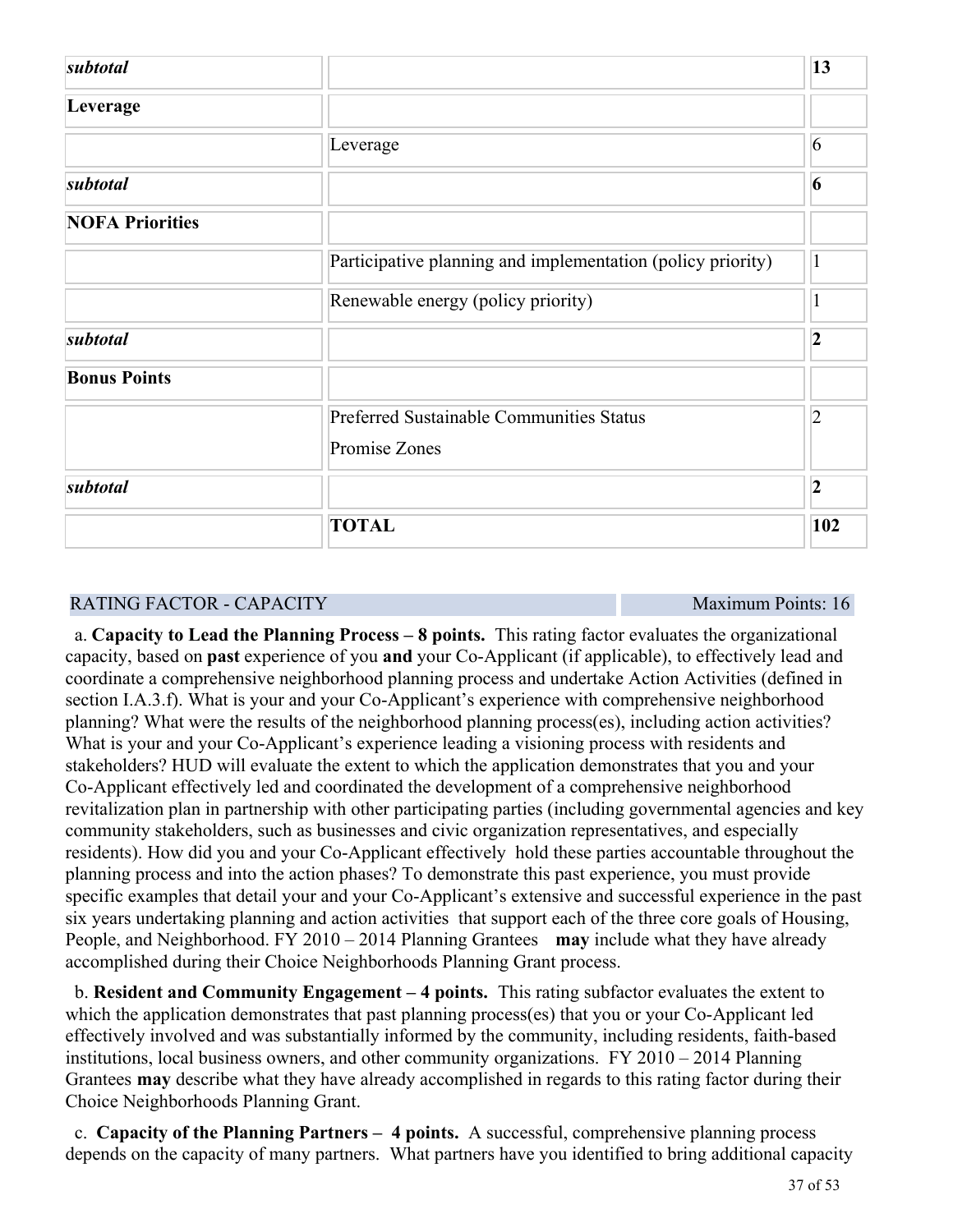to the planning process and/or fill any gaps in your or your Co-Applicant's experience in the planning process? FY 2010 – 2014 Planning Grantees **may** include what they have already accomplished during their Choice Neighborhoods Planning Grant. This rating factor will evaluate one or more partners' relevant capacity and how it will supplement your or your Co-Applicant's capacity to undertake a comprehensive planning process. Please clearly identify the partners you wish to be evaluated under this factor. To be considered under this rating factor, all partners, except a Planning Coordinator, must have signed letters or documents in the attachments indicating that they plan to participate in the planning process (or have participated in the planning process in the case of FY 2010 – 2014 Planning Grantees). If you intend to procure a Planning Coordinator (defined in section I.A.3.f) (or have procured a Planning Coordinator in the case of FY 2010 – 2014 Planning Grantees), the Planning Coordinator's capacity will only be evaluated for this rating factor if you include documentation in your attachments that demonstrates that either a binding contractual agreement is in place or that you have provided a selection letter to the Planning Coordinator and will enter into a binding contractual agreement. If the contract between you and the Planning Coordinator has been executed, submit a copy of the contract. If you have not executed the contract, submit a copy of the selection letter from you to the Planning Coordinator. The agreement must be between the Lead Applicant and the Planning Coordinator. The documentation must identify duties/tasks for which the Planning Coordinator will be responsible related to this grant and make clear that the agreement will last for the term of the grant. You must include the documentation in your attachments.

#### RATING FACTOR - NEED Maximum Points: 22

 d. **Severe Physical Distress of Public and/or Assisted Housing – 11 points.** HUD will evaluate the extent of the severe physical distress of the public and/or assisted housing project(s) that are proposed for redevelopment as part of the Choice Neighborhoods grant. You will receive points for the following subfactors, as indicated.

(1) **Current Rehabilitation Costs**. You may receive up to **3** points based on the estimated cost to rehabilitate the units as determined by a Physical Needs Assessment (PNA, as defined in section I.A.3.f) that has been conducted within the last three years for the target public and/or assisted housing project(s). You must provide a copy of the applicable excerpt from the PNA report, which is dated and identifies the author, showing the total estimated current rehabilitation costs for all units (these are immediate costs, not a multi-year lifecycle projection). The copy or your narrative must clearly label this number as the total estimated current rehabilitation costs for all units. If the PNA was completed more than one year prior to the publication date of this NOFA, you must also include an update by the project's owner indicating which improvements identified in the PNA have been completed. If this application is for more than one public and/or assisted housing project, a PNA excerpt must be submitted for each site. HUD will then calculate the per unit cost as a percentage of the applicable Total Development Cost limit (TDC Limit), as defined at 24 CFR 941.306, in effect at the time this NOFA is published (currently posted on May 8, 2015 in accordance with PIH Notice 2011-38), for a two-bedroom walkup unit. If this application is for more than one public and/or assisted housing project, HUD will calculate a weighted average of the rehab costs relative to the applicable TDC limit in order to award points. If the targeted units are public housing and HUD has already approved a Section 18 demolition of the targeted units you will receive full points if you submit a copy of HUD's letter approving the demolition. If the targeted units are Indian Housing that have been demolished, you will receive full points if you submit a copy of the written notification of demolition provided to HUD in accordance with 24 CFR1000.134. Points will be awarded based on the following table:

| Estimated Rehabilitation Needs as Percent of TDC Limit | Points Awarded |
|--------------------------------------------------------|----------------|
| At least 55.00 percent                                 |                |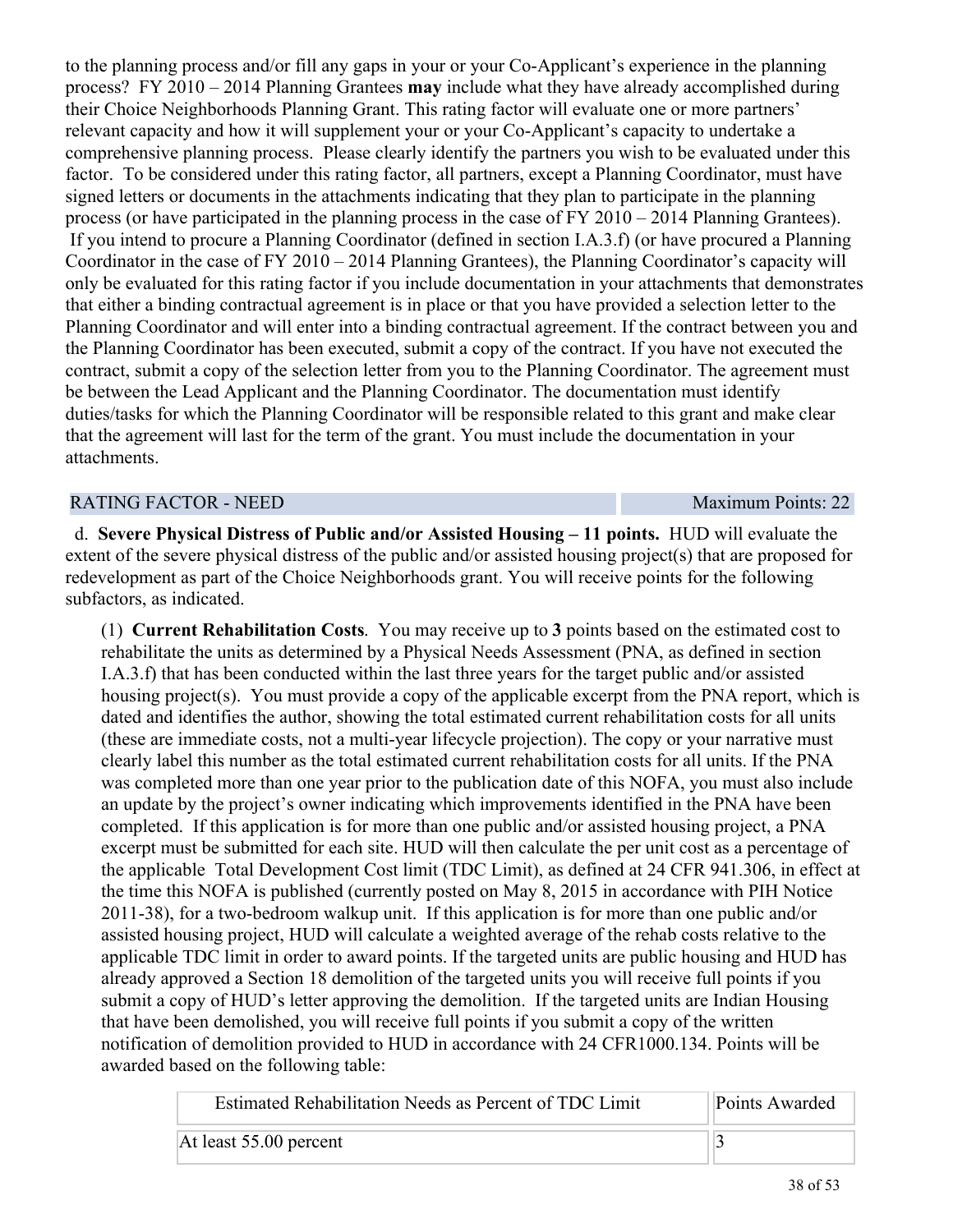| Between 45.00 and 54.99 percent |  |
|---------------------------------|--|
| Between 35.00 and 44.99 percent |  |
| Less than 35.00 percent         |  |

(2) **Structural Deficiencies.** You may receive up to **4** points if your application demonstrates significant deficiencies in the structural elements, building systems, and on-site infrastructure of the targeted public and/or assisted housing units such that significant rehabilitation or demolition is required. Examples of structural elements include roofs, foundations, and structural walls. Building systems include electrical, plumbing, heating and cooling, and mechanical systems. On-site infrastructure includes site work, sewer and storm drain laterals, or other on-site utilities. If the targeted units are public housing and HUD has already approved demolition of the targeted units you will receive full points if you submit a copy of HUD's letter approving the demolition. If the targeted units are Indian Housing that have been demolished, you will receive full points if you submit a copy of the written notification of demolition provided to HUD in accordance with 24 CFR1000.134. If this application is for more than one public and/or assisted housing project, descriptions must be submitted for each site and HUD will consider documentation provided for all properties.

Provide a letter in your attachments signed by a registered engineer or architect and including a narrative description. It may be supplemented by physical inspection reports or pictures. (The Certification of Severe Physical Distress submitted to satisfy the Eligible Target Housing requirement is not sufficient to earn points for this rating factor, though it may be signed by the same person that signs the letter required for this rating factor). The letter must be based on a recent physical inspection and dated no more than 18 months prior to the publication of this NOFA.

Fewer points may be awarded for descriptions that are inadequate and/or demonstrate less severe distress. Zero points will be awarded if the documentation in your attachments is not in the format required (e.g., not a letter signed by a registered architect or engineer), does not demonstrate severe distress, the deficiencies are cosmetic or require routine repair/maintenance, or does not provide adequate information to make HUD's rating of this factor possible.

(3) **Design Deficiencies**. You may receive up to **4** points if your application demonstrates that there are fundamental design deficiencies, of a type and character that require substantial rehabilitation or reconstruction to fully address, related to: (a) substantially inappropriate building design or site layout and street connectivity when compared to the surrounding neighborhood which may include inappropriate density; (b) inadequate room size and/or unit configurations to meet the needs of existing residents; (c) lack of defensible space related to building layout and orientation; (d) disproportionately high and adverse environmental health effects associated with ongoing residency; (e) inaccessibility for persons with disabilities with regard to individual units (i.e., less than 5 percent of units are accessible), entranceways, and common areas; and (f) significant utility expenses (at least 30 percent higher than similar properties) caused by energy conservation deficiencies that may be documented by an energy audit. You may demonstrate this in your application through narrative description, additional physical inspection information, letters from relevant oversight agencies, and/or pictures in the attachments section. If this application is for more than one public and/or assisted housing project, descriptions should be submitted for each site and HUD will consider documentation provided for all properties.

(a) You will receive **4** points if your application demonstrates fundamental design deficiencies, of a type and character that require substantial rehabilitation or reconstruction to fully address, in 3 or more of these deficiencies.

(b) Fewer points will be awarded for applications that address fewer than 3 items, demonstrate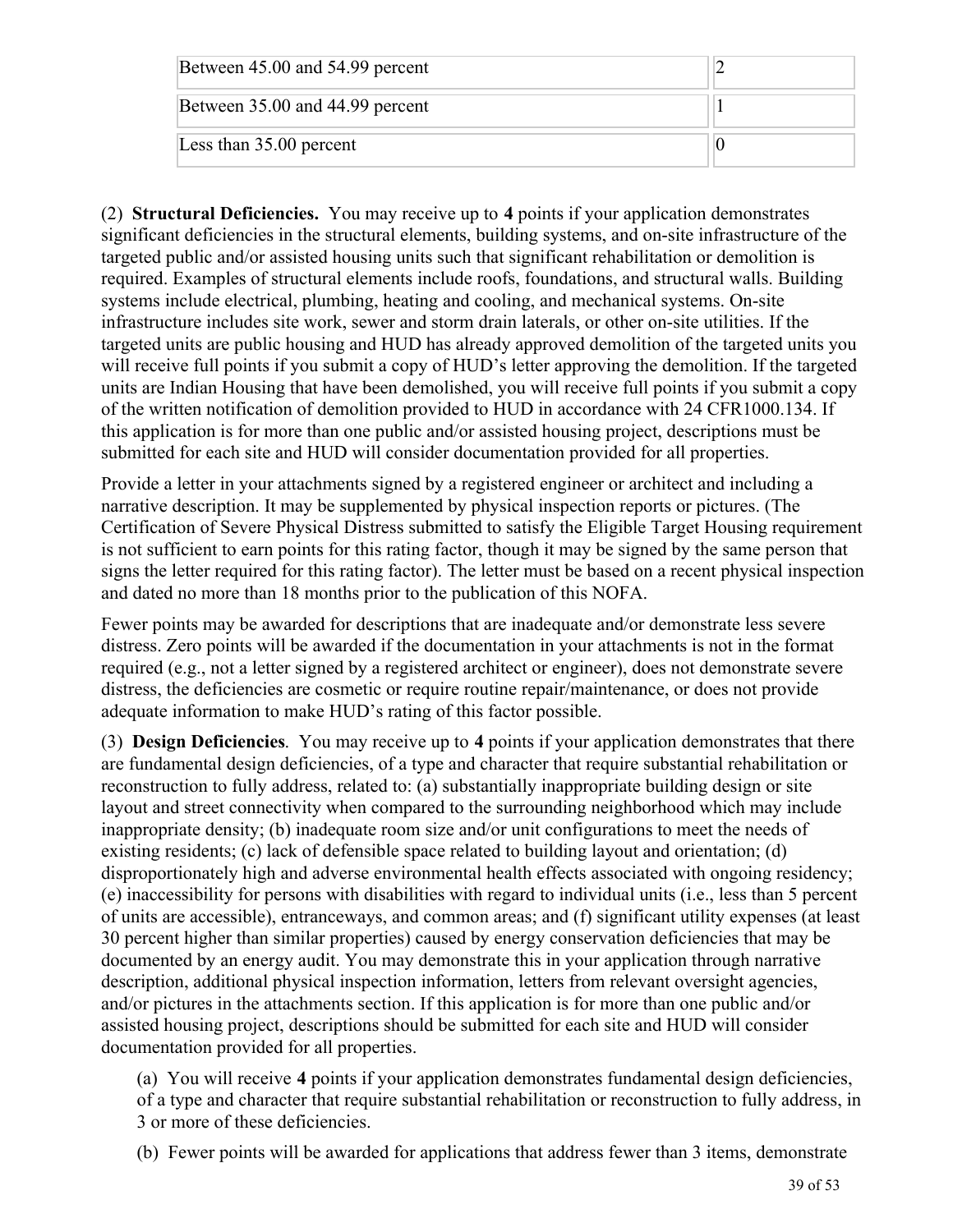less severe distress, and/or for responses that are inadequate.

(c) You will receive **0** points if your application does not address any of these items, does not demonstrate distress, or does not address this subfactor to an extent that makes HUD's rating of this subfactor possible.

 e. **Severe Distress of the Targeted Neighborhood – 10 points.** Choice Neighborhoods is intended to be a tool to help communities turn around the most distressed neighborhoods. HUD will evaluate the level of this neighborhood-wide distress by examining several factors: poverty, crime rates and vacancy rates. You will receive points by addressing the following separate factors, as indicated.

(1) Neighborhood Poverty. You may receive up to **4** points based on the concentration of households in poverty or with extremely low incomes (whichever is greater) residing within the target neighborhood. HUD will use the same data from the mapping tool as used for the Eligible Neighborhood requirement to assign points for this factor.

| Concentration of Households in Poverty or with Extremely Low Incomes Points Awarded |    |
|-------------------------------------------------------------------------------------|----|
| 40.00 percent and above                                                             | 14 |
| Between 35.00 and 39.99 percent                                                     |    |
| Between 30.00 and 34.99 percent                                                     |    |
| Between 25.00 and 29.99 percent                                                     |    |
| 24.99 percent and below                                                             | 0  |

(2) Long-term Vacancy or Substandard Homes. You may receive up to **2** points based on the current rate of long-term vacant properties or substandard homes within the target neighborhood. Applicants decide which to submit. If applicants submit documentation for both, the higher scoring item will be considered.

i. You will earn points for the higher of either the rate of vacant housing or the ratio of vacant housing in the neighborhood to the county/parish in accordance with the table below. HUD will use data from the mapping tool to determine the vacancy rate for this scoring criteria and the Eligible Neighborhood requirement.

| Current Long-term Vacancy<br>Rate in the Target<br>Neighborhood | Current Long-Term Vacancy Rate in the<br>Target Neighborhood is X times the<br>County/Parish | Points<br>Awarded |
|-----------------------------------------------------------------|----------------------------------------------------------------------------------------------|-------------------|
| 14.00 percent and above                                         | More than 4.00                                                                               |                   |
| Between 7.00 and 13.99 percent Between 2.00 and 3.99            |                                                                                              |                   |
| Less than 7.00 percent                                          | Less than 2.00                                                                               |                   |

 ii. You will earn 2 points for documentation showing that 8.00 percent of homes are substandard . You will earn 1 point for documentation showing that 4.00 to 7.99 percent of homes are substandard. Data must be published by a local jurisdiction or unrelated third party and be based on either code enforcement data, such as from the housing office of the applicable city or county/parish, or data on the percentage of occupied housing units lacking complete plumbing facilities, such as the most recent data from the American Community Survey (ACS) for your neighborhood. In your attachments you must include either a letter of certification from a local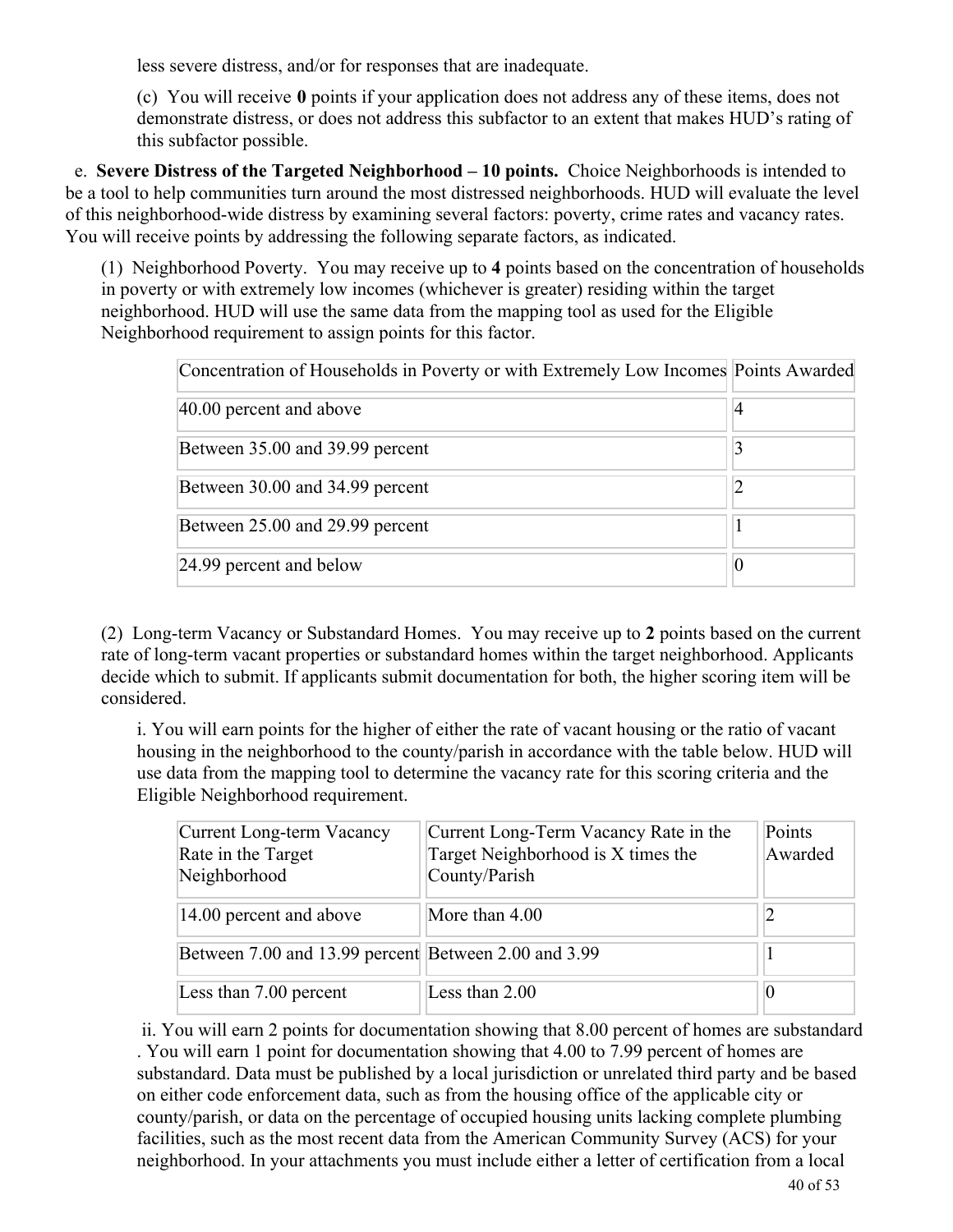agency or a copy/print out of published data. If providing the latter, the source must be identifiable. For occupied housing units lacking plumbing facilities, ACS data must be from 2009 – 2012 or later, and ACS data from Census tracts that cover the majority of the neighborhood can be used to approximate neighborhood-level data (please indicate tracts).

(3) Part I Violent Crime. You may receive up to **4** points based on the rate of Part I violent crimes for the precinct/PSA in which the target housing is located for the three years 2012-2014 (measured as Part I violent crimes per 1,000 persons). You must submit data for each of the three years, and preferably break out the number of incidences for each of the four classifications of Part I violent crimes, in your attachments as a letter of certification from the local law enforcement agency or by providing a copy/print out of published local law enforcement data. If providing the latter, the source must be identifiable. You will earn points for the higher of the 3-year average for either the rate compared to the city/county/parish or the rate in accordance with the applicable table below. This rating factor does not apply to applicants who are tribal entities. Tribal entities will automatically be awarded full points and do not need to submit the crime documentation listed above.

| Part I Violent Crime Rate-crimes<br>per 1000 residents in precinct/PSA<br>of Target Housing | Part I Violent Crime Rate of<br>precinct/PSA is X times the<br>City/County/Parish* | Points<br>Awarded |
|---------------------------------------------------------------------------------------------|------------------------------------------------------------------------------------|-------------------|
| $26.50$ or more                                                                             | $2.50$ or more                                                                     | $\overline{4}$    |
| Between 24.00 and 26.49                                                                     | Between 2.25 and 2.49                                                              | 3                 |
| Between 21.50 and 23.99                                                                     | Between 2.00 and 2.24                                                              | 2                 |
| Between 19.00 and 21.49                                                                     | Between 1.75 and 1.99                                                              |                   |
| 18.99 or less                                                                               | Less than 1.75                                                                     | 0                 |

\*In non-metropolitan areas, if the Precinct/PSA is coterminous with the County/Parish, the applicant may compare its Part I violent crime rate to that of the state.

You will also receive 0 points if the data are not for the time-period specified (calendar years 2012-2014), in the format required (i.e. shows each of the three years individually, indicates the number of incidents per 1,000 residents), or otherwise inadequate to make HUD's rating of this factor possible.

 f. **Need for Affordable Housing in the Community – 1 point.** You will receive **1** point if the Choice Neighborhoods project is in a county/parish where the shortage of housing affordable to very low-income (VLI) renter households (0 to 50 percent AMI) is greater than the national rate using the most currently available Census Data. HUD will use data included in the mapping tool for this rating factor. The shortage rate is calculated as the number of VLI renter households divided by the number of rental units affordable and available to VLI households, where affordable and available equals units that: (1) have rents not exceeding 30 percent of 50 percent of AMI; and (2) are vacant or occupied by a VLI renter household.

#### RATING FACTOR - SOUNDNESS OF APPROACH Maximum Points: 41

 g. This factor addresses the quality and feasibility of your proposed work plan and evaluates how well you have developed a sound and achievable strategy for leading a collaborative planning process that will develop a comprehensive Transformation Plan aligned with the three core goals of Choice Neighborhoods – Housing, People, and Neighborhood.

h. **Neighborhood Selection – 4 points.** There are often many communities in a metro or non-metro area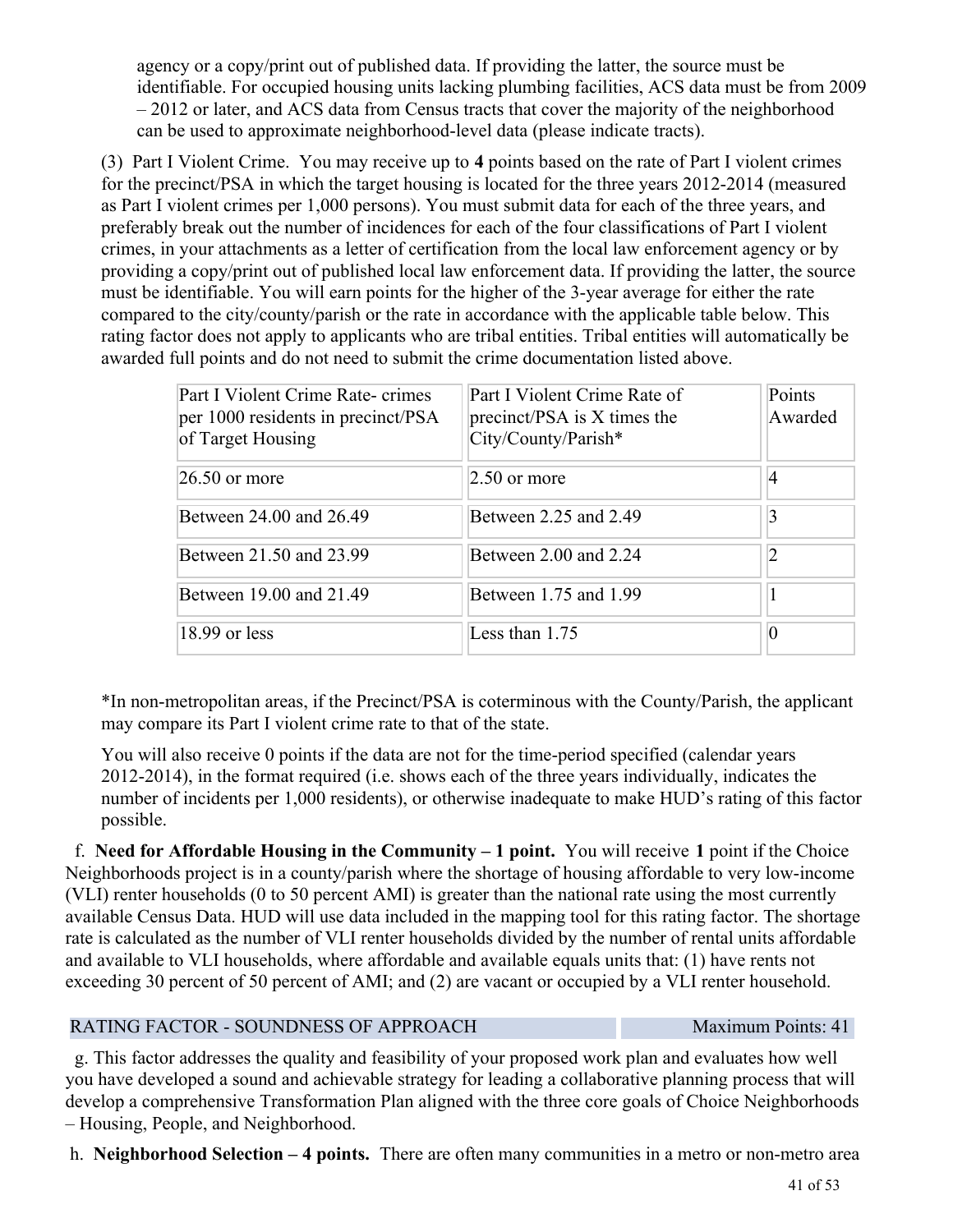that meet the Choice Neighborhoods criteria for housing need, poverty and crime. Sometimes community assets and capacity upon which a planning process can build are also taken into account when selecting a neighborhood. Up to 4 points will be awarded based on the extent to which the application demonstrates how and why the target neighborhood was selected as the subject of this application. What is the current image of the neighborhood? What is positive and negative about that image? What defining neighborhood characteristics (both needs and assets) led to its selection? What are the community assets that your planning approach will build on (or, in the case of FY 2010 – 2014 Planning Grantees, has built on)?

 i. **Resident Engagement – 4 points**. Up to 4 points will be awarded based on the extent to which the application demonstrates how public and/or HUD-assisted housing residents of the target housing will be meaningfully engaged in the planning process and the Action Activities process (see subfactor o). If a group of residents from the targeted public or HUD-assisted housing asked you to explain how residents can substantially inform the Transformation Plan, what would your response be? How will you conduct continuing outreach to target housing residents and encourage a broad range of target housing residents to engage in the planning process? How will you build capacity among target housing residents to substantially inform the planning process? For this rating subfactor, FY 2010 – 2014 Planning Grantees **must** describe what they have already accomplished during their Choice Neighborhoods Planning Grant as well as what is planned for the remainder of their Planning Grant period if applicable and for the Action Activities process.

 j. **Community Engagement – 4 points**. Up to 4 points will be awarded based on the extent to which the application demonstrates how other neighborhood residents and community-based partners, including community organizations, faith-based institutions and local business owners, will be meaningfully engaged in the planning process and the Action Activities process (see subfactor o).

How will neighborhood residents and community-based partners substantially inform the Transformation Plan? How will you conduct continuing outreach to these populations to engage them throughout the planning process? How will you arbitrate different opinions among various community partners? For this rating subfactor, FY 2010 – 2014 Planning Grantees **must** describe what they have already accomplished during their Choice Neighborhoods Planning Grant as well as what is planned for the remainder of their Planning Grant period if applicable and for the Action Activities process.

 k. **Needs Assessment – 4 points.**  Up to 4 points will be awarded based on the soundness of your approach to collecting a rich set of information that will substantially inform the Transformation Plan.

 How will you collect quantitative (number-based) and qualitative information on neighborhood needs and assets? How will you conduct your household-level needs assessment? How will you ensure a high rate of response for the household-level needs assessment? From which other partners and sources will you collect other needs assessment data and how will you do this? In what other ways will you capture open-ended information from residents and stakeholders throughout the planning process? For this rating subfactor, FY 2010 – 2014 Planning Grantees **must** describe what they have already accomplished during their Choice Neighborhoods Planning Grant as well as what is planned for the remainder of their Planning Grant period if applicable.

 l. **Visioning and Decision-Making – 4 points**. Up to 4 points will be awarded based on how will you facilitate visioning and decision-making within the planning process. How will you create a shared vision for the neighborhood, in partnership with residents and stakeholders? How will you ensure that the vision is specific to the strengths and challenges of the neighborhood? How will shared target outcomes be selected? How will you prioritize among multiple, differing strategies that may arise from the planning process to form the basis of your cohesive Transformation Plan? For this rating subfactor, FY 2010 – 2014 Planning Grantees **must** describe what they have already accomplished during their Choice Neighborhoods Planning Grant as well as what is planned for the remainder of their Planning Grant period if applicable.

 m. **Partnerships – 4 points**. Up to 4 points will be awarded based on the extent to which the application demonstrates your partners, their roles, and how you plan to work with them during the planning process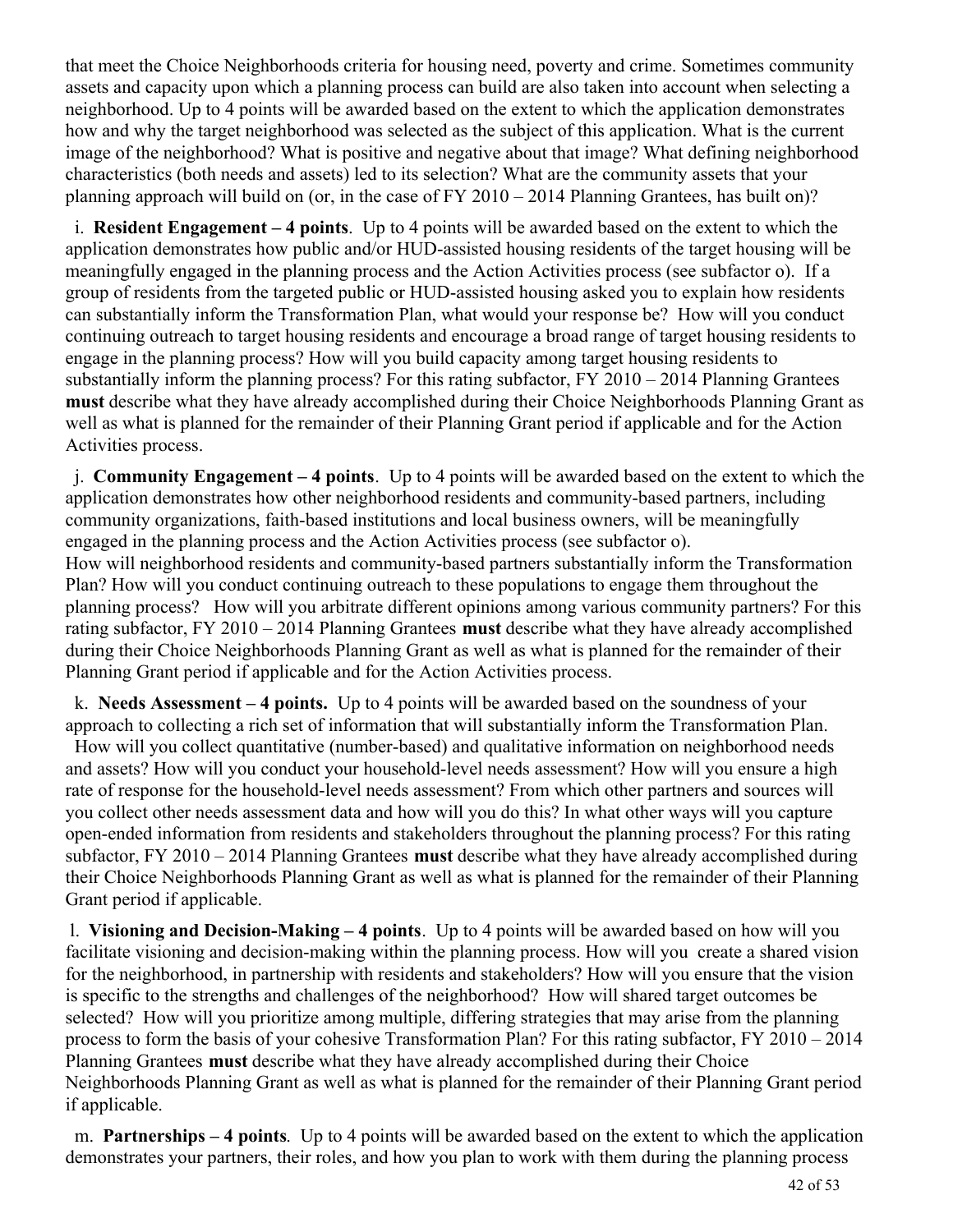(including the Action Activities process as described in subfactor o). Who are the partners that you have engaged and with whom you plan to work, including partners in the areas of housing, neighborhood, public safety, education, employment, and health? What will their roles be in the planning process and how will they substantially contribute to the Transformation Plan? With what partners have you not yet engaged but plan to, and what is your strategy for building these additional partnerships? In your attachments, please include unique, individual letters (not form letters) from your partners that indicate their support of the proposed planning process and describe their role in it (such as contribution of resources and expertise related to specific tasks, etc.). In its evaluation, HUD will consider the breadth, quality, and depth of partnerships in relation to the proposed planning process and neighborhood needs. For this rating subfactor, FY 2010 – 2014 Planning Grantees **must** describe what they have already accomplished during their Choice Neighborhoods Planning Grant as well as what is planned for the remainder of their Planning Grant period if applicable and for the Action Activities process.

 n. **Doing While Planning – 4 points**. Tangible early actions that can get people energized, mobilized and organized are an important part of the planning process. These early actions can help increase confidence in the neighborhood, respond to community concerns in real time, and help convince skeptical stakeholders that positive change is possible. To demonstrate your commitment to "doing while planning," please describe a project or projects in the neighborhood that will engage the community, enhance the neighborhood, and that residents, community members, and/or local stakeholders will implement during the planning process (the first 24 months). This project can be funded using Choice Neighborhoods Early Action Activities funds (i.e., up to \$100,000 as referenced in Section III.C.5.b.8) and/or leveraged commitments. The following projects will not be considered under this rating subfactor: supportive services, marketing, basic infrastructure, basic municipal services, or the demolition, relocation, construction, or rehabilitation of the target housing. Up to 4 points will be awarded based on the project you propose, its responsiveness to community needs, and its ability to foster community engagement. For this rating subfactor, FY 2010 – 2014 Planning Grantees **must** describe what they have already accomplished during their Choice Neighborhoods Planning Grant as well as what is planned for the remainder of their Planning Grant period if applicable.

 o. **Action Activities Process – 5 points**. If awarded a Planning and Action Grant, you may receive up to \$1.5 million to use toward Action Activities (defined in section I.A.3.f) that will be proposed within 18 months of the grant award date (or 6 months, if you are an FY 2010 – FY 2014 Planning Grantee). These activities should evolve from the planning process. Up to 5 points will be awarded based on your plan for how you will select Action Activities. What process will you use for identifying Action Activities closely aligned with community priorities? How will you, your partners, and the community prioritize Action Activities? What criteria or guidelines will you use to evaluate potential projects? How will you ensure the funds are used strategically and have an impact on the neighborhood? FY 2010 – 2014 Planning Grantees should note that Action Activities funding cannot be used to fund the planning and proposal process for Action Activities.

 **p. Staffing Plan - 2 points.**  You may receive up to **2** points for providing a detailed and feasible staffing plan for completing all of your proposed planning activities. The Staffing Plan should include an organizational chart that identifies the various organizations participating in the planning effort and shows their relationship to each other in the governance structure (e.g., decision makers, advisors, stakeholders, working groups). The Staffing Plan should identify the principal staff positions (individuals' names are not required) and the percentage of their time that will be dedicated to the planning process. Please provide a description of your staffing plan in the narrative exhibits and the organizational chart in your attachments. FY 2010 – 2014 Planning Grantees should respond to this rating subfactor by providing a staffing plan of the Action Activities process with the details described above. FY 2010 – 2014 Planning Grantees should note that Action Activities funding cannot be used to fund the planning and proposal process for Action Activities.

#### q. **Planning Schedule - 2 points.**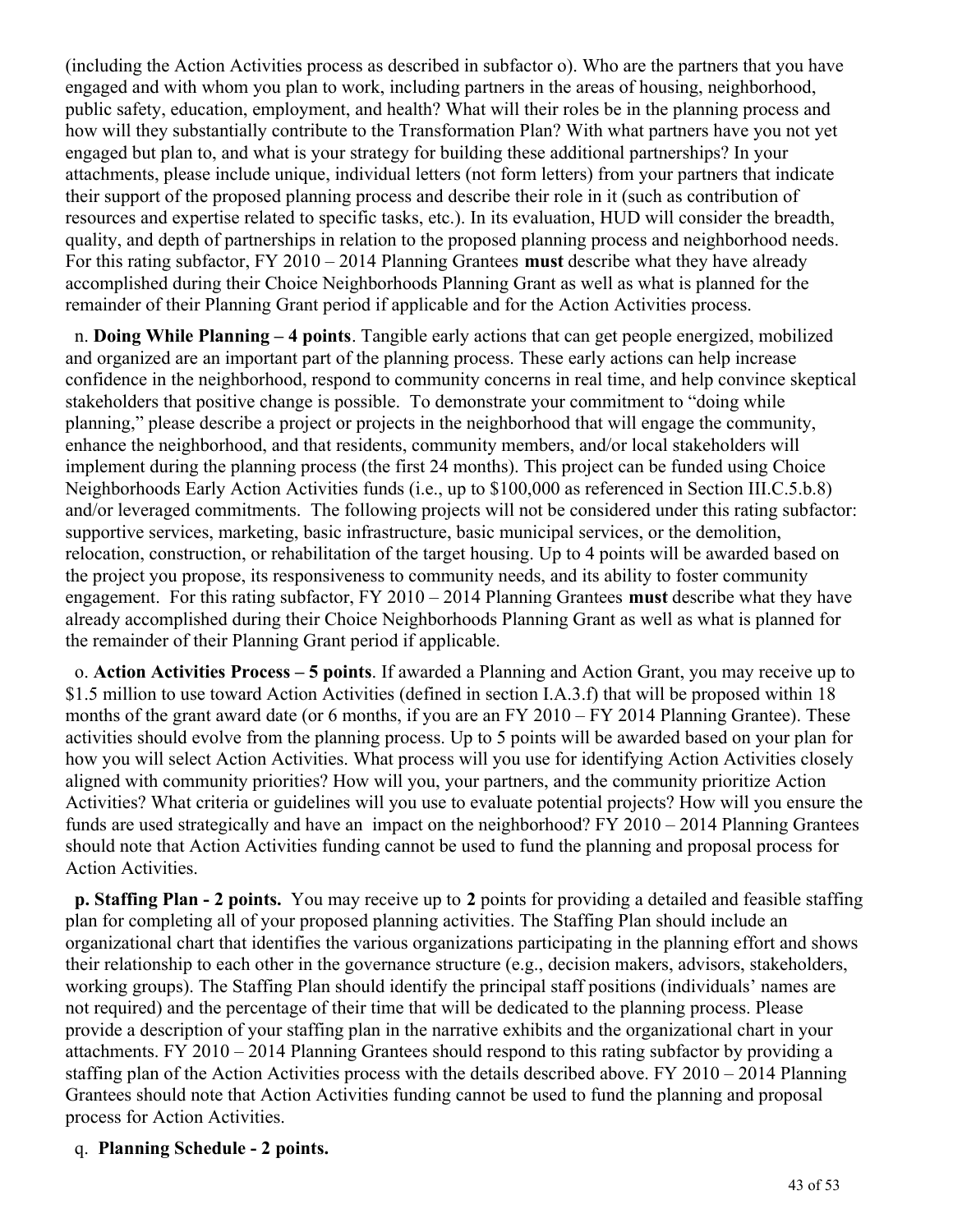(1) All applicants, except FY 2010 – 2014 Planning Grantees, may receive up to **2** points for providing a detailed and feasible schedule for completing all of your proposed planning activities within the first 24 months of the effective date of the Grant Agreement. The schedule should identify each significant activity and milestone required for completing the planning process (including the activities listed in section III.C.5.a) and should list the planned start and completion dates of all tasks. You must also provide a description of the main scheduled activities and an explanation for why you chose this approach to the planning process in the narrative exhibit. Please note that this rating factor only evaluates the first 24 months of the grant, which encompasses the planning process. Please provide a description of your planning schedule in the narrative exhibits and the planning schedule in your attachments.

(2) FY 2010 – 2014 Planning Grantees may receive up to receive up to 2 points for providing their most recent HUD-approved Planning Grant schedule, and describing in the narrative how the Action Activities process builds off of or will be integrated into this schedule. Please also identify the milestones and the timeline associated with identifying and proposing Action Activities within six months after the grant award date. Points will be awarded based on the soundness of the Action Activities process timeline and how well it complements or builds off of the HUD-approved Planning Grant schedule. If a FY 2014 Planning Grantee is in the process of revising their HUD approved Planning Grant schedule, they may submit the most recent HUD-approved Planning Grant schedule with the proposed revisions.

#### r. **Budget - 2 points.**

(1) All applicants, except FY 2010 – 2014 Planning Grantees, may receive up to **2** points for providing a budget for the planning activities related to the grant (including required activities listed in section III.C.5.a) that shows projected sources and thoroughly estimates all applicable costs in a clear and coherent format. Your budget will also be evaluated based on the extent to which projected sources are sufficient for the scope of the proposed planning process. In your attachments, provide a detailed Sources and Uses statement that reflects all funding, including supporting commitments. The proposed uses for the Choice Neighborhoods funds must be identified in a separate column from other funds. You may provide additional description of your budget in the narrative exhibits as needed to provide further detail on costs and/or restrictions associated with other sources. Applicants must designate any requested Choice Neighborhoods funds over \$500,000 as a single line item labeled, "Action Activities TBD." These funds will be withheld and the Action Activities will be identified out of the community planning process, as described in Section III.C.8.

(2) FY 2010 – 2014 Planning Grantees may receive up to 2 points for providing the most recent version of the HUD approved Planning Grant budget, including Part II and Part III of the Form HUD-53421. Your budget will be evaluated based on the soundness and effectiveness of how the funds are allocated to the planning activities. Please provide a narrative justifying why Planning Grant funds were budgeted in this way and what those expenditures accomplished or are accomplishing. If a FY 2014 Planning Grantee is in the process of revising their HUD approved Planning Grant budget, they may submit the most recent HUD-approved Planning Grant budget with the proposed revisions.

 s. **Consistency with Other Planning Documents - 2 points.** These rating factors evaluate whether each applicant can provide evidence of consistency with other planning documents.

(1) Consolidated Plan and PHA/MTW Plan. You will receive **1** point if the proposed Transformation Plan is consistent with the Consolidated Plan for the jurisdiction in which the target neighborhood is located and PHA Plan or MTW Plan, as applicable. All applications must include the Certification of Consistency with the Consolidated Plan (form HUD-2991) in your attachments. If there is a public housing site targeted in the application, then you must also provide a copy of the relevant section from the PHA/MTW Plan in your attachments. The PHA/MTW Plan must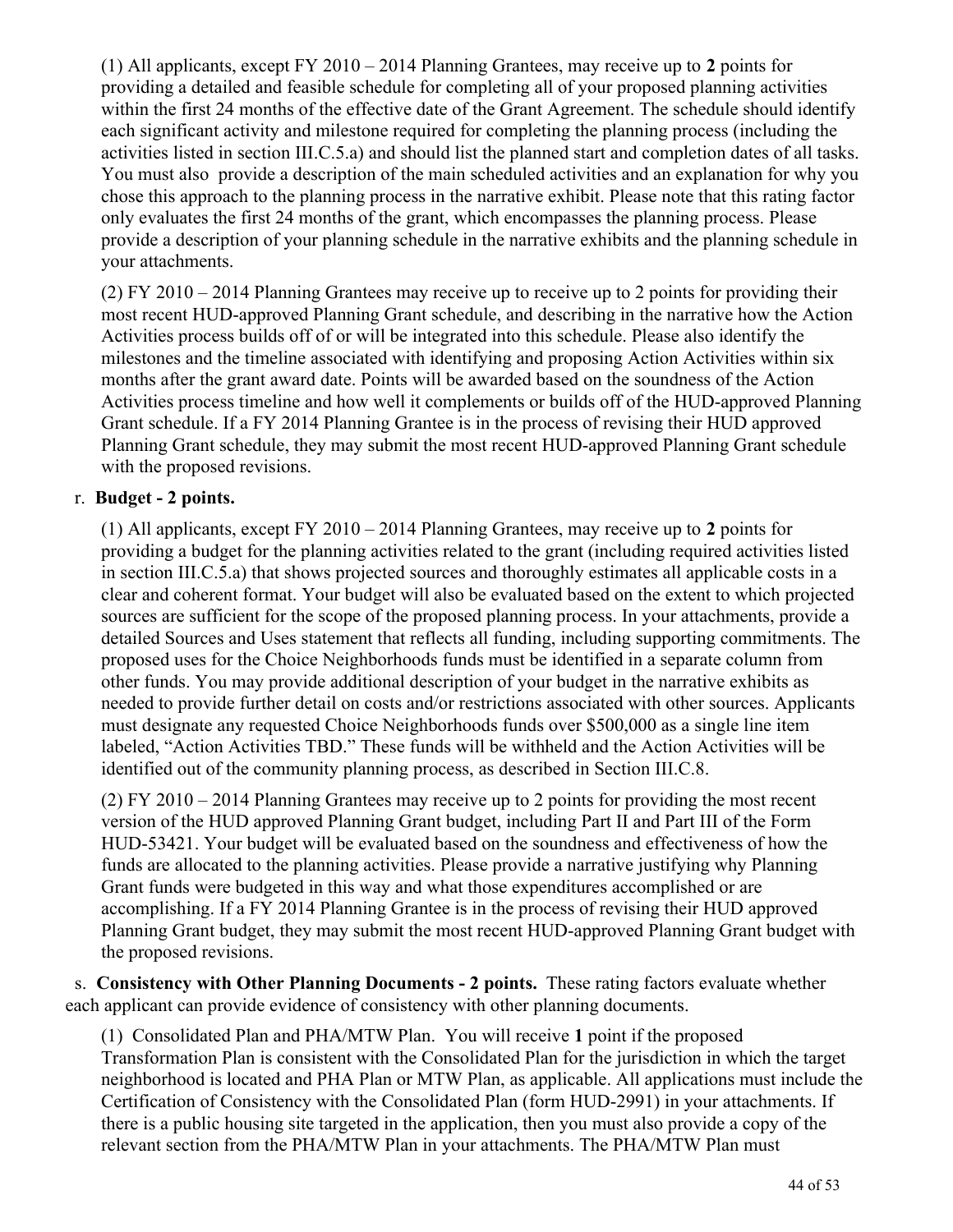specifically identify the intent to plan for the transformation of the target public housing project and its neighborhood. Zero points will be awarded if the required documentation is not provided. This rating factor does not apply to applicants who are tribal entities. Tribal entities will automatically be awarded 1 point and do not need to submit the documentation listed above.

(2) Regional Sustainability Plan. You will receive **1** point if the proposed Transformation Plan is consistent with a regional sustainability plan, which has been adopted by a consortium of local jurisdictions and which includes the target neighborhood of the Choice Neighborhoods application. You must provide a copy of the relevant section from the regional sustainability plan or letter from the appropriate regional planning official in your attachments. Zero points will be awarded if the required documentation is not provided.

#### RATING FACTOR - LIKELIHOOD OF IMPLEMENTATION Maximum Points: 13

These rating factors evaluate the extent to which each applicant demonstrates that the planning process proposed in this application will create sustainable momentum that persists through implementation.

 t. **Alignment with Existing Efforts** – **5 points**. You may receive 5 points if the target housing and the surrounding neighborhood are located in an officially designated investment priority area (e.g., redevelopment area, Tax Increment Finance district, CDBG Revitalization Strategy Area, etc.). For tribal entities, you may receive 5 points if you have secured an Indian Community Development Block Grant for a project in your neighborhood and that project is currently underway. You must provide a copy of the relevant section from an official plan or a letter from the appropriate official in your attachments in order to demonstrate that you meet the criteria under this rating factor. Zero points will be awarded if the required documentation is not provided.

 u. **Creating Lasting Momentum - 5 points.** You may receive up to **5** points by demonstrating specific evidence that your Transformation Plan is likely to be implemented, even without a Choice Neighborhoods Implementation Grant award in the future. Explain the factors in the neighborhood that ensure momentum will continue past the term of this grant and make implementation likely.

(1) Applicants will receive 5 points if a Rental Assistance Demonstration (RAD) Commitment to enter into a Housing Assistance Payments Contract (CHAP) has been secured for all of the housing targeted in this application, as of the submission date of the application. Applicants must state in their narrative that they meet this requirement and HUD will consult its records to confirm. Applicants do not need to submit additional documentation.

(2) If a RAD CHAP has not been secured for the target housing, then applicants may receive up to 3 points by demonstrating other evidence that makes implementation likely. Possible examples of evidence include the likelihood of having a significant amount of funding for implementing the plan secured, or highly likely to be shortly committed. Other examples include conformance with local or regional plans that indicate this neighborhood is intended to be subject for redevelopment and ongoing public investment, investment from an Anchor Institution in your neighborhood that is also located in/near your neighborhood, and/or the presence of clear market interest and private sector investment already existing within your neighborhood.

(3) Fewer points will be awarded for providing less evidence that demonstrates the plan will likely be implemented.

 v. **Local Government Support - 3 points.** You will receive **3** points if your application contains a letter signed by the chief executive officer or highest ranking Housing/Community Development/Planning official of your local government indicating support for this planning process. For tribal entities, you will receive 3 points if your application contains a tribal resolution or its equivalent indicating support for this planning process. You must include documentation in your attachments. If the local government is Lead Applicant or Co-Applicant, the application will automatically receive 3 points.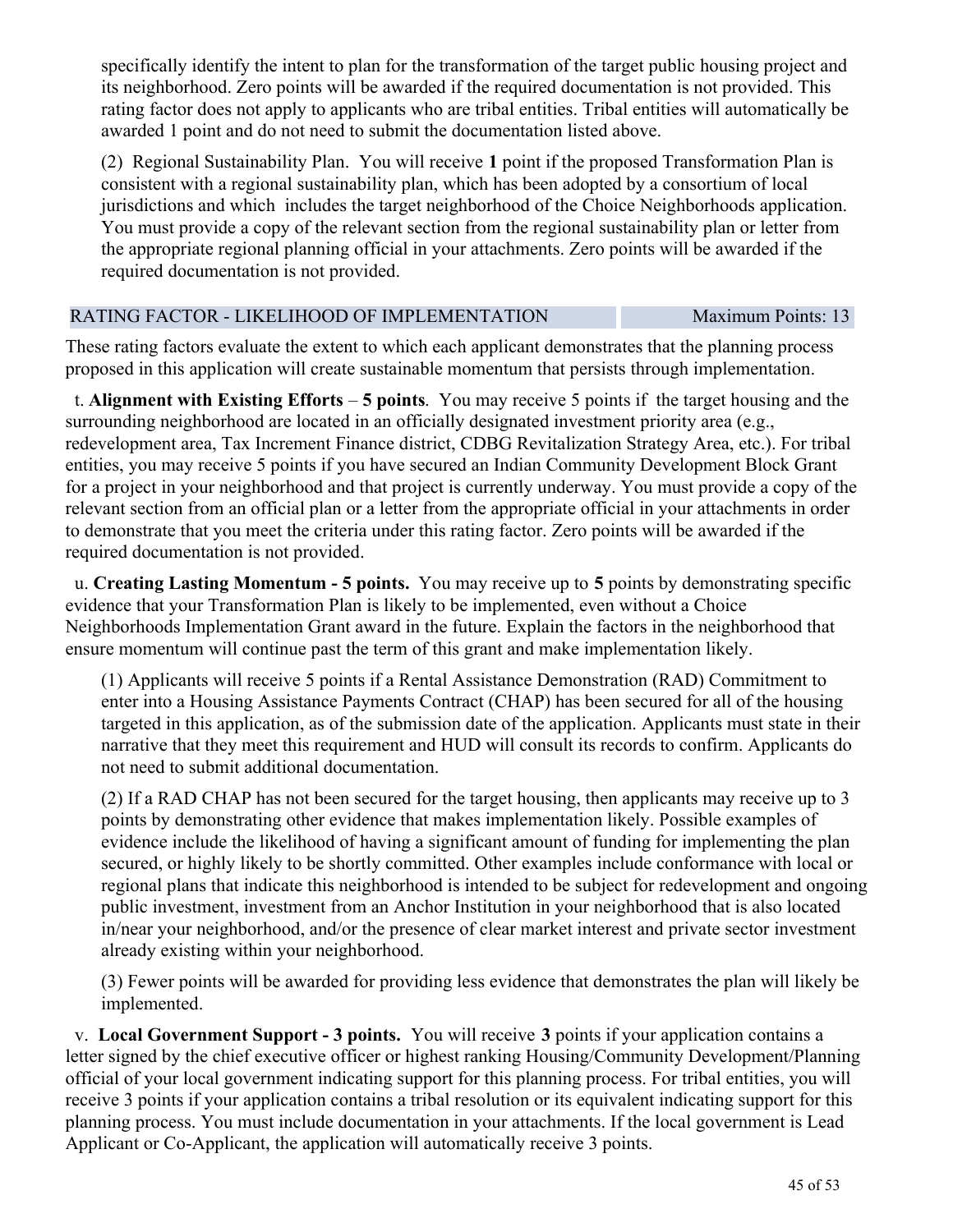#### RATING FACTOR - LEVERAGE  $Maximum$  Points: 6

HUD views leveraged commitments as an indicator of support in the community for this comprehensive neighborhood planning effort. These additional resources will also increase the effectiveness of the proposed grant activities. These rating factors evaluate the extent to which you demonstrate that you have secured financial and/or supporting commitments from other sources to implement the activities proposed in this application, in accordance with the criteria below.

 w. **Program Requirements that Apply to Leverage.** You must follow these requirements in compiling and documenting leverage for purposes of the NOFA. Otherwise, it may not be possible for HUD to count the commitment at the level claimed. These general requirements apply to all leverage resource commitments.

(1) Firmly Committed. Resources must be firmly committed as of the application deadline date. "Firmly committed" means that the amount of the resource and its dedication to Choice Neighborhoods Planning and Action Activities is explicit. Endorsements or general letters of support from organizations or vendors alone will not count as resources and should not be included in the application.

(2) Content. Leverage documents must represent valid and accurate commitments of future support. They must detail the dollar amount and any terms of the commitment. They must also indicate that the funding is available to you for the activities directly related to developing the Transformation Plan and Early Action Activities or for undefined Action Activities to be determined by the planning process.

**(a) HUD will not accept letters committing funding for supportive services, housing construction, or target housing rehabilitation, demolition, or relocation. Specific infrastructure and other implementation-related activities will only be accepted if they are related to the Early Action Activities.** 

**(b) Because Action Activities must be identified through a community planning process and then must be approved by HUD, HUD will only count cash leverage for undefined Action Activities. Letters must state that the committed funds will be set aside for Action Activities that will be defined through a community planning process and approved by HUD.**

**(c) FY 2010 – 2014 Planning Grantees may only submit leverage associated with the Action Activities process and cash leverage for undefined Action Activities. FY 2010 – 2014 Planning Grantees must not submit leverage that has been committed to their original Planning Grant's planning process. All other applicants can submit leverage for both the planning process and undefined Action Activities.**

(d) If a commitment document is for more than one resource/amount, they should be indicated individually in the document rather than in one lump sum.

(e) An example of a valid and accurate commitment: "X Agency commits to providing \$100,000 in funds for a geotechnical study to support the FY2015 Choice Neighborhoods Planning activities [or Action Activities] for ABC housing development."

(3) Signature. Resource commitments must be written and signed by a person authorized to make the commitment and dated. For example, the PHA's Executive Director cannot commit the funds of another agency, organization or government body (unless you can demonstrate otherwise in the application).

(4) Letterhead. Commitment letters must be on letterhead or they will not be accepted.

(5) If the commitment document is not included in the application and submitted before the NOFA deadline date, it will not be considered.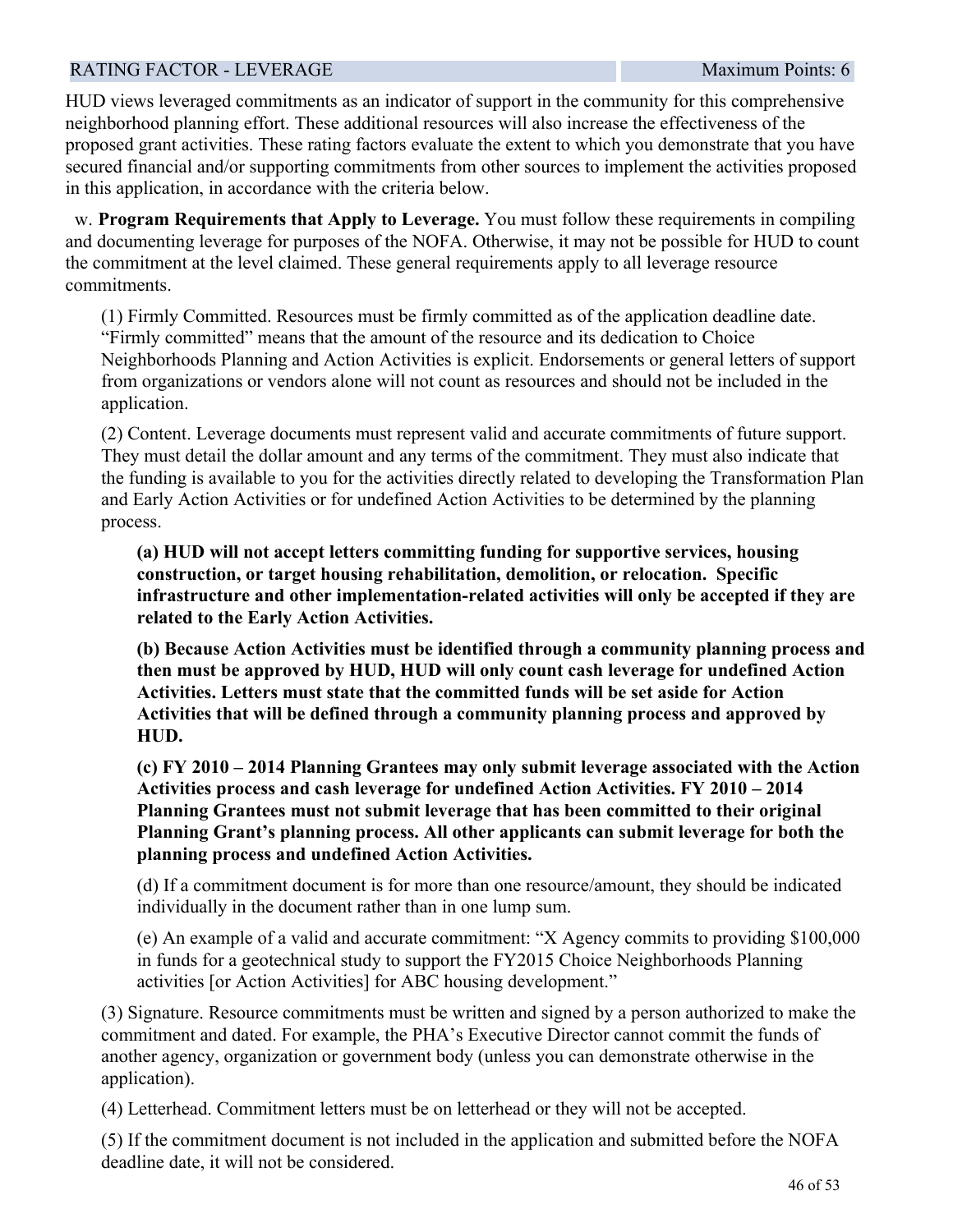(6) Staff time and benefits of the Lead Applicant and/or Co-Applicant (if any) are not an eligible leverage resource.

(7) Sources of Leverage. Funding may come from a variety of sources, including any of the following:

- (a) Public, private, and nonprofit entities;
- (b) State and local housing finance agencies;
- (c) Local governments;
- (d) Tribal entities;
- (e) Foundations;

(f) Government Sponsored Enterprises such as the Federal Home Loan Bank, Fannie Mae, and Freddie Mac;

(g) HUD and other federal agencies, provided the statutory language of the funding source allows the funds to be used for these purposes. Public Housing funds and other funding provided under the U.S. Housing Act of 1937, as amended may be not used as match or leverage. In the case of HUD's Community Development Block Grant (CDBG) funds, the work activity must be included in the CDBG recipient's annual action plan. Such plans may be amended to include the Choice Neighborhoods funded activity(ies);

(h) Financial institutions, banks, or insurers;

(i) Tribal organizations eligible under Title I of the Indian Self-Determination and Education Assistance Act; and

(j) Other private funders.

(8) Supporting Commitments. A supporting commitment is financial commitment that your partners have available for their use to carry out activities that directly support the proposed planning process. Examples of a supporting commitment include a university professor who received grant funding in the amount of X dollars to conduct a healthy environment study for the target neighborhood or a city that commits its own funding in the amount of X dollars to conduct a traffic redesign study for an intersection or corridor in the target neighborhood. This type of commitment does not include in-kind contributions, such as professional staff time or office and meeting space from your partners.

(9) Match. Funds used to meet the five percent match requirement (see section III.B) may be counted toward leverage for the purposes of this rating factor.

 x. **Rating - 6 points**. You will receive up to **6** points as described below based on the amount of leveraged commitments relative to the amount of grant funds requested. In calculating the ratio, HUD will only include supporting commitments in an amount up to 1.5 times the amount of cash leverage that has been firmly committed. For example, if \$200,000 of cash leverage is committed and \$400,000 of supporting commitments is acceptable, HUD will only include \$300,000 of the supporting commitments.

| Leveraged Commitments as Percent of<br><b>Grant Funds Requested (Applications</b><br>for a Metro Area) | Leveraged Commitments as Percent of Grant<br>Funds Requested (Applications for a Non-metro<br>Area or from a tribal entity) | Points<br>Awarded |
|--------------------------------------------------------------------------------------------------------|-----------------------------------------------------------------------------------------------------------------------------|-------------------|
| 25 percent and above                                                                                   | 12.50 percent and above                                                                                                     | 6                 |
| Between 21.00 and 24.99 percent                                                                        | Between 10.00 and 12.49 percent                                                                                             |                   |
| Between 18.00 and 20.99 percent                                                                        | Between 8.00 and 9.99 percent                                                                                               | 4                 |
| Between 15.00 and 17.99 percent                                                                        | Between 7.00 and 8.99 percent                                                                                               |                   |
| Between 10.00 and 14.99 percent                                                                        | Between 6.00 and 6.99 percent                                                                                               |                   |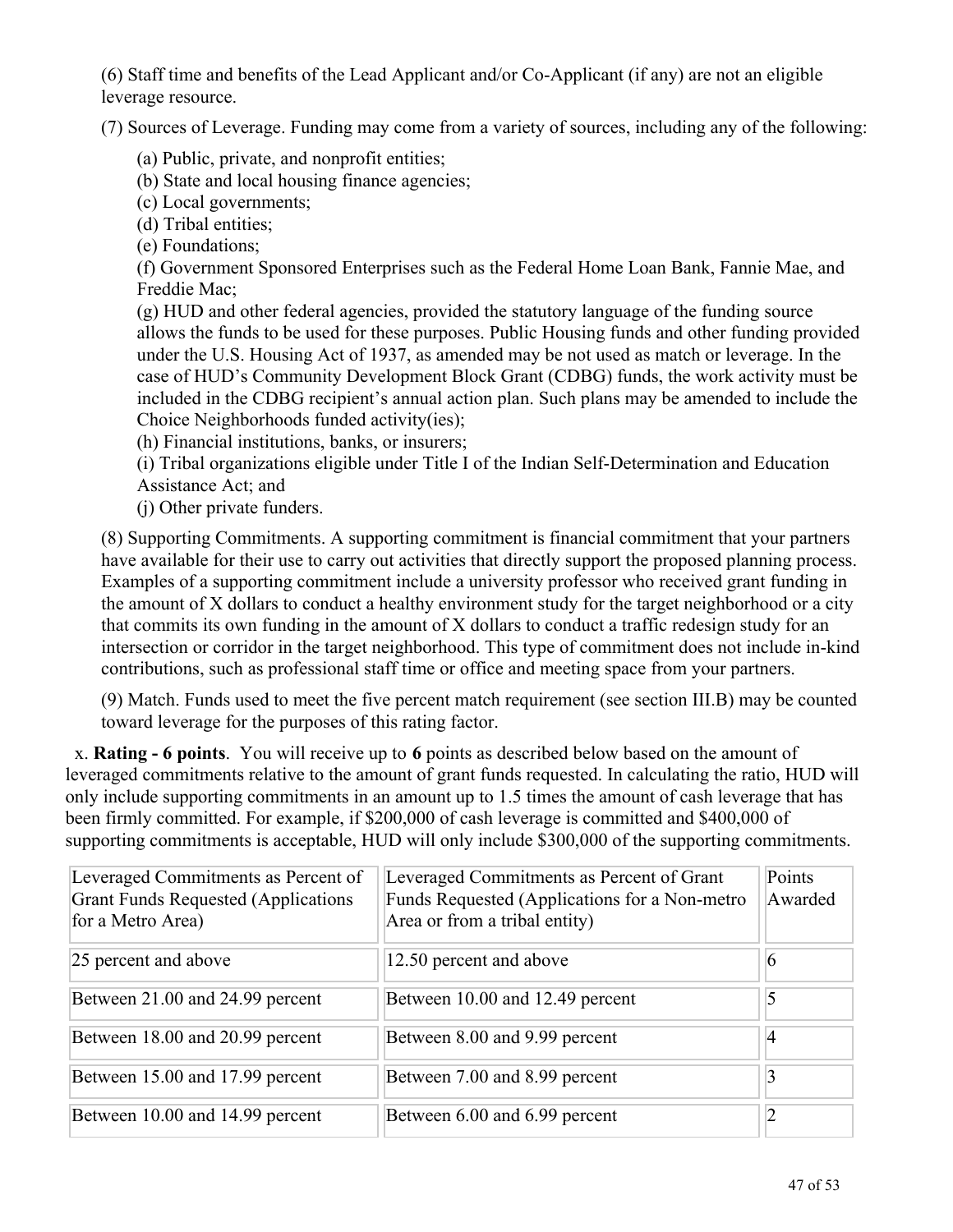| Between 7.00 and 9.99 percent | Between 5.00 and 5.99 percent |  |
|-------------------------------|-------------------------------|--|
| Below 7.00 percent            | Below 5.00 percent            |  |

## **2. NOFA Priorities.**

HUD encourages applicants for funding to undertake programs and projects that contribute to HUD's NOFA Priorities. Applicants that undertake activities that result in achievement of specific NOFA Priorities listed below are eligible to receive priority points in the rating of their application. These points will be awarded only if the application otherwise meets or exceeds the Program's minimum fundable score based on the rating factors of this NOFA.

## **Affirmatively Furthering Fair Housing (Planning NOFA or as specified in Individual Program NOFA)**

a. **Policy Priority: Participative Planning and Implementation – 1 point**.: You will receive 1 NOFA priority point by identifying the steps that you will take that will ensure that traditionally marginalized populations (such as racial and ethnic minorities, public or HUD-assisted housing residents, and persons with disabilities) will be able to meaningfully participate in the planning process. To earn this point you must identify the specific populations that the planning process will include, identify community organizations that represent these populations (if any exist), and describe how these populations will be included in the planning process. For tribal entities, please note that for the purposes of this notice tribal community members can be considered traditionally marginalized populations, and you may receive up to 1 point by describing the steps you will take to ensure that residents of the targeted tribal community and/or targeted housing will be able to meaningfully participate in the planning process, as described above. For this rating subfactor, FY 2010 – 2014 Planning Grantees must describe how they will meet these objectives during the Action Activities process (see subfactor o).

#### **Increase Energy Efficiency and the Health and Safety of Homes (Capital Investment and Planning NOFAs or as Specified in Individual Program NOFA)**

 b. **Policy Priority: Renewable Energy – 1 point.**  One of HUD's strategic goals is to increase the health and safety of homes and embed comprehensive energy efficiency and healthy housing criteria across HUD programs. Increasing the number of energy efficient homes will create positive impacts on resident health, resident energy budgets, environmental outcomes including pollution and greenhouse gases, and lower costs to taxpayers in HUD-assisted housing. You will receive **1** point if you certify that your plan will incorporate (or has incorporated for FY 2010 – 2014 Planning Grantees who have submitted their Final Transformation Plan) renewable energy technologies on-site (including Solar Thermal Electric, Photovoltaics, Landfill Gas, Wind, Biomass, Geothermal Electric, Combined Heat and Power, Municipal Solid Waste, Small Hydroelectric, Fuel Cells using Renewable Fuels) in the redevelopment of the target housing.

## **3. Bonus Points.**

In support of certain inter-agency initiatives, HUD awards bonus points to projects where the preponderance of work will occur in a designated zone, community or region. **These points will be awarded only if the application otherwise meets or exceeds the Program's minimum fundable score based on the rating factors of this NOFA.**

HUD encourages activities in communities with Preferred Sustainability Status (PSS) and/or Promise Zones (PZ), HUD will award two (2) points for qualified activities within a designated zone or area and supporting either or both initiative(s). In no case will HUD award more than two bonus points for these activities.

a. To receive **Preferred Sustainability Status Communities Bonus Points**, applicants must submit form HUD2995, Certification of Consistency with Sustainable Communities Planning and Implementation, signed by the designated Preferred Sustainability Status Community point of contact. Designated PSS Communities Points of Contacts can be found on HUD's website at [http:// portal.hud.gov/ hudportal/ HUD?src=/](http://portal.hud.gov/hudportal/HUD?src=/program_offices/administration/grants/nofa11/psscontacts) [program\\_offices/ administration/ grants/ nofa11/ psscontacts](http://portal.hud.gov/hudportal/HUD?src=/program_offices/administration/grants/nofa11/psscontacts).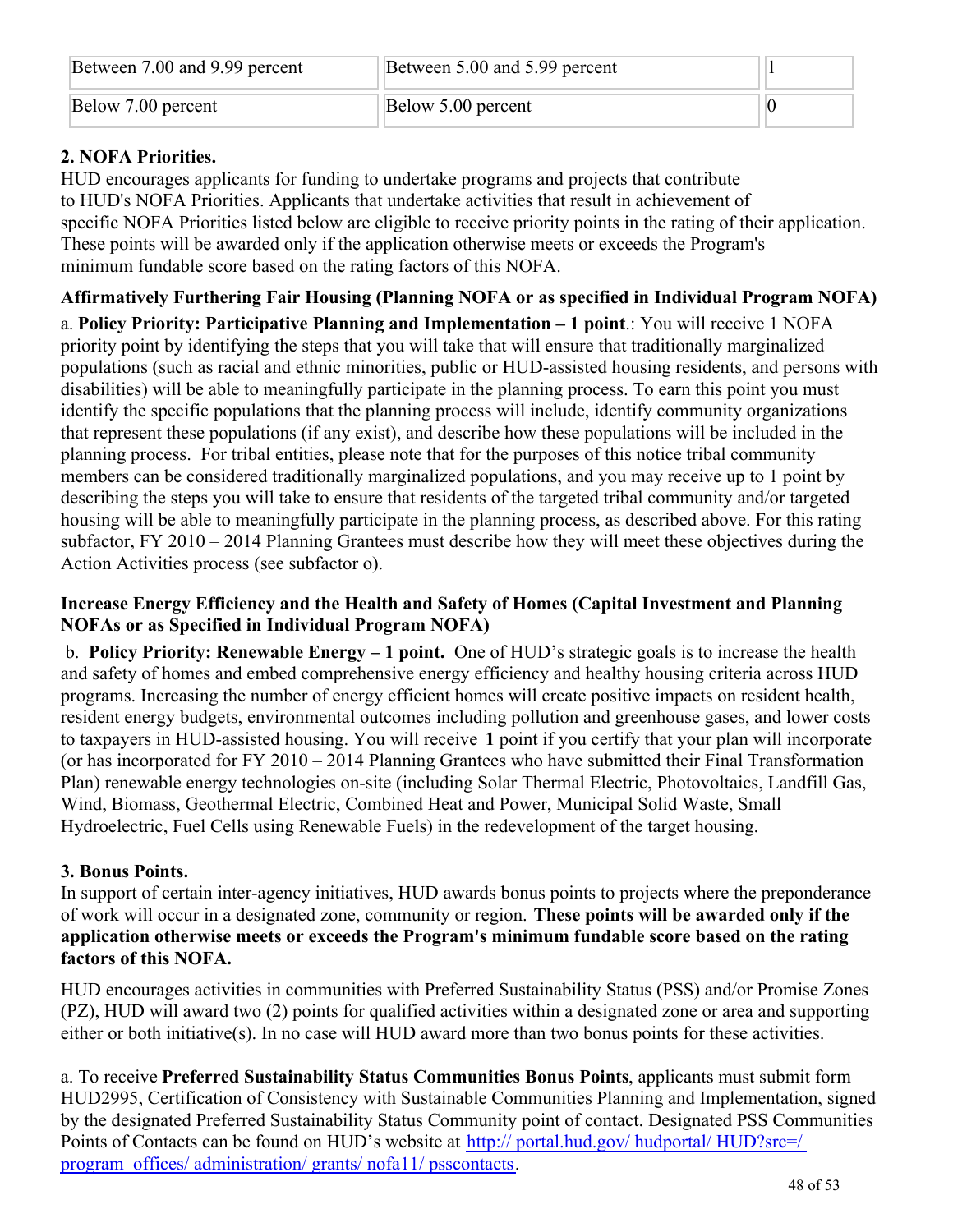b. To receive **Promise Zones Bonus Points**, applicants must submit form HUD 50153, Certification of Consistency with Promise Zone Goals and Implementation, signed by the Promise Zone Official authorized to certify the project meets the criteria to receive bonus points. To view the list of designated Promise Zones and persons authorized to certify, please go to [https:// www.hudexchange .info/ promise-zones/ promise](https://www.hudexchange.info/promise-zones/promise-zones-designees/)[zones- designees/](https://www.hudexchange.info/promise-zones/promise-zones-designees/).

## **B. Reviews and Selection Process.**

**1.**  HUD's selection process is designed to ensure that grants are awarded to eligible applicants that submit the most meritorious applications. HUD will consider the information you submit by the application deadline date. After the application deadline date, HUD may not, consistent with its regulations in 24 CFR part 4, subpart B, consider any unsolicited information that you or any third party may want to provide. HUD may verify information provided in your application as needed by sending a written request for clarification. Responses to such inquiries will be required within 2 business days.

#### **2. Application Screening.**

## **a. HUD will screen each application to determine if:**

- (1) The Statutory and Regulatory Requirements in section III.C.1 are met;
- (2) The Additional Requirements to be Rated criteria in section III.C.4 are met;
- (3) It is deficient, i.e., contains any Technical Deficiencies; and
- (4) It meets the threshold criteria listed in section III.C.2.

**b. Corrections to Deficient Applications – Cure Period.** The subsection entitled, "Corrections to Deficient Applications," in section V.B.3 of the General Section is incorporated by reference and applies to this NOFA, except that clarifications or corrections of technical deficiencies in accordance with the information provided by HUD must be submitted within five business days (i.e. excluding Saturdays, Sundays and federal holidays) of the date of receipt of the HUD notification. If the deficiency cure deadline date falls on a Saturday, Sunday, federal holiday, or other day when HUD's Headquarters offices in Washington, DC, are closed, then the applicant's correction must be received on the next day that is not a Saturday, Sunday, or federal holiday, or other day when the HUD's Headquarters offices in Washington, DC, are closed. Examples of curable (correctable) technical deficiencies include, but are not limited to, inconsistencies in the funding request, the Key Eligibility Data Form is not filled out completely, failure to submit the standard forms (e.g., form HUD-2880), and failure to submit a signature and/or date of signature on a certification. Failure to submit a narrative exhibit or an attachment is not a technical deficiency that can be correctable. As detailed in the General Section, all technical deficiency cure items must be submitted by facsimile using the Facsimile transmittal form HUD-96011 and inserting in the box for name of the document, Technical Deficiency or TC, plus the name of the document being faxed. HUD will match the item to the electronic application so HUD's official records are complete including all cure items.

 **c. Applications that will not be rated or ranked.** HUD will not rate or rank applications that do not meet the eligibility criteria, do not meet the Statutory and Regulatory Requirements described in section III.C.1, do not meet the Additional Requirements to be Rated described in III.C.4, are deficient at the end of the cure period stated above and in V.B.3 of the General Section, or that have not met the thresholds described in III.C.2 of this NOFA. Such applications will not be eligible for funding.

## **3. Preliminary Rating and Ranking.**

#### **a. Rating.**

(1) Reviewers will preliminarily rate each eligible application, SOLELY on the basis of the rating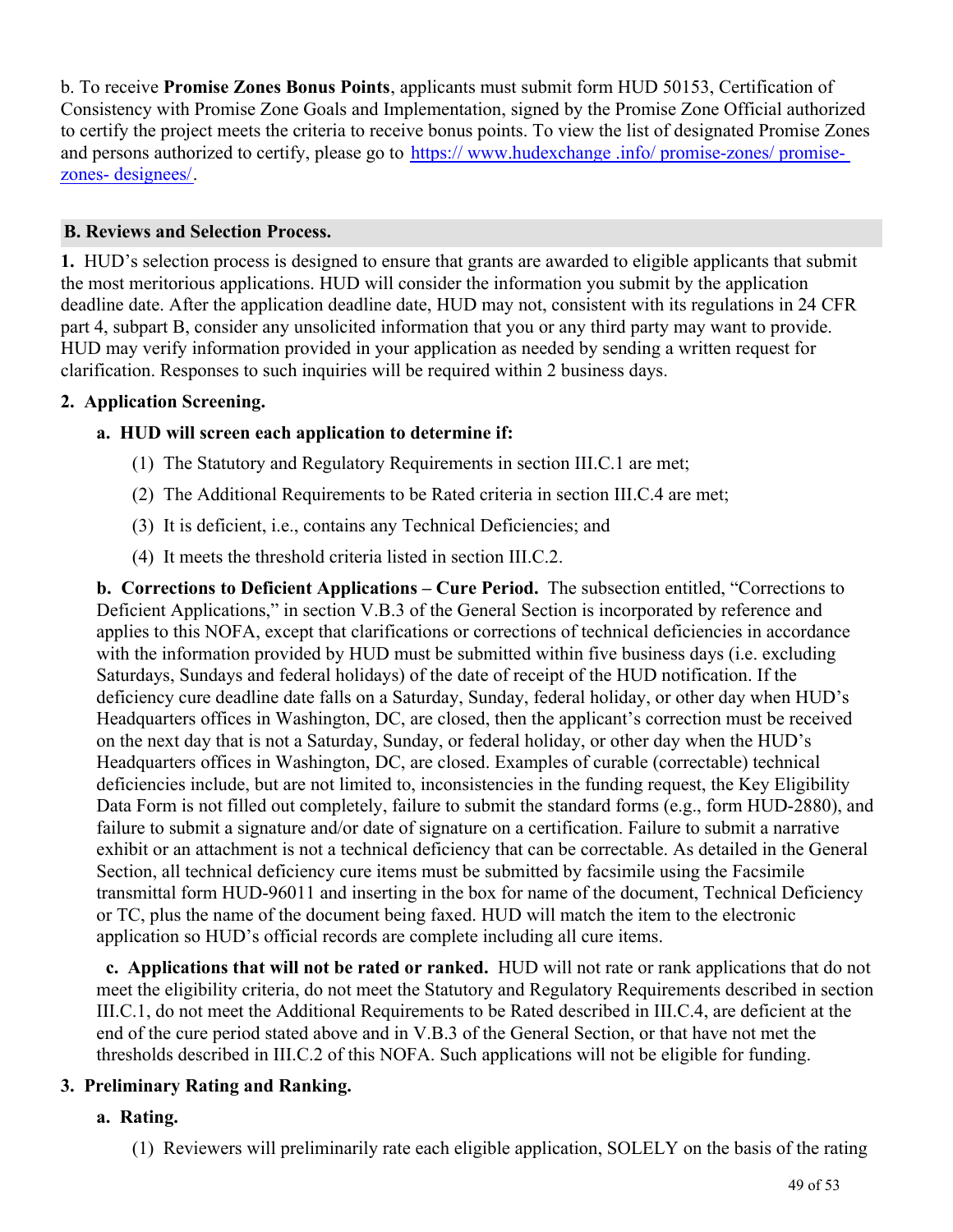factors described in V.A of this NOFA.

(2) HUD will assign a preliminary score for each rating factor and a preliminary total score for each eligible application.

**b. Ranking.** After preliminary review, applications will be ranked in score order.

## **4. Final Panel Review.**

- **a.** A Final Review Panel will:
	- (1) Review the Preliminary Rating and Ranking documentation to:

(a) Ensure that any inconsistencies between preliminary reviewers have been identified and rectified; and

(b) Ensure that the Preliminary Rating and Ranking documentation accurately reflects the contents of the application.

(2) Assign a final score to each application and rank them in score order; and

(3) Recommend for selection **the most highly rated applications**, subject to the amount of available funding.

(4) Selection Considerations:

(a) Minimum scoring. To qualify for a Choice Neighborhoods Planning Grant, applicants must earn a minimum of 50 percent of the points for each overall Rating Factor category in Need, Capacity and Soundness of Approach. Any applicant that does not reach these minimum scoring criteria will not be awarded a Planning Grant.

**5. Tie Scores.**  If two or more applications have the same score and there are insufficient funds to select all of them, HUD will select for funding the application(s) with the highest score for the overall Need Rating Factors. If a tie remains, HUD will select for funding the application(s) with the highest score for the overall Soundness of Approach Rating Factors, then Need- Severe Distress of the Targeted Neighborhood Rating Factors, then overall Capacity Rating Factors.

**6. Grant Type Discretion.** HUD will award Planning and Action Grants to the top scoring applicants, and has the discretion to award and anticipates awarding Planning Grants to the next set of highest scoring applicants.

**7. Remaining Funds.** HUD reserves the right to reallocate remaining funds from this NOFA to other eligible activities under section 24 of the 1937 Act, including Choice Neighborhoods Implementation Grants.

**a.**  If the total amount of funds requested by all applications found eligible for funding under this NOFA is less than the amount of funds available from this NOFA, all eligible applications will be funded in rank order and those funds in excess of the total requested amount will be considered remaining funds.

**b.** If the total amount of funds requested by all applications found eligible for funding under this NOFA is greater than the amount of funds available from this NOFA, eligible applications will be funded until the amount of non-awarded funds is less than the amount required to feasibly fund the next eligible application. In this case, the funds that have not been awarded will be considered remaining funds.

**8. Review and Selection Process References from the General Section.** The following sub-sections of V.B of the General Section are hereby incorporated into this NOFA:

- **a.** Threshold Eligibility Review (V.B.1);
- **b.** Corrections to Deficient Applications (V.B.3);
- **c.** Rating Panels (V.B.4);
- **d.** Rating (V.B.5);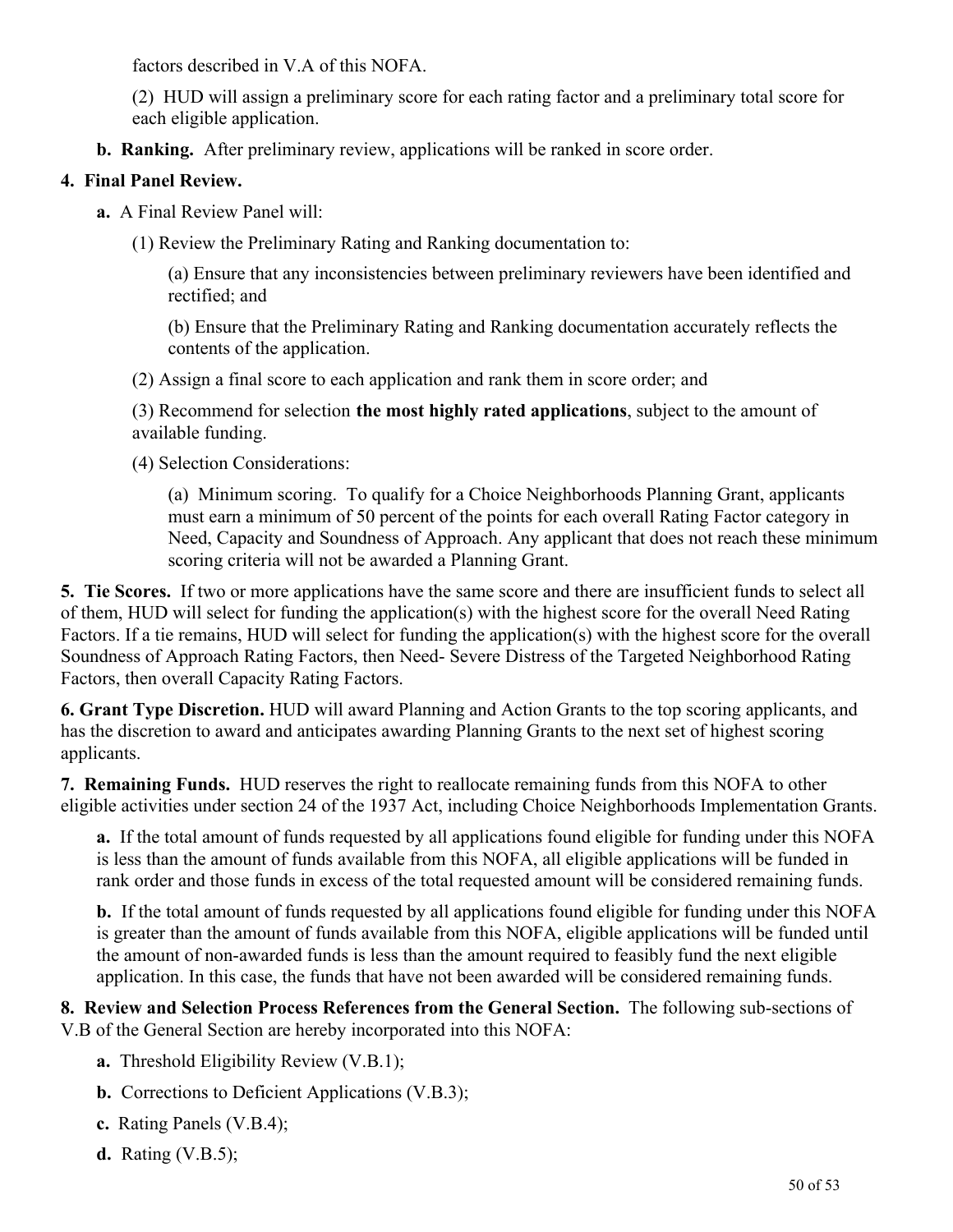- **e.** Ranking (V.B.6); and
- **f.** Selection for Funding (V.B.7).

### **C. Anticipated Announcement and Award Dates.**

HUD anticipates announcing awards under this NOFA approximately 5 months after the application due date.

## <span id="page-52-0"></span>**VI. Award Administration Information.**

#### **A. Award Notices.**

Following the evaluation process HUD will notify successful applicants of their selection for funding. HUD will also notify all other applicants, whose applications were received by the deadline, that have not been chosen for award. Notifications will be sent by email, delivery receipt requested, to the person designated in item 8F of the SF424 and to the person listed as authorized representative in item 21 of the SF424.

**1. Negotiation.** Section VI.A.6 of the General Section is hereby incorporated.

**2. Adjustments to Funding.** The Adjustments to Funding section of VI.A.7 of the General Section is hereby incorporated. Specifically, HUD may adjust the grant award amount for any or all applications in order to meet any statutory requirement that designates a portion of the FY2015/2016 Choice Neighborhoods appropriations to be awarded to public housing authorities and to provide tenant protection vouchers to grantees (if funds are not available from the tenant protection voucher fund).

**3. Funding Errors.** Section VI.A.10 of the General Section is hereby incorporated.

**4. Performance and Compliance Actions of Funding Recipients.** Section VI.A.8 of the General Section is hereby incorporated.

**5. Debriefing.** HUD will provide each applicant who has been ranked a copy of the total score received by its application and the score received for each rating factor.

**6. Initial Announcement.**  The HUD Reform Act prohibits HUD from notifying you as to whether or not you have been selected to receive a grant until it has announced all grant recipients. If your application has been found to be ineligible or if it did not receive enough points to be funded, you will not be notified until the successful applicants have been notified. HUD will provide written notification to all applicants, whether or not they have been selected for funding.

**7. Award Letter**. The notice of award letter is signed by the Secretary, the Assistant Secretary for Public and Indian Housing, or the Principal Deputy Assistant Secretary for Public and Indian Housing and will be delivered by email and the U.S. Postal Service.

**8. Choice Neighborhoods Grant Agreement.** When you are selected to receive a Choice Neighborhoods grant, HUD will send you a grant agreement, which constitutes the contract between you and HUD to carry out and fund Choice Neighborhoods Planning Grant activities or Choice Neighborhoods Planning and Action Grant activities. It is effective on the date of HUD's signature.

#### **B. Administrative, National and Departmental Policy Requirements.**

Certain Administrative, National and Departmental Policy Requirements apply to all HUD programs, including this NOFA. For a complete list of these requirements, see Section VI.B. of the General Section.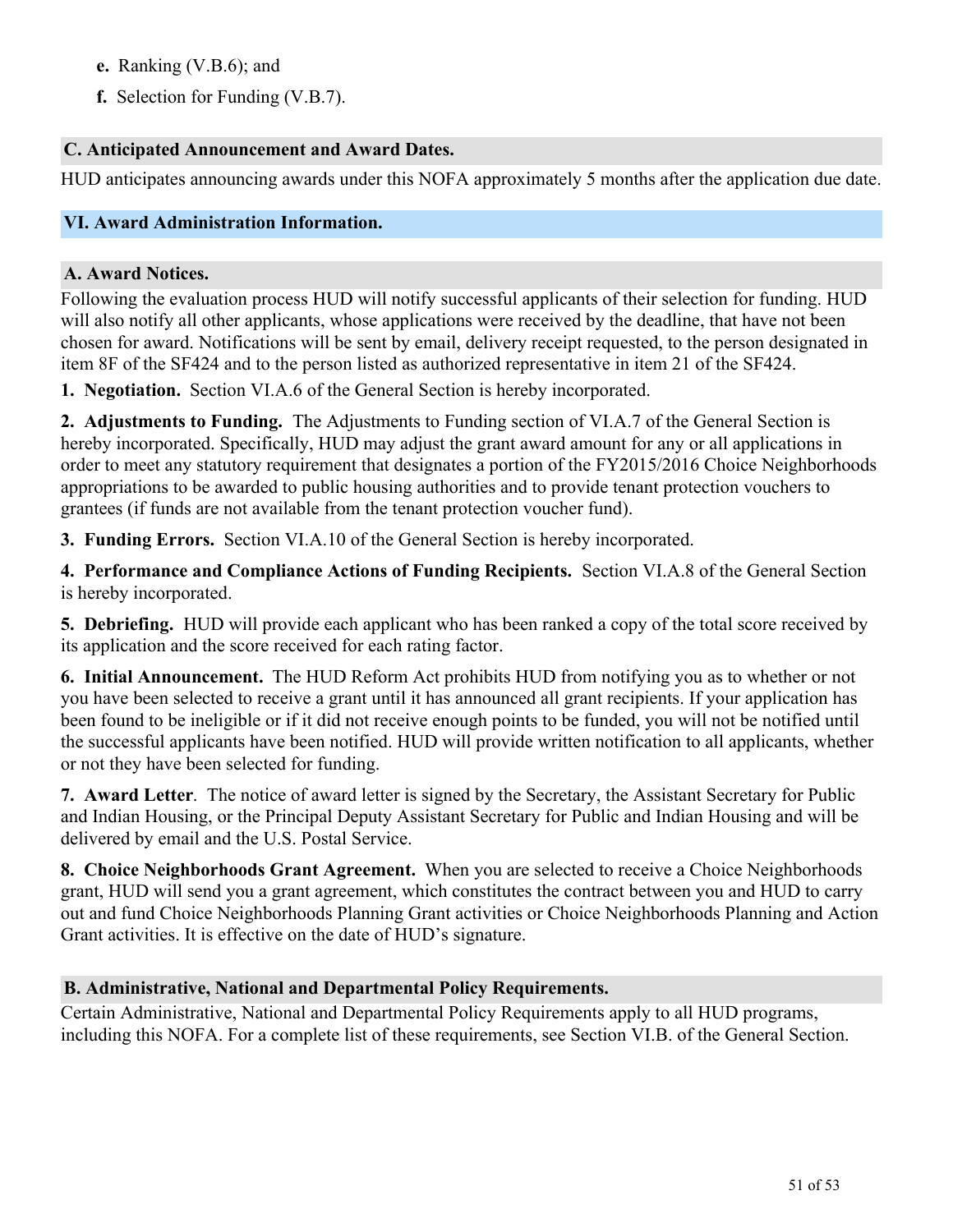In addition to those in Section VI.B. of the General Section, the following requirements apply:

**1. LOCCS Requirements.** The grantee must record all obligations and expenditures in the Line of Credit Control System (LOCCS).

**2. Final Audit.** Grantees are required to obtain a complete final closeout audit of the grant's financial statements by a certified public accountant, in accordance with generally accepted government audit standards. A written report of the audit must be forwarded to HUD within 60 days of issuance. Grant recipients must comply with the requirements of 2 CFR part 200.

## **C. Reporting.**

Please refer to Section VI of the General Section for a description of the general reporting requirements applicable to all HUD NOFAs.

## 1. Quarterly Report.

a. If you are selected for funding, you must submit a quarterly report to HUD.

(1) HUD will provide training and technical assistance on the filing and submitting of quarterly reports.

(2) Filing of quarterly reports is mandatory for all grantees, and failure to do so within the required timeframe will result in suspension of grant funds until the report is filed and approved by HUD.

(3) Grantees will be held to the milestones in the program schedule, as approved by HUD.

(4) Grantees must also report obligations and expenditures in LOCCS, or its successor system, on a quarterly basis.

### 2. Final Report.

a. The grantees shall submit a final report, which will include a financial report and a copy of its Choice Neighborhoods Transformation Plan. The financial report shall contain a summary of all expenditures made from the beginning of the grant agreement to the end of the grant agreement and shall include any unexpended balances.

b. The final narrative and financial report shall be due to HUD 90 days after either the full expenditure of funds, or when the grant term expires, whichever comes first.

3. Race and Ethnic Data Reporting. The race and ethnic data reporting requirements of VI.C.2 of the General Section are hereby incorporated.

Questions regarding specific program requirements should be directed to the point of contact listed in Section VII below.

## <span id="page-53-0"></span>**VII. Agency Contact(s).**

HUD staff will be available to provide clarification on the content of this NOFA. Please note that HUD staff cannot assist applicants in preparing their applications. Questions regarding specific program requirements should be directed to the point of contact listed below.